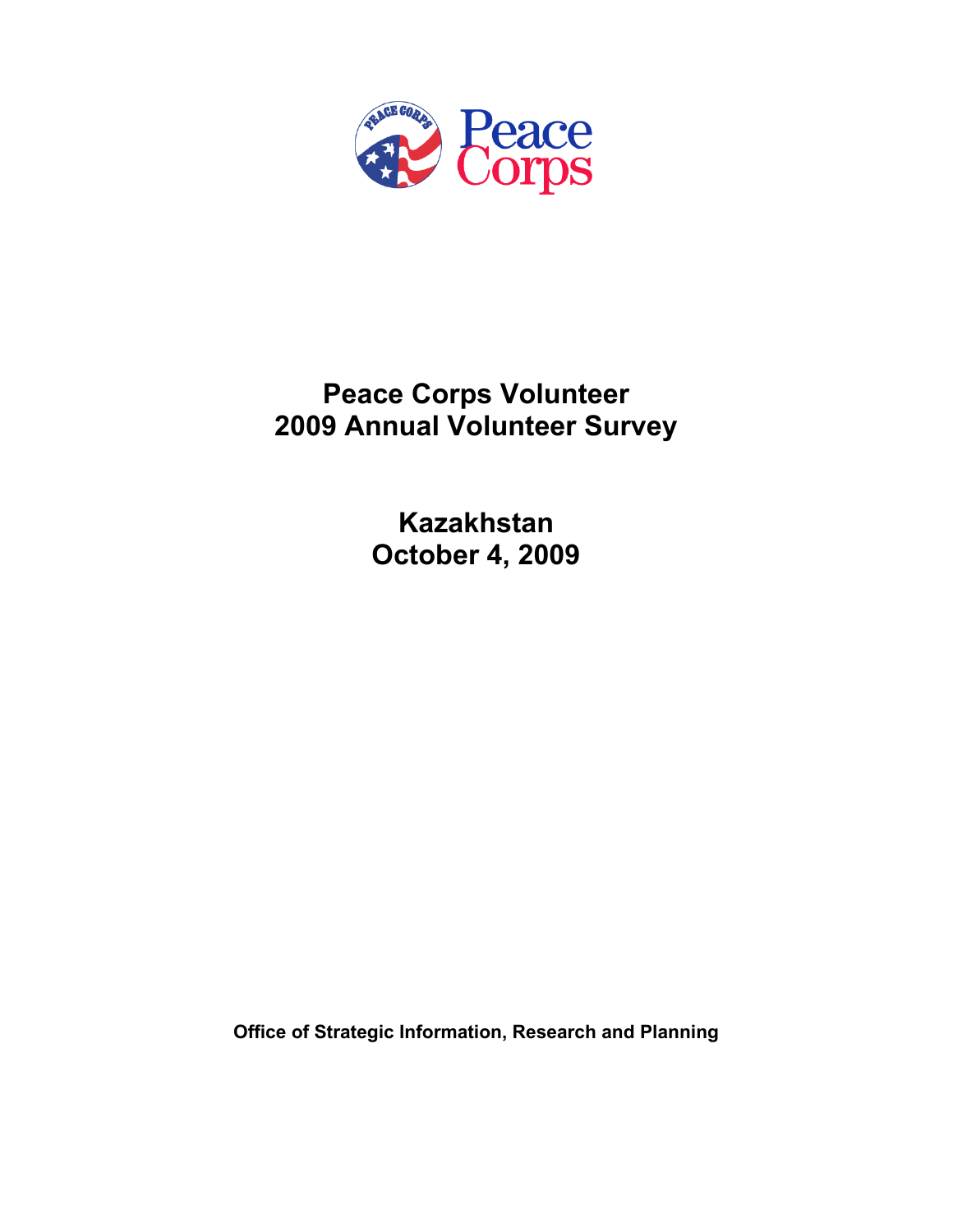# **Table of Contents**

| Introduction to the 2009 Annual Volunteer Survey Report 3 |     |
|-----------------------------------------------------------|-----|
| Overview of the Post's 2009 Volunteer Survey Respondents4 |     |
|                                                           |     |
|                                                           |     |
|                                                           |     |
|                                                           |     |
|                                                           |     |
|                                                           | .23 |
|                                                           |     |
|                                                           |     |
|                                                           |     |
| J. Overall Assessment of Peace Corps Service43            |     |
|                                                           |     |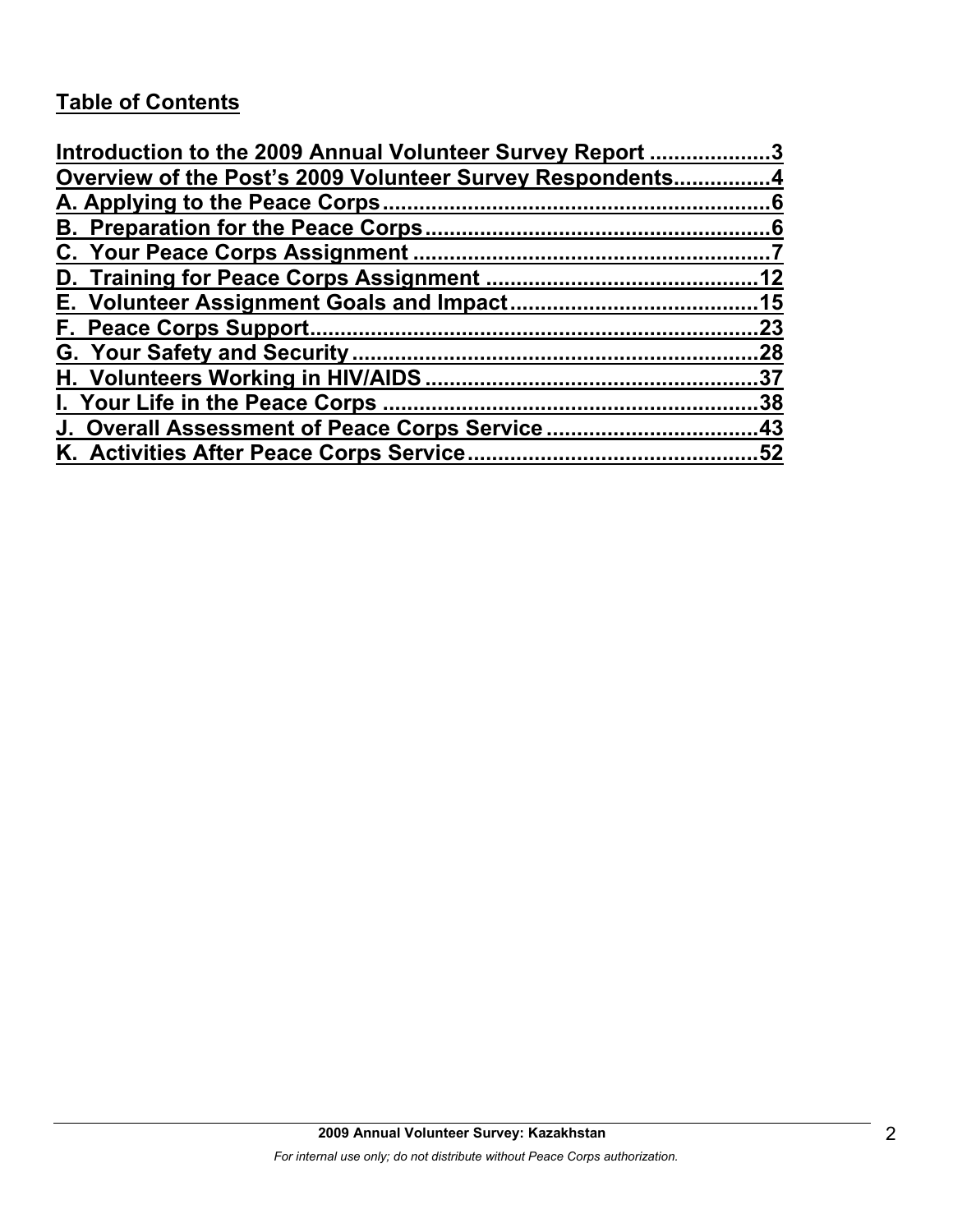# **Introduction to the 2009 Annual Volunteer Survey Report**

This country report contains the tables and charts from the Volunteers in your country who completed the 2009 Annual Volunteer Survey (AVS). The results provide a picture of the activities, experiences and views of Peace Corps Volunteers in 2009. The results show areas where Volunteers' needs are met and identify areas where improvements may be needed. The survey was fielded from May through August 2009.

A core set of questions was asked of all Volunteers. For the first time, Volunteers were also asked a series of questions relevant to their time in country:

- Volunteers in country 8 or less months were asked about applying to and preparing for the Peace Corps.
- Volunteers in country 18 or less months were asked about the effectiveness of their preservice training (PST).
- Volunteers in country 19 or more months were asked about their post-service plans, as well as the Peace Corps' resources for their post-service transition.

Tables and graphs are labeled by survey section and the survey question. The tables show the percent of post respondents that selected each choice and the total number of post respondents that answered the question. The number of responses for each question will vary, depending on:

- whether the question was asked of all Volunteers or only the Volunteers in-country a certain number of months and
- how many of the Volunteers who were "eligible" to answer the question did respond.

Most survey questions asked respondents to select only one from a set of choices. The percentages for the "select one" responses add up to 100 percent. Other questions asked Volunteers to "mark all that apply" in situations, for example, where it is likely that respondents are involved in more than one secondary activity. The percentages of the "mark all that apply" responses will total more than 100 percent; each percentage equals the number of respondents selecting that choice divided by the number of respondents who answered the question.

Posts are encouraged to compare these 2009 results with the 2006 and 2008 survey results to note trends and changes over time. Because questions are revised from one survey to the next, a crosswalk between the 2008 and 2009 questions is posted on the OSIRP intranet page under 2009 AVS Reports "Reference Documents." The earlier 2008 survey global, regional and post reports are also posted on the OSIRP Intranet page.

Volunteers' extensive narrative responses to the 29 open-ended questions on the survey are in the post's 2009 Annual Volunteer Survey Open Ended Reponses report. All Volunteers' narrative responses to key questions will be analyzed for global themes and presented in a later report.

The number of surveys for each post includes surveys submitted online by Volunteers and completed paper surveys sent to the Peace Corps headquarters for hand-entry into the online survey system. The final count may include mostly completed partial surveys added to the final dataset after the survey closed.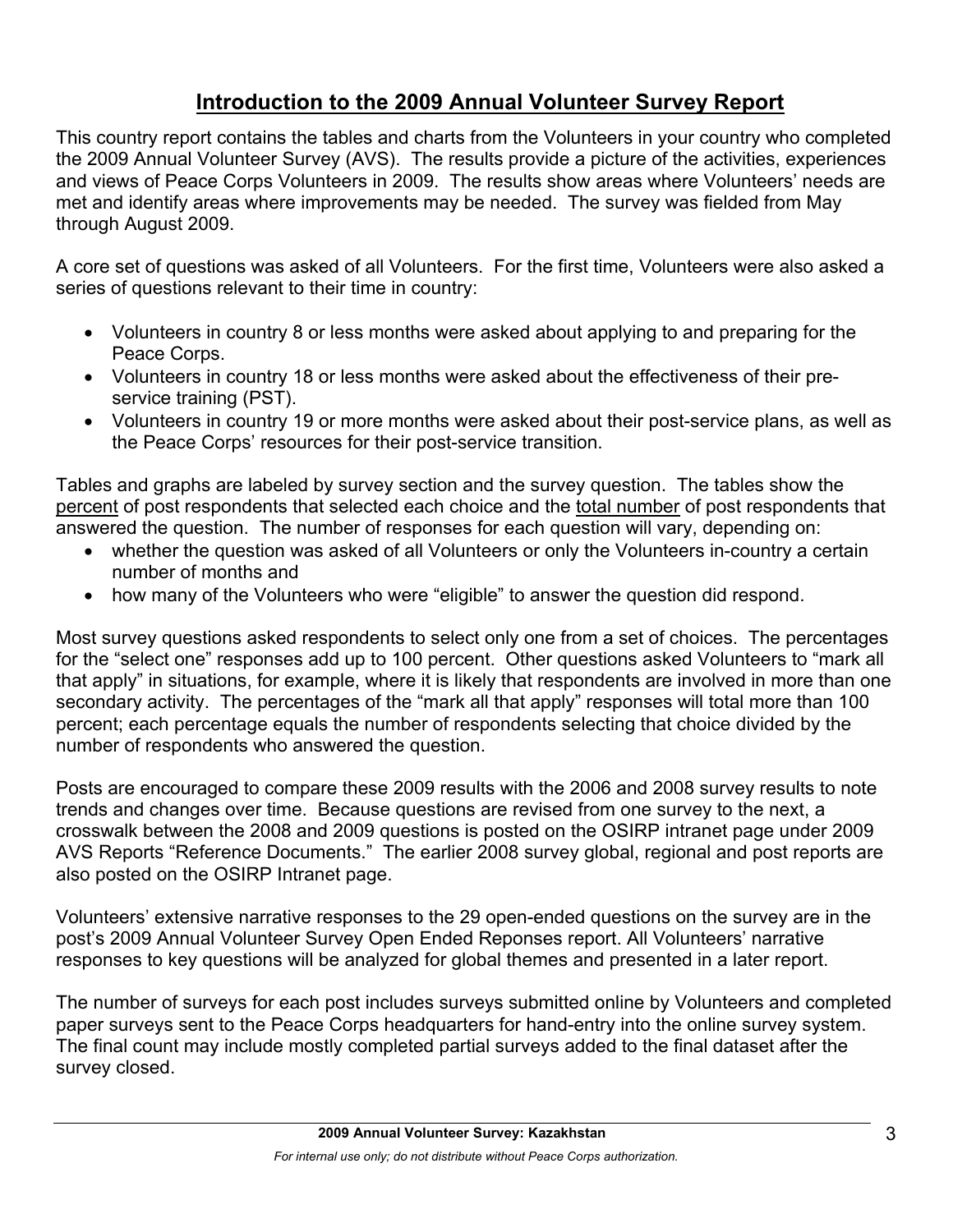# **Overview of the Post's 2009 Volunteer Survey Respondents**

This overview presents basic information about the characteristics of Volunteers who completed the 2009 Annual Volunteer Survey at post.

| <b>Completed Surveys by Months in Country</b> |  |  |  |  |
|-----------------------------------------------|--|--|--|--|
|-----------------------------------------------|--|--|--|--|

|            | 8 months or less |         | 9 to 18 months |         | 19 months or more |         | Total  |         |
|------------|------------------|---------|----------------|---------|-------------------|---------|--------|---------|
|            | Number           | Percent | Number         | Percent | Number            | Percent | Number | Percent |
| Months3grp |                  |         | 50             | 48%     | 55                | 52%     | 105    | 100%    |

**L1: What is your age?**

|         | 20-29 | $30 - 49$ | $50+$ | Total |
|---------|-------|-----------|-------|-------|
| AGE3grp | 93%   | $6\%$     | 1%    | 104   |

### **L2: What is your gender?**

|                | Female | Male | Total |  |
|----------------|--------|------|-------|--|
| <b>IGENDER</b> | 51%    | 49%l |       |  |

### **Completed surveys by project.**

|                                                    | Count | Column N % |
|----------------------------------------------------|-------|------------|
| <b>Education/TEFL</b>                              | 66    | 63%        |
| Organizational and Community<br>Assistance Project | 39    | 37%        |
| Other. Please specify                              |       |            |
| ʻotal                                              | 105   | 100°       |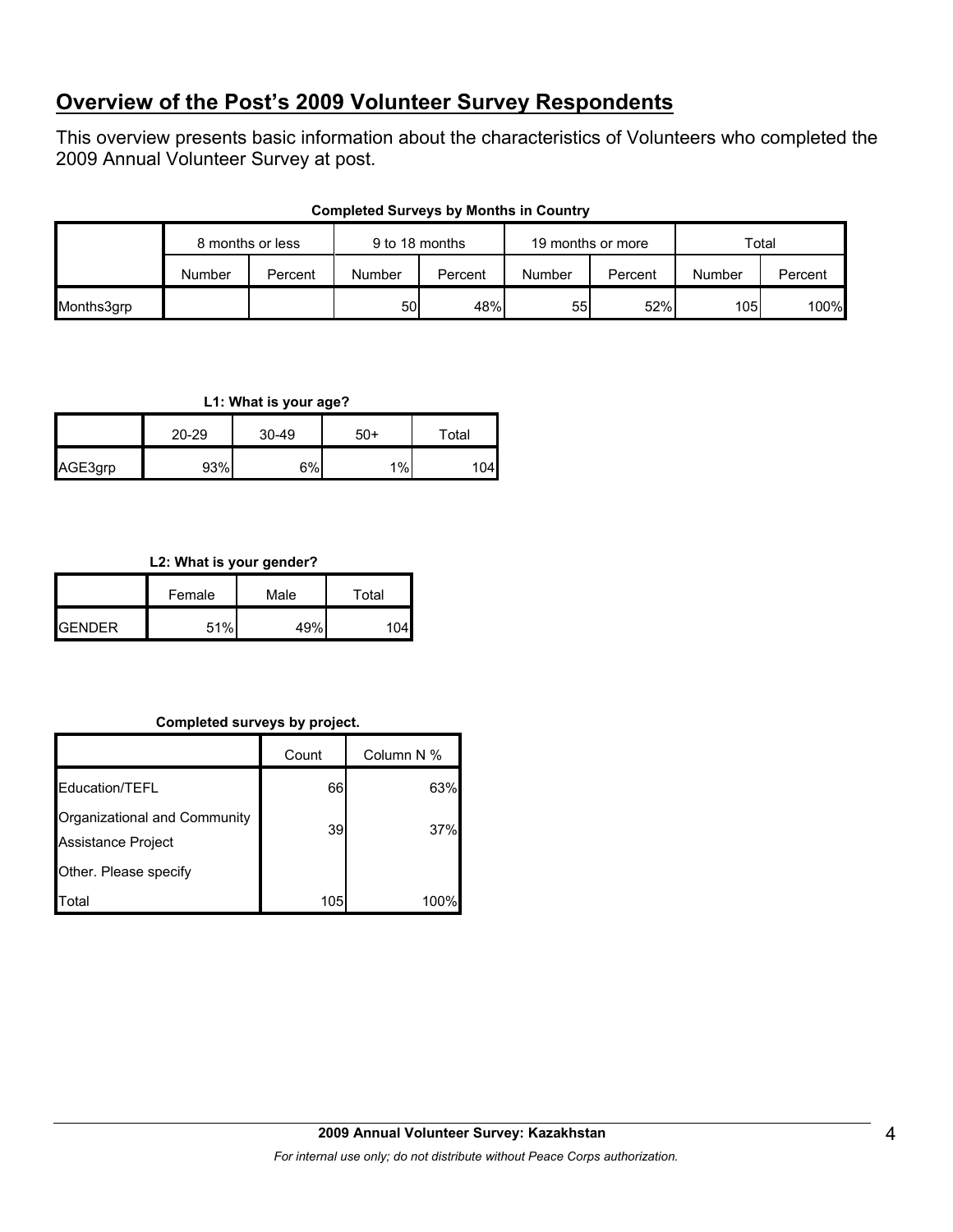|    |                                                 | Percent | Number                  |
|----|-------------------------------------------------|---------|-------------------------|
| C2 | English teaching                                | 60%     | 62                      |
|    | NGO development                                 | 16%     | 17                      |
|    | Youth development                               | 7%      | $\overline{7}$          |
|    | Teacher training                                | 5%      | 5                       |
|    | Community development                           | 4%      | 4                       |
|    | <b>HIV/AIDS</b>                                 | 3%      | 3                       |
|    | Other: Please specify                           | 2%      | $\overline{\mathbf{c}}$ |
|    | Business education/advising                     | 1%      | 1                       |
|    | Health extension                                | 1%      | 1                       |
|    | Environmental education                         | 1%      | 1                       |
|    | Agroforestry                                    | 1%      | 1                       |
|    | Urban & regional planning/municipal development |         |                         |
|    | Water sanitation                                |         |                         |
|    | Forestry/parks                                  |         |                         |
|    | Other education                                 |         |                         |
|    | Math/science teaching                           |         |                         |
|    | Information & communications technology (ICT)   |         |                         |
|    | Agriculture/fish/livestock                      |         |                         |
|    | Total                                           | 100%    | 104                     |

### **C2: Which best describes the focus of your primary assignment/work?**

#### **C2.TEXT: Which of the following initiatives does your primary**

| work include? Other (specify)                                          |       |      |     |  |  |  |  |
|------------------------------------------------------------------------|-------|------|-----|--|--|--|--|
| <b>PERCENT</b><br><b>NUMBER</b>                                        |       |      |     |  |  |  |  |
| Open-ended results. Not responsive to request.<br>C <sub>2</sub> .TEXT |       |      |     |  |  |  |  |
|                                                                        | Total | 100% | 105 |  |  |  |  |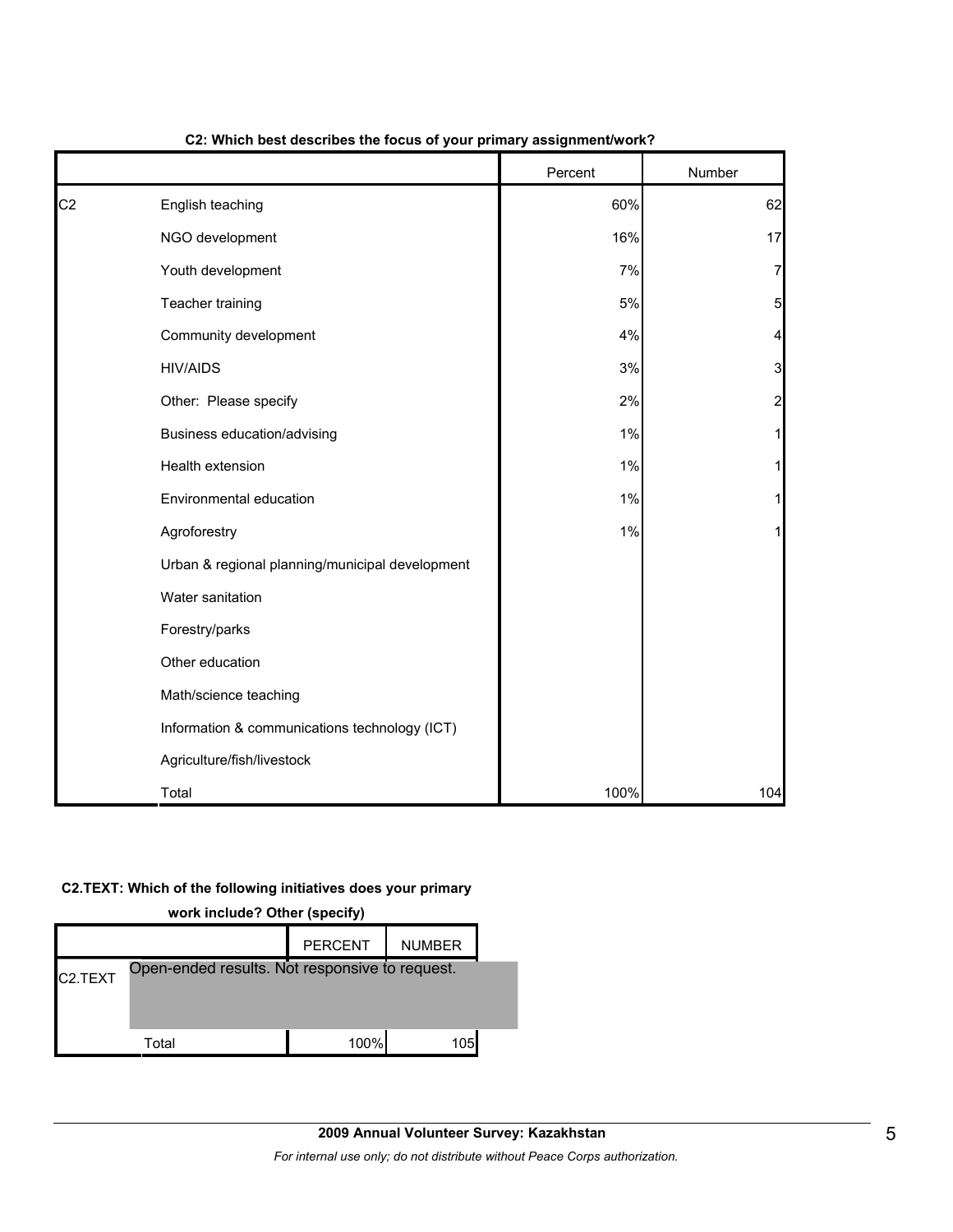# **A. Applying to the Peace Corps**

*This section reports Volunteers' motivations in applying and accepting a Peace Corps assignment.* 

# **B. Preparation for the Peace Corps**

*This section reports on Volunteers' assessment of the materials and information available before their service.* 

*Sections A and B are only completed by Volunteers who have been in country less than 9 months. No Volunteers in Kazakhstan reported they had been in country 8 months or less.*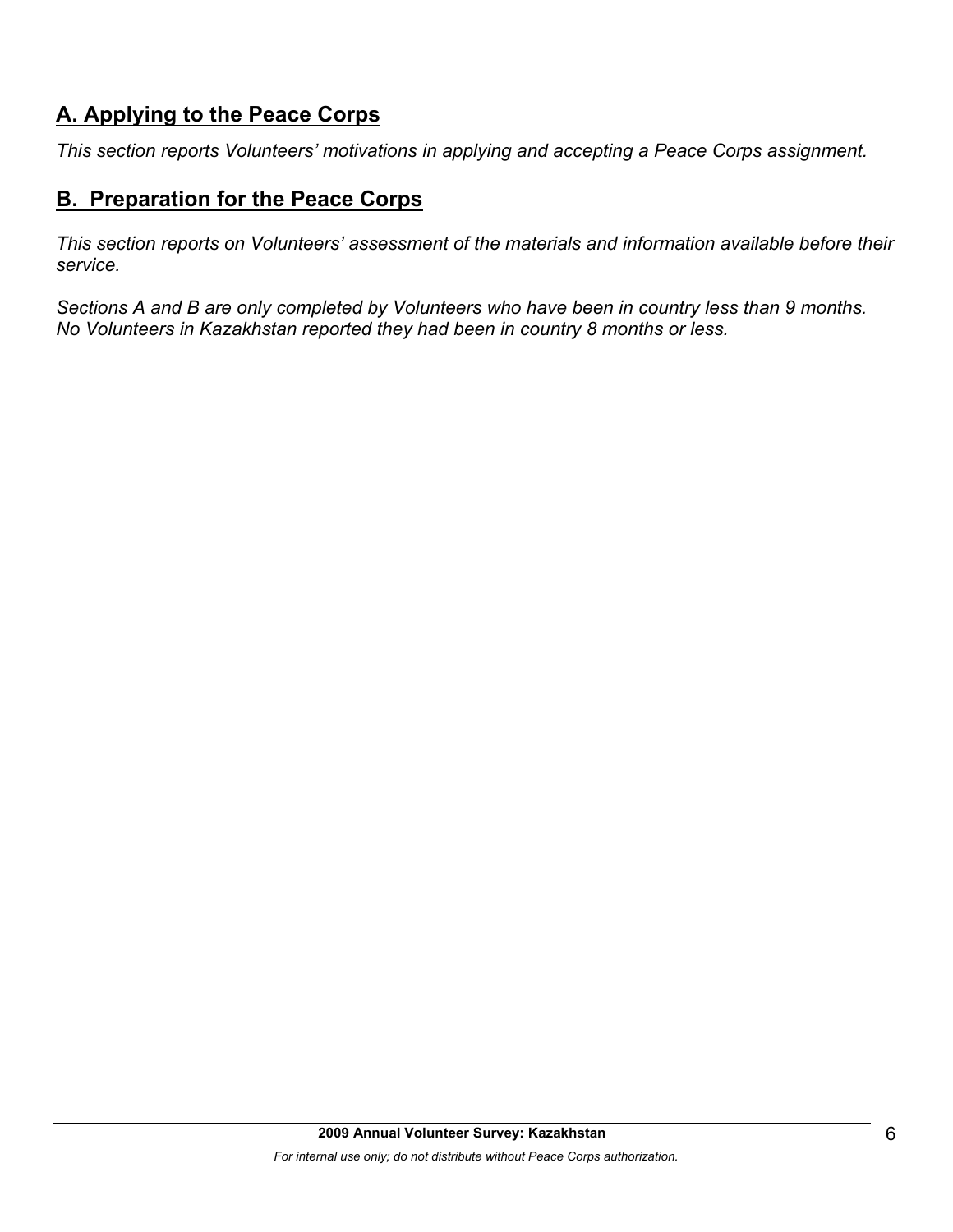# **C. Your Peace Corps Assignment**

*This section reports Volunteers' primary assignment work and secondary activities. The term "primary assignment" refers to the Volunteers' assignment which is part of an overall project plan designed by your host country partners and in-country Peace Corps staff.* 

|            |                                                                                         | apply.        |                             |                                 |
|------------|-----------------------------------------------------------------------------------------|---------------|-----------------------------|---------------------------------|
|            |                                                                                         | PCV Responses | % Involved in<br>Initiative | <b>Total PCVs</b><br>Responding |
| \$C3PrmAct | English teaching                                                                        | 79            | 76%                         |                                 |
|            | Working with youth                                                                      | 68            | 65%                         |                                 |
|            | Working with special groups<br>(e.g., disabled, elderly, ethnic<br>minorities, orphans) | 21            | 20%                         |                                 |
|            | Working with NGO(s)                                                                     | 21            | 20%                         |                                 |
|            | Girls' education                                                                        | 18            | 17%                         |                                 |
|            | Literacy                                                                                | 18            | 17%                         |                                 |
|            | Sports/fitness                                                                          | 16            | 15%                         |                                 |
|            | World Wise Schools/<br>Correspondence Match                                             | 14            | 13%                         |                                 |
|            | Arts                                                                                    | 13            | 12%                         |                                 |
|            | <b>HIV/AIDS</b>                                                                         | 11            | 11%                         |                                 |
|            | Information and<br>communications technology<br>(ICT)                                   | 11            | 11%                         |                                 |
|            | Mobilize host country nationals<br>(HCNs) to volunteer                                  | 11            | 11%                         |                                 |
|            | Library development                                                                     | 10            | 10%                         |                                 |
|            | <b>Business advertising</b>                                                             | 9             | 9%                          |                                 |
|            | Environment work                                                                        | 8             | 8%                          |                                 |
|            | Rural development                                                                       | 7             | 7%                          |                                 |
|            | WID/GAD                                                                                 | 7             | 7%                          |                                 |
|            | Income generation                                                                       | 6             | 6%                          |                                 |
|            | Biodiversity conservation                                                               | 5             | $5\%$                       |                                 |

### **C3: Which of the following activities does your primary assignment/work include? Mark all that**

**2009 Annual Volunteer Survey: Kazakhstan** 

*For internal use only; do not distribute without Peace Corps authorization.*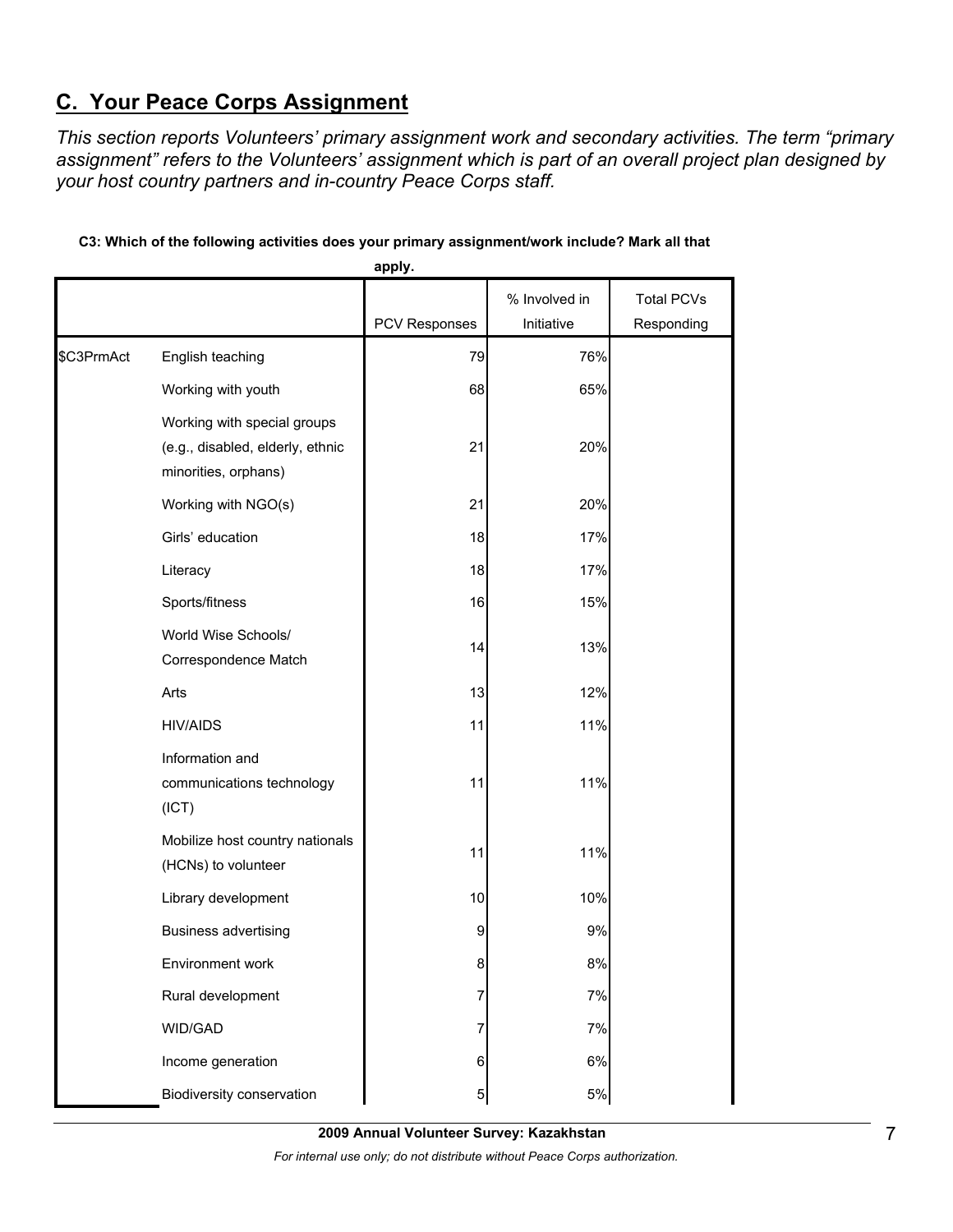| Other: Please specify                             | 5 | 5%    |     |
|---------------------------------------------------|---|-------|-----|
| Microenterprise development                       | 3 | 3%    |     |
| Natural resources management                      | 3 | 3%    |     |
| Nutrition education                               | 3 | 3%    |     |
| Urban development/municipal<br>development        | 2 | 2%    |     |
| Child survival                                    |   | $1\%$ |     |
| Water and sanitation                              |   | 1%    |     |
| Community food security<br>(production/marketing) |   |       |     |
| Household food security                           |   |       |     |
| Total                                             |   |       | 104 |

Percents may total to more than 100% since Volunteers were asked to "Mark all that apply."

#### **C3: Which of the following activities does your primary assignment/work include? Other**

| (specify)     |                                                |            |       |         |  |  |
|---------------|------------------------------------------------|------------|-------|---------|--|--|
|               |                                                | Column N % | Count | Row N % |  |  |
| C3.OTHER.TEXT | Open-ended results. Not responsive to request. |            |       |         |  |  |
|               | Total                                          |            | 105   | 100%    |  |  |

#### **C4: Hours Spent on Primary Assignment During Average Work Week**

|           | None | 1-10 hrs | 11-20 hrs | 21-30 hrs | 31-40 hrs | More than 40 hrs | Total |
|-----------|------|----------|-----------|-----------|-----------|------------------|-------|
| C4Hrs6grp |      | 6%       | 23%       | 34%       | 32%       | 5%               | 102   |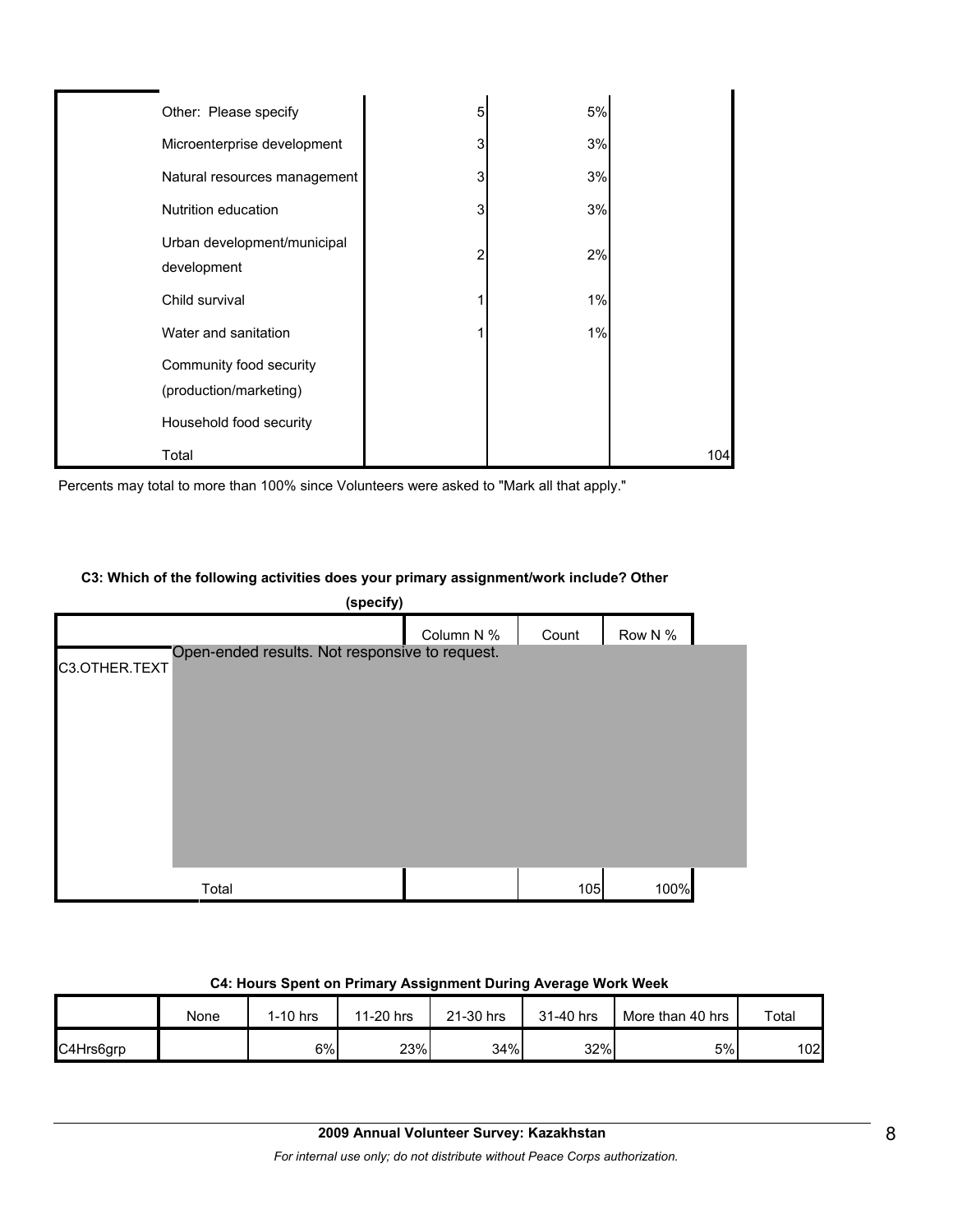#### **C4: How many hours do you spend on your primary assignment during an average work**

| ×<br>I<br>۰, |  |
|--------------|--|

|                | All Volunteers | Average | Lowest reported | Highest reported | Did not answer |
|----------------|----------------|---------|-----------------|------------------|----------------|
| C <sub>4</sub> | '051           | 28.4    |                 | 50               | C<br>ັ         |

## **C5: Which of the following do your secondary activities (other than your primary assignment work) include? Mark all that apply.**

|            |                                                                                         | <b>PCV Responses</b> | % Involved in<br>Initiative | <b>Total PCVs</b> |
|------------|-----------------------------------------------------------------------------------------|----------------------|-----------------------------|-------------------|
|            |                                                                                         |                      |                             | Responding        |
| \$C5SecAct | English teaching                                                                        | 68                   | 67%                         |                   |
|            | Working with youth                                                                      | 59                   | 58%                         |                   |
|            | Sports/fitness                                                                          | 33                   | 32%                         |                   |
|            | Girls' education                                                                        | 25                   | 25%                         |                   |
|            | Arts                                                                                    | 23                   | 23%                         |                   |
|            | Library development                                                                     | 23                   | 23%                         |                   |
|            | <b>HIV/AIDS</b>                                                                         | 21                   | 21%                         |                   |
|            | Working with special groups (e.g.,<br>disabled, elderly, ethnic minorities,<br>orphans) | 19                   | 19%                         |                   |
|            | Working with NGO(s)                                                                     | 19                   | 19%                         |                   |
|            | Mobilize host country nationals<br>(HCNs) to volunteer                                  | 14                   | 14%                         |                   |
|            | Nutrition education                                                                     | 14                   | 14%                         |                   |
|            | World Wise Schools/<br>Correspondence Match                                             | 14                   | 14%                         |                   |
|            | Literacy                                                                                | 13                   | 13%                         |                   |
|            | WID/GAD                                                                                 | 13                   | 13%                         |                   |
|            | Other: Please specify                                                                   | 12                   | 12%                         |                   |
|            | Information and communications<br>technology (ICT)                                      | 10                   | 10%                         |                   |
|            | <b>Business advertising</b>                                                             | 6                    | $6\%$                       |                   |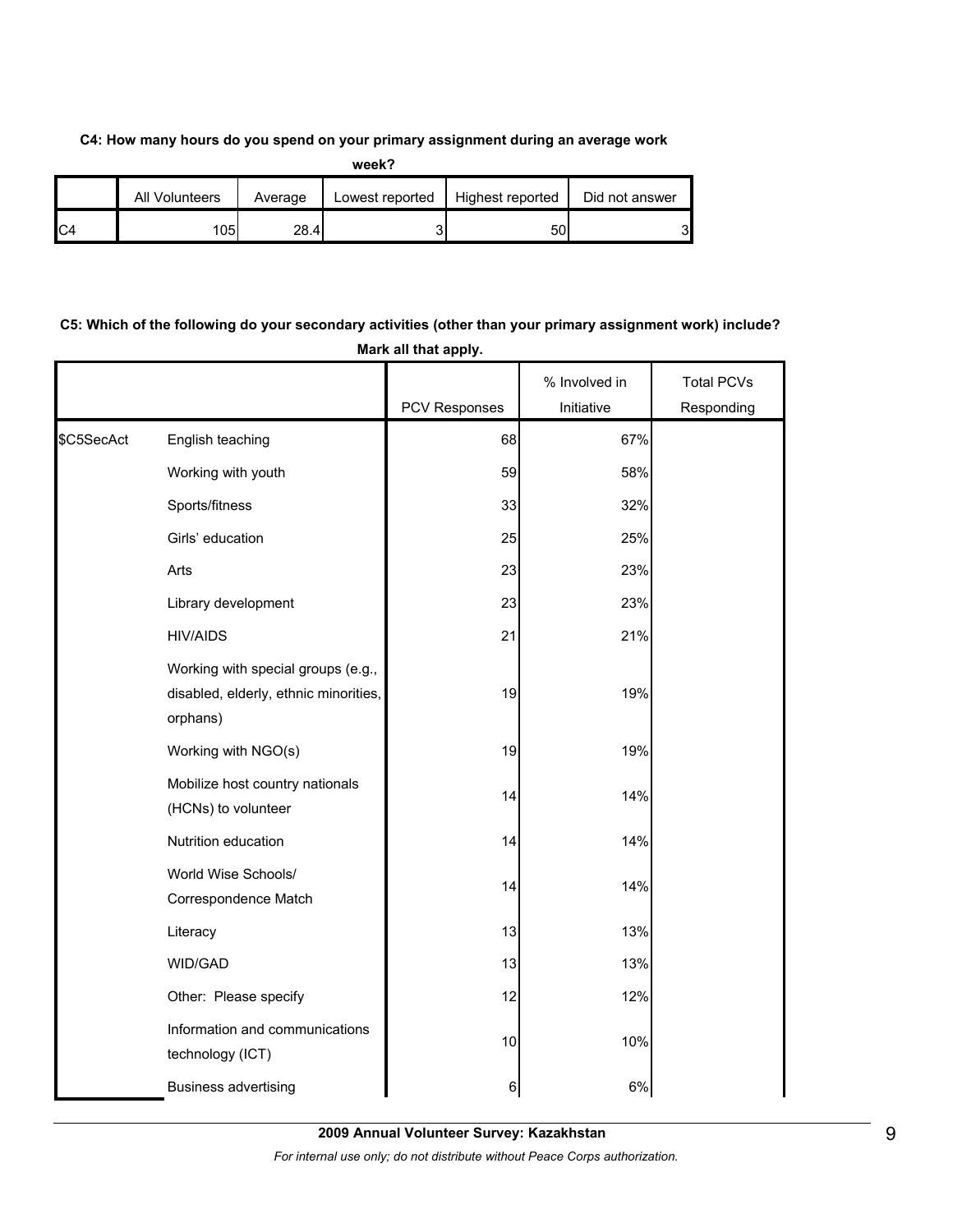| Environment work                                  | 5 | 5% |     |
|---------------------------------------------------|---|----|-----|
| Income generation                                 |   | 4% |     |
| Microenterprise development                       | 3 | 3% |     |
| Rural development                                 | 3 | 3% |     |
| Biodiversity conservation                         |   |    |     |
| Child survival                                    |   |    |     |
| Community food security<br>(production/marketing) |   |    |     |
| Household food security                           |   |    |     |
| Natural resources management                      |   |    |     |
| Urban development/municipal<br>development        |   |    |     |
| Water and sanitation                              |   |    |     |
| Total                                             |   |    | 102 |

Percents may total to more than 100% since Volunteers were asked to "Mark all that apply."

|               |                                                | Column N % | Count | Row N % |
|---------------|------------------------------------------------|------------|-------|---------|
| C5.OTHER.TEXT | Open-ended results. Not responsive to request. |            |       |         |
|               |                                                |            |       |         |
|               |                                                |            |       |         |
|               |                                                |            |       |         |
|               |                                                |            |       |         |
|               |                                                |            |       |         |
|               |                                                |            |       |         |
|               |                                                |            |       |         |
|               |                                                |            |       |         |
|               |                                                |            |       |         |
|               |                                                |            |       |         |
|               |                                                |            |       |         |
|               |                                                |            |       |         |
|               | Total                                          |            | 105   | 100%    |

### **C5: Which of the following do your secondary activities include? Other (specify)**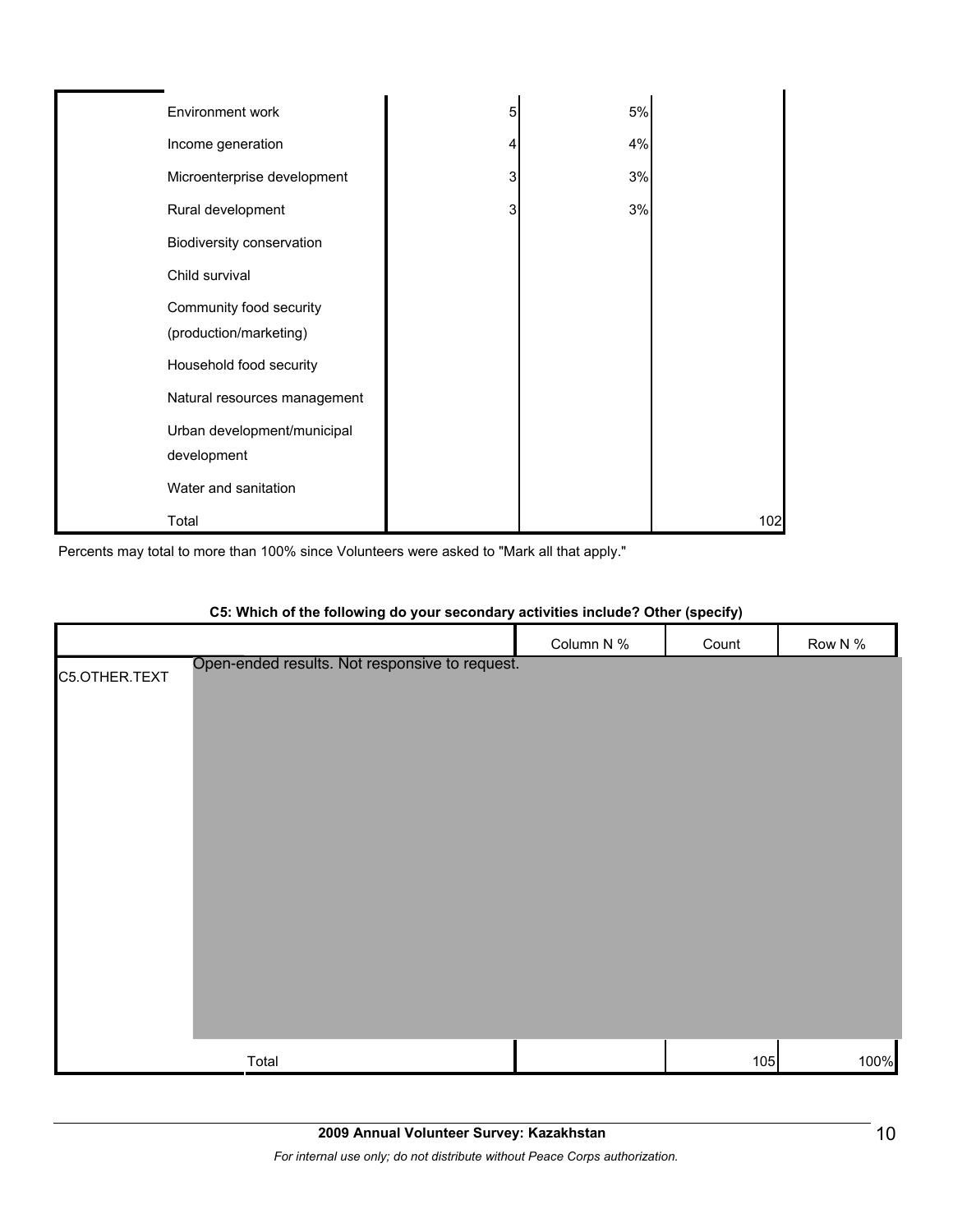#### **C5: No Secondary Activities**

|         |                                        | Percent | Number |
|---------|----------------------------------------|---------|--------|
| C5.NONE | No                                     | 99%     | 104    |
|         | Yes, I have no secondary<br>activities | 1%      |        |
|         | Total                                  | 100%    | 105    |

#### **C6: Hours Spent on Secondary Activities During Average Work Week**

|           | None | I-10 hrs | 11-20 hrs | 21-30 hrs | 31-40 hrs | More than 40 hrs | Total |
|-----------|------|----------|-----------|-----------|-----------|------------------|-------|
| C6Hrs6grp |      | 72%      | 25%       | 3%        |           | $1\%$            | 102   |

### **C6. How many hours do you spend on secondary activities during an average work week?**

|     | All Volunteers | Average | Lowest reported | Highest reported | Did not answer |
|-----|----------------|---------|-----------------|------------------|----------------|
| IC6 | 105            | 10.01   |                 | 50               | C<br>ບ         |

### **C7: How personally satisfying is your--?**

|                              | Not at all 1 |     |     |     | Exceptionally 5 | Total |
|------------------------------|--------------|-----|-----|-----|-----------------|-------|
| <b>Primary assignment</b>    | 10%          | 14% | 28% | 38% | 11%             | 104   |
| Secondary project/activities | 3%           | 8%l | 18% | 51% | 19%             | 103   |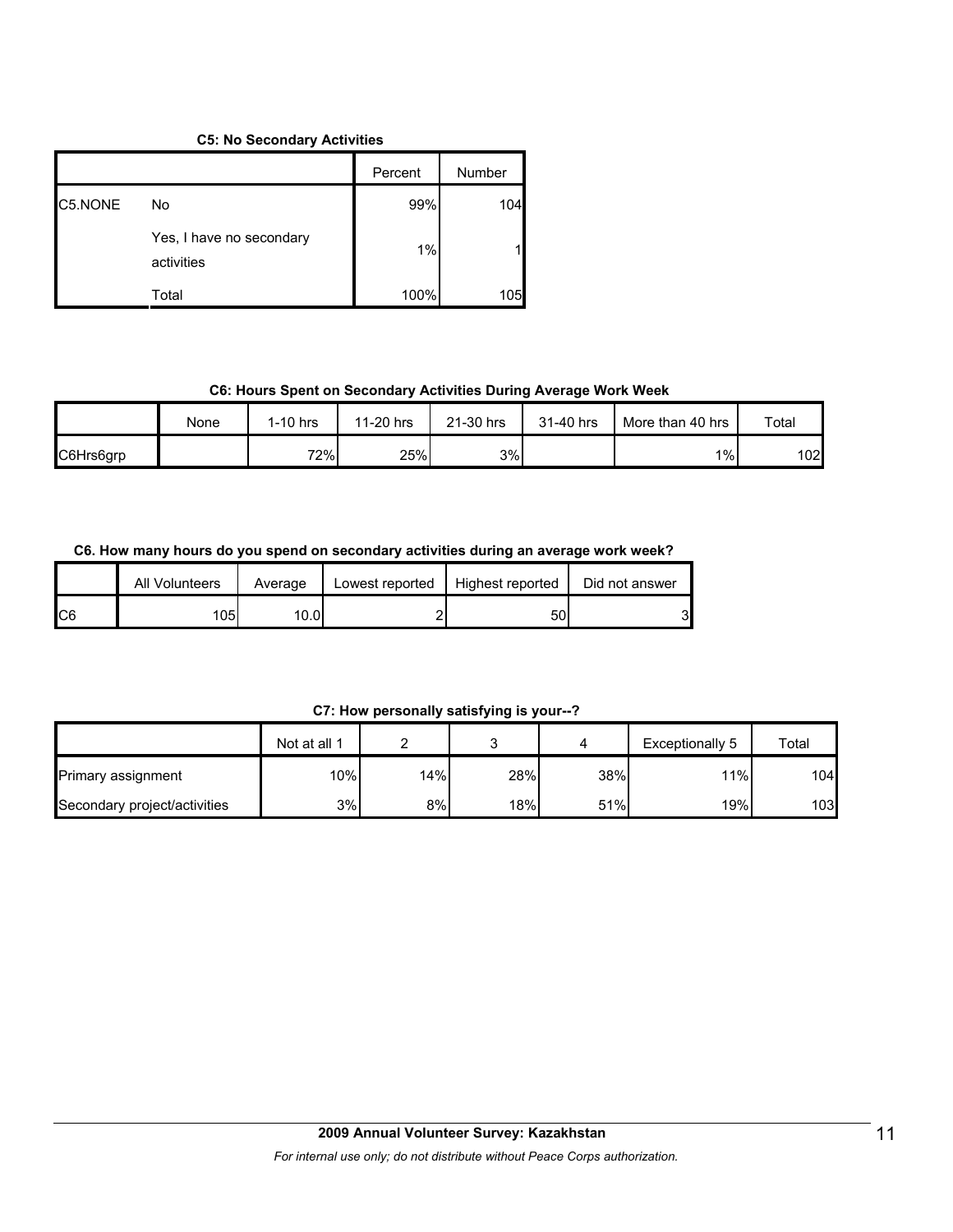# **D. Training for Peace Corps Assignment**

*This section reports Volunteers' assessments of the effectiveness of their Pre-Service Training and In-Service Training at post. In-Service Training (IST) includes: Reconnect; Technical IST; Mid-Service and Close of Service conferences; project management/leadership conferences; and other post-sponsored training sessions.* 

|                                                                       | Not effective | Poor | Adequate | Effective | Very Effective | NA/No training | Total |
|-----------------------------------------------------------------------|---------------|------|----------|-----------|----------------|----------------|-------|
| Manage cultural differences                                           |               | 12%  | 32%      | 44%       | 12%            |                | 50    |
| Deal with adjustment issues                                           | 2%            | 8%   | 32%      | 40%       | 18%            |                | 50    |
| Work with<br>counterparts/community<br>partners                       | 8%            | 24%  | 48%      | 18%       | 2%             |                | 50    |
| Use language needed in<br>work and social interactions                | 4%            | 4%   | 34%      | 24%       | 32%            | 2%             | 50    |
| Perform technical aspects of<br>your work                             | 2%            | 12%  | 40%      | 28%       | 18%            |                | 50    |
| Work on your project goals<br>and objectives                          | 6%            | 22%  | 38%      | 32%       | 2%             |                | 50    |
| Conduct a participatory<br>community needs<br>assessment (e.g., PACA) | 12%           | 30%  | 24%      | 18%       |                | 16%            | 50    |
| Monitor your project goals<br>and outcomes                            | 10%           | 31%  | 37%      | 22%       |                |                | 49    |
| Maintain your physical health                                         | 8%            | 12%  | 28%      | 28%       | 20%            | 4%             | 50    |
| Maintain your<br>mental/emotional health                              | 2%            | 20%  | 32%      | 26%       | 16%            | 4%             | 50    |
| Maintain your personal safety<br>and security                         | 6%            | 12%  | 32%      | 32%       | 16%            | 2%             | 50    |

**D1: (PCVs at post 18 months or less) How effective was your Pre-Service Training (PST) in preparing you to--**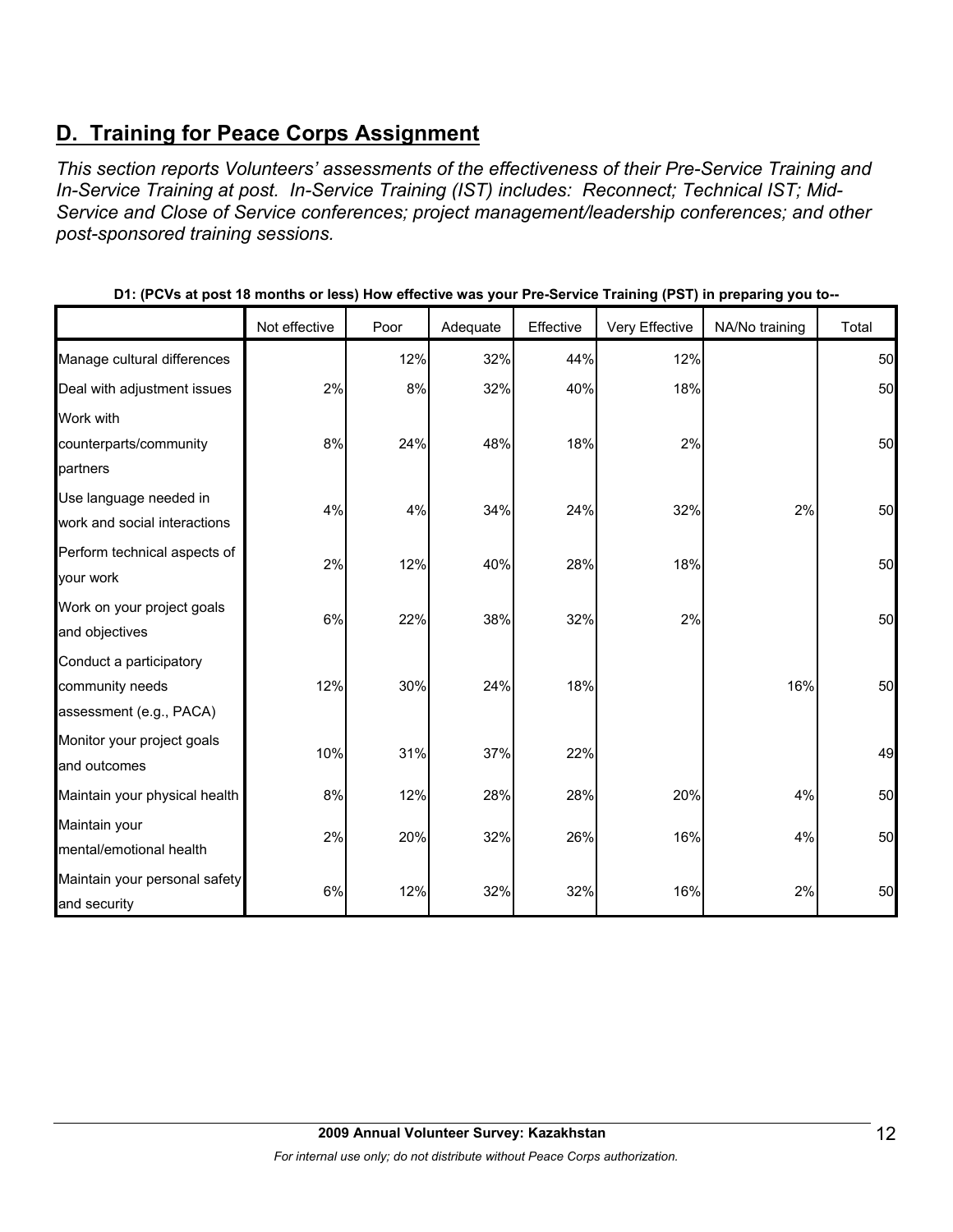|                                                                                          | Not effective | Poor | Adequate | Effective | Very Effective | NA/No training | Total |
|------------------------------------------------------------------------------------------|---------------|------|----------|-----------|----------------|----------------|-------|
| Manage cultural differences                                                              | 3%            | 12%  | 36%      | 33%       | 12%            | 4%             | 102   |
| Deal with adjustment issues                                                              | 3%            | 10%  | 42%      | 34%       | 9%             | 3%             | 101   |
| Build and strengthen working<br>relationships with<br>counterparts/community<br>partners | 2%            | 16%  | 35%      | 30%       | 14%            | 3%             | 102   |
| Use language needed in<br>work and social interactions                                   | 4%            | 16%  | 39%      | 24%       | 10%            | 8%             | 102   |
| Perform technical aspects of<br>your work                                                | 2%            | 8%   | 41%      | 37%       | 8%             | 4%             | 102   |
| Work on your project goals<br>and objectives                                             | 2%            | 13%  | 29%      | 37%       | 18%            | 1%             | 102   |
| Conduct a participatory<br>community needs<br>assessment (e.g., PACA)                    | 6%            | 16%  | 38%      | 17%       | 5%             | 19%            | 101   |
| Monitor project goals and<br>outcomes                                                    | 1%            | 12%  | 46%      | 29%       | 12%            | 1%             | 101   |
| Maintain your physical health                                                            | 4%            | 9%   | 23%      | 28%       | 21%            | 16%            | 102   |
| Maintain your<br>mental/emotional health                                                 | 9%            | 5%   | 27%      | 27%       | 21%            | 11%            | 102   |
| Maintain your personal safety<br>and security                                            | $9\%$         | 11%  | 35%      | 29%       | 11%            | 5%             | 102   |

### **D5: How effective was your In-Service Training (IST) in preparing you to--**

### **D8: Did you have this skill before joining the Peace Corps?**

|                                               | No/ No answer | Yes | Total |
|-----------------------------------------------|---------------|-----|-------|
| Skills specific to my assignment              | 41            | 63  | 104   |
| Assessing community needs                     | 71            | 33  | 104   |
| Organizing/implementing community activities  | 49            | 56  | 105   |
| Building capacity of local organizations      | 85            | 19  | 104   |
| Monitoring, reporting, and evaluating my work | 37            | 68  | 105   |
| Designing and implementing training sessions  | 63            | 41  | 104   |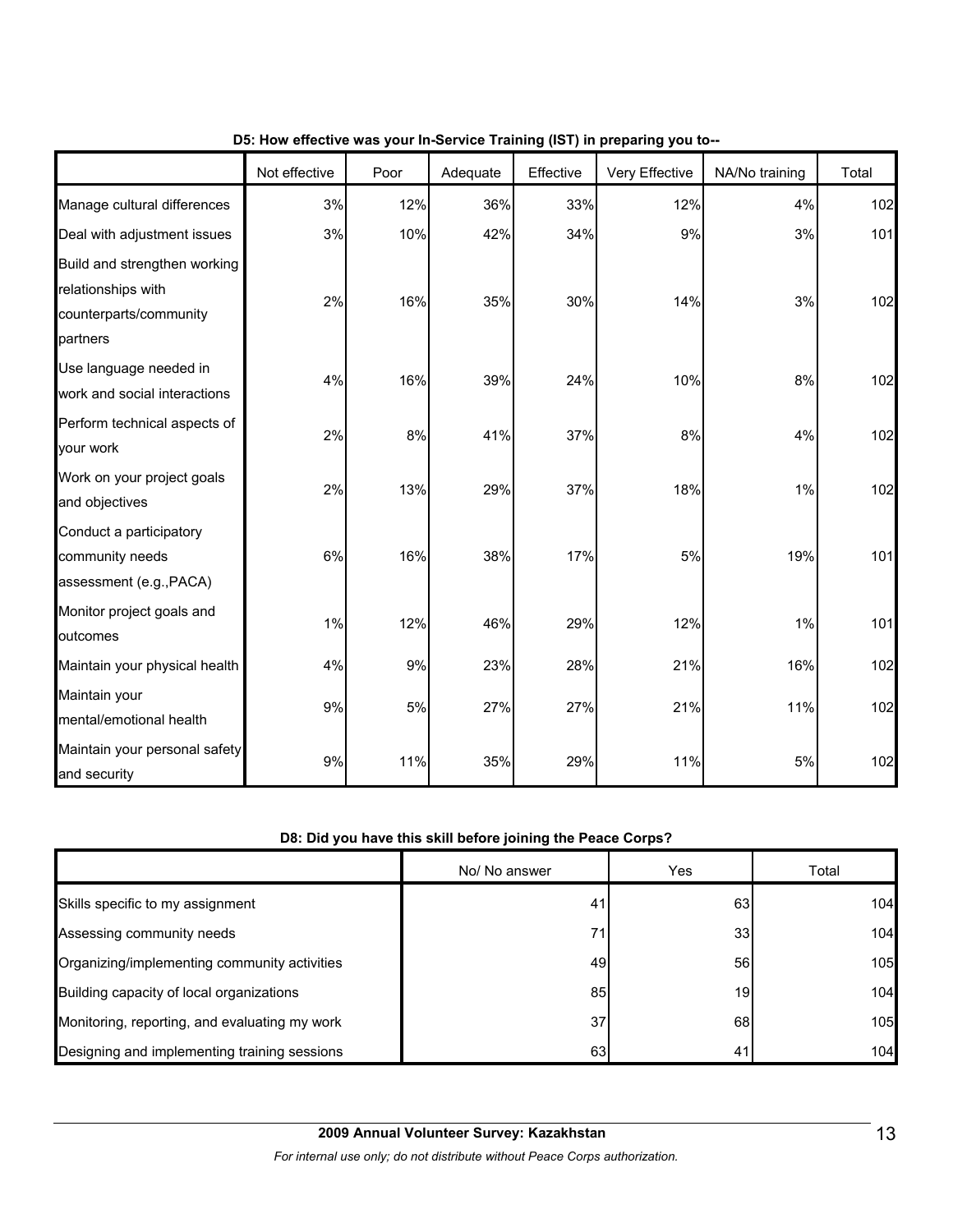#### **D8: Is the skill needed for your Peace Corps work?**

|                                                  | No/ No answer | Yes | Total |
|--------------------------------------------------|---------------|-----|-------|
| Skills specific to my assignment                 | 5             | 89  | 94    |
| Assessing community needs                        | 13            | 92  | 105   |
| Organizing/implementing<br>community activities  | 8             | 97  | 105   |
| Building capacity of local<br>organizations      | 33            | 71  | 104   |
| Monitoring, reporting, and<br>evaluating my work | 8             | 97  | 105   |
| Designing and implementing<br>training sessions  | 8             | 96  | 104   |

#### **D8: Have you had adequate Peace Corps training to acquire the skill?**

|                                                  | No/ No answer | Yes | Total |
|--------------------------------------------------|---------------|-----|-------|
| Skills specific to my assignment                 | 17            | 71  | 88    |
| Assessing community needs                        | 35            | 58  | 93    |
| Organizing/implementing<br>community activities  | 37            | 64  | 101   |
| Building capacity of local<br>organizations      | 55            | 32  | 87    |
| Monitoring, reporting, and<br>evaluating my work | 28            | 59  | 87    |
| Designing and implementing<br>training sessions  | 35            | 61  | 96    |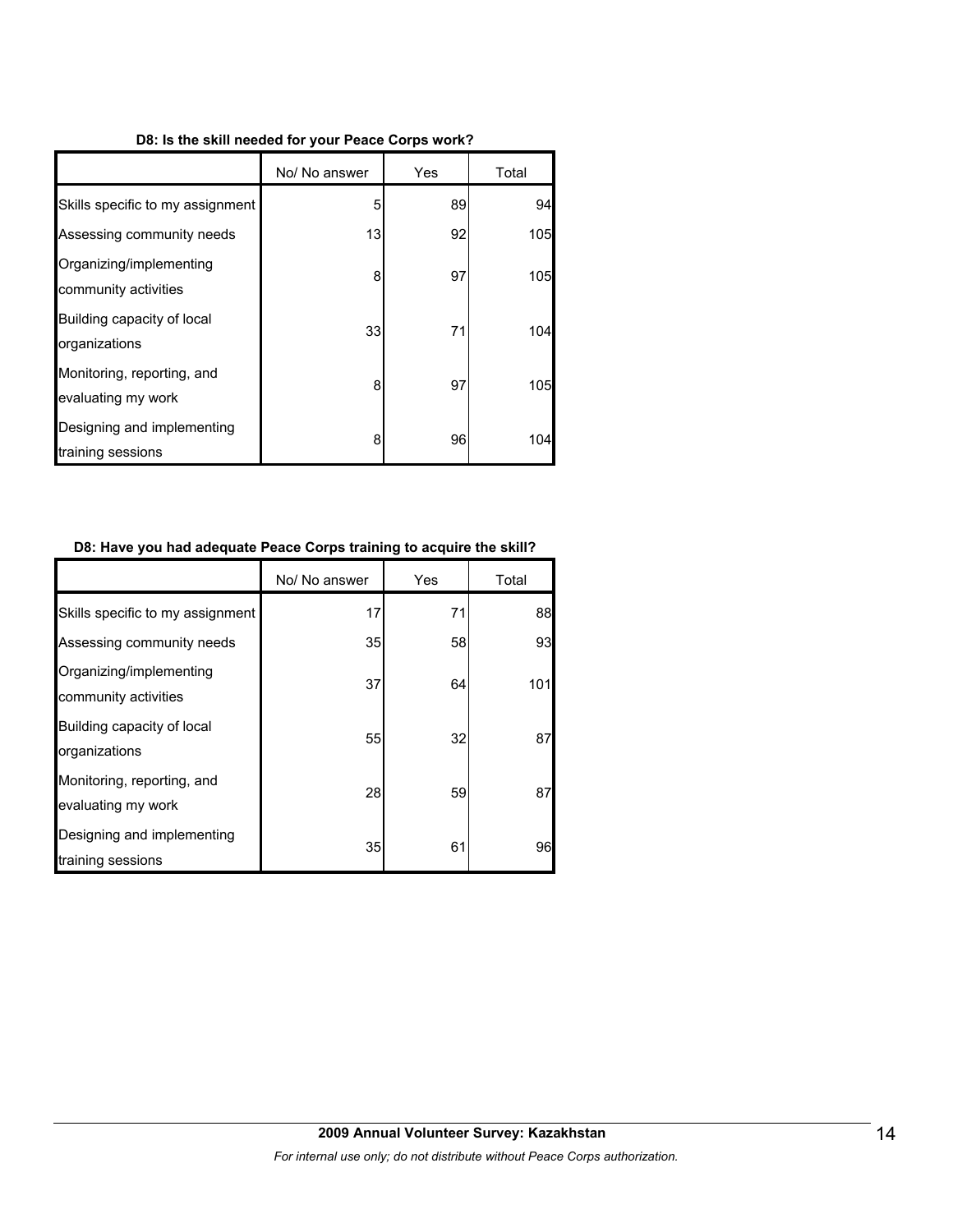# **E. Volunteer Assignment Goals and Impact**

*This section reports Volunteers' self-assessments of their impact on the individuals and organizations in the communities in which they serve. At the end of this section, Volunteers' third goal activities, participation in Coverdell World Wise School/Correspondence Match (CWWS/CM) and use of Peace Corps resources to support their work are reported in questions.* 

|                                                                                                          | Not at all 1 | $\overline{2}$ | 3   | 4   | <b>Exceptionally 5</b> | <b>NA</b> | Total |
|----------------------------------------------------------------------------------------------------------|--------------|----------------|-----|-----|------------------------|-----------|-------|
| Meets the objectives of the<br>project plan                                                              | 5%           | 10%            | 30% | 40% | 12%                    | 4%        | 105   |
| Builds local capacity for<br>sustainability                                                              | 10%          | 18%            | 33% | 34% | 3%                     | 3%        | 104   |
| Involves local people in<br>planning and implementing<br>activities                                      | 5%           | 13%            | 29% | 36% | 13%                    | 4%        | 105   |
| Complements other local<br>development activities                                                        | 10%          | 21%            | 27% | 27% | 7%                     | 10%       | 105   |
| Transfers skills to host country<br>individuals and organizations                                        | 4%           | 12%            | 24% | 42% | 16%                    | 1%        | 104   |
| Mobilizes host country nationals<br>(HCNs) to volunteer                                                  | 19%          | 25%            | 32% | 16% | 4%                     | 4%        | 105   |
| Helps promote a better<br>understanding of Americans on<br>the part of the peoples served<br>$(g$ oal 2) | 1%           | 2%             | 13% | 39% | 43%                    | 1%        | 104   |
| Helps promote a better<br>understanding of other peoples<br>on the part of Americans (goal<br> 3)        | 1%           | 6%             | 14% | 38% | 39%                    | 2%        | 105   |

**E1: To what extent does your Volunteer work assignment address the following?**

### **E2: To what extent does your host community--?**

|                                          | Not at all 1 | າ   |     | 4   | Exceptionally 5 | <b>NA</b> | Total |
|------------------------------------------|--------------|-----|-----|-----|-----------------|-----------|-------|
| Need the assistance that you<br>provided | 4%           | 20% | 13% | 39% | 24%             |           | 54    |
| Want the assistance that you<br>provided | 13%          | 6%  | 17% | 33% | 31%             |           | 54    |

*For internal use only; do not distribute without Peace Corps authorization.*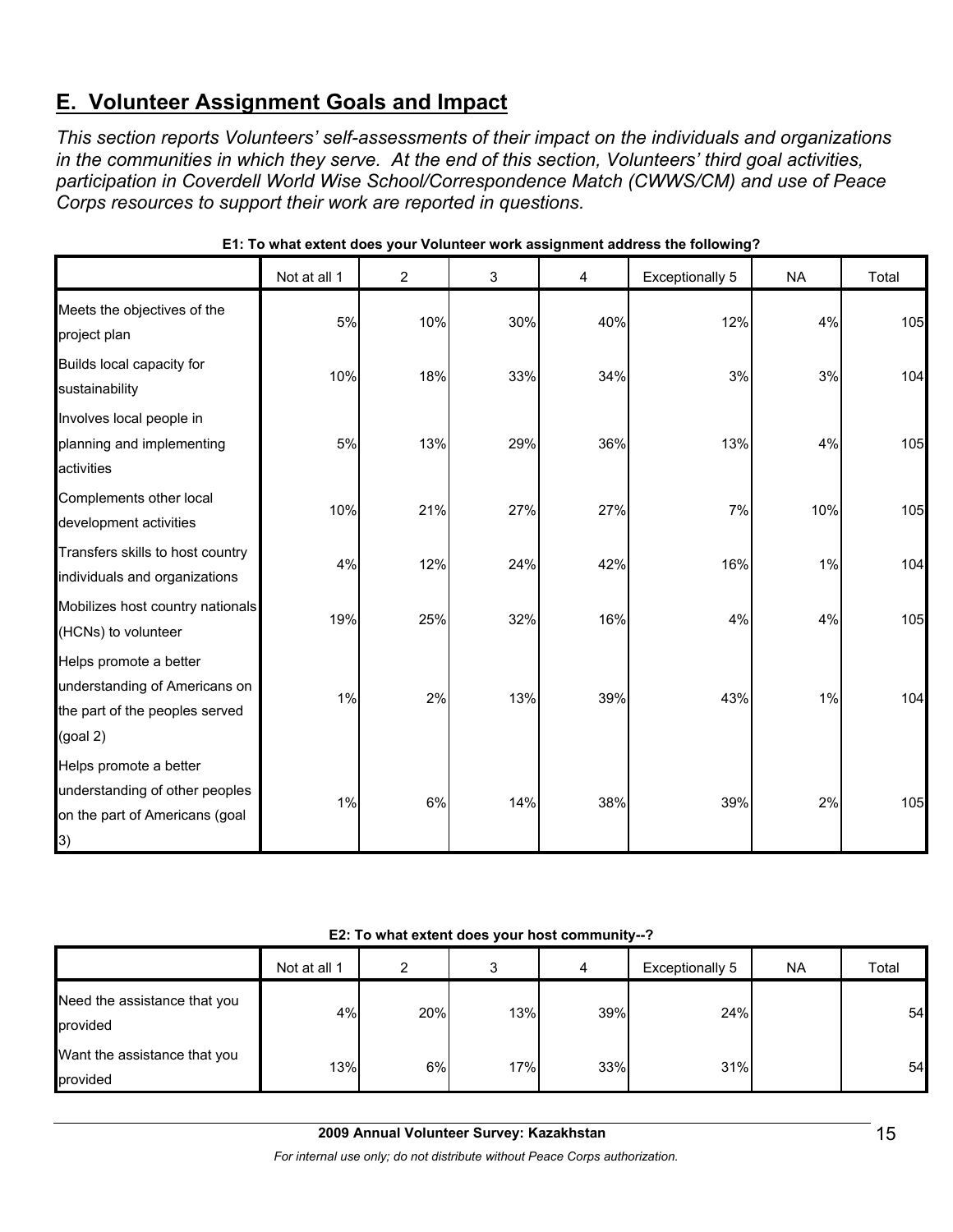|                                                                  | None 1 | $\overline{2}$ | 3   | 4   | Exceptional 5 | <b>NA</b> | Total |
|------------------------------------------------------------------|--------|----------------|-----|-----|---------------|-----------|-------|
| Ability to access information<br>(e.g., library, Internet, etc.) | 8%     | 15%            | 27% | 35% | 13%           | 2%        | 104   |
| Leadership skills                                                | 9%     | 21%            | 34% | 23% | 13%           |           | 104   |
| Planning and management                                          | 7%     | 12%            | 41% | 29% | 11%           |           | 104   |
| Problem solving/critical thinking                                | 7%     | 10%            | 39% | 31% | 13%           |           | 104   |
| Self-esteem                                                      | 6%     | 10%            | 33% | 31% | 17%           | 3%        | 102   |
| Technical skills                                                 | 5%     | 16%            | 32% | 34% | 13%           | 1%        | 103   |
| Use of local resources                                           | 7%     | 21%            | 31% | 34% | 6%            | 2%        | 104   |
| Use of external resources (e.g.,<br>grants, international NGOs)  | 8%     | 22%            | 34% | 22% | 12%           | 3%        | 104   |
| Better understanding of<br>Americans                             |        | 3%             | 13% | 29% | 54%           | 1%        | 104   |
| Other: Please specify below                                      | 2%     |                |     | 2%  | 5%            | 90%       | 42    |

#### **E3: How much impact does your assignment have on the capacities of your host counterparts/community partners?**

### **E3: How much impact does your assignment have on the capacities of your host**

**counterparts/community partners? Other (specify)**

|                                                            | . .        | . .   |         |
|------------------------------------------------------------|------------|-------|---------|
|                                                            | Column N % | Count | Row N % |
| Open-ended results. Not responsive to request.<br>E3_OTHER |            |       |         |
| Total                                                      |            | 105   | 100%    |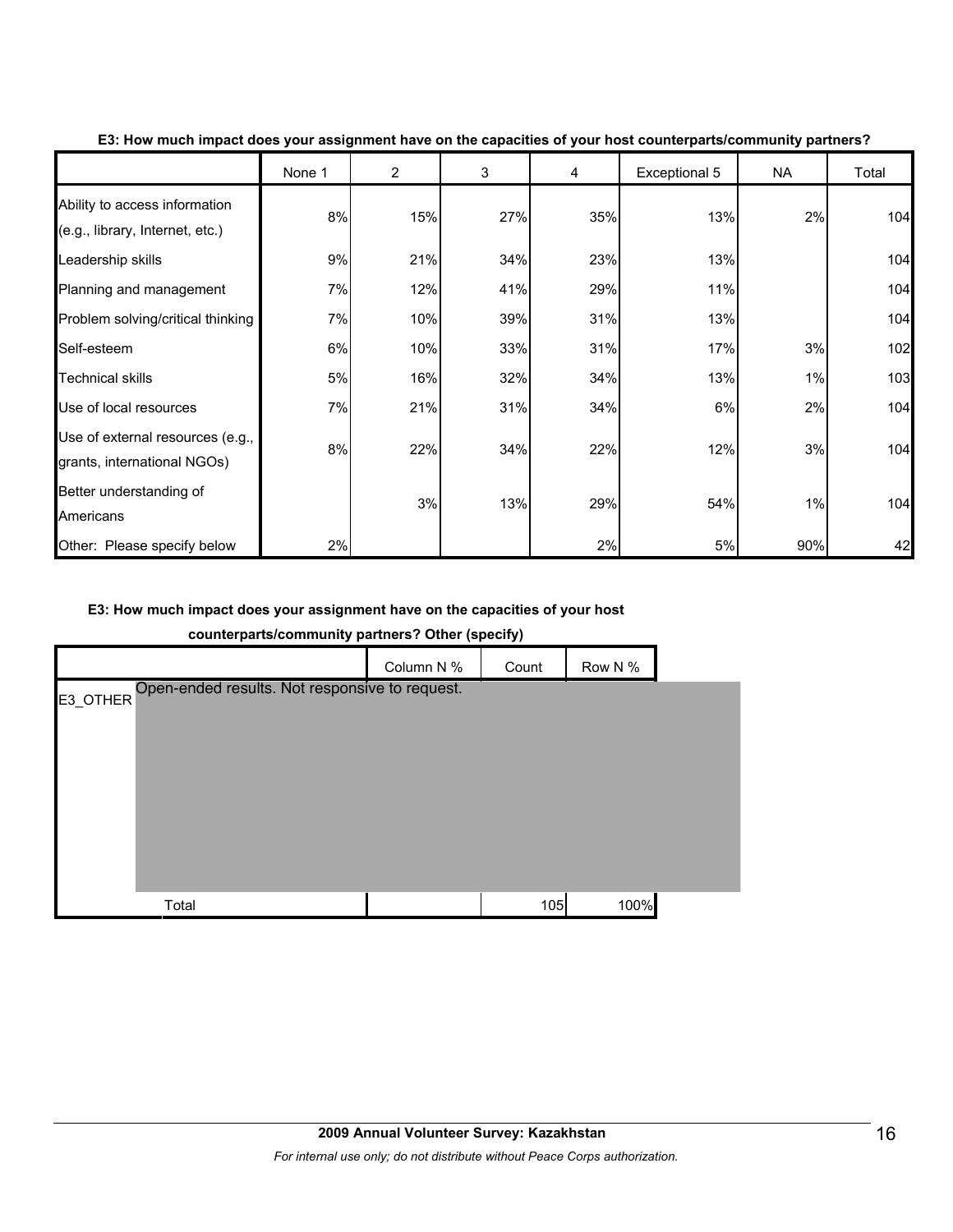|                                                                  | None 1 | $\overline{2}$ | 3   | 4   | Exceptional 5 | <b>NA</b> | Total |
|------------------------------------------------------------------|--------|----------------|-----|-----|---------------|-----------|-------|
| Ability to access information<br>(e.g., library, Internet, etc.) | 8%     | 14%            | 29% | 33% | 13%           | 4%        | 103   |
| Leadership skills                                                | 5%     | 9%             | 33% | 42% | 12%           |           | 104   |
| Planning and management                                          | 5%     | 20%            | 33% | 27% | 9%            | 7%        | 104   |
| Problem solving/critical thinking                                | 4%     | 8%             | 26% | 43% | 18%           | 1%        | 104   |
| Self-esteem                                                      | 2%     | 7%             | 27% | 43% | 18%           | 3%        | 104   |
| Technical skills                                                 | 7%     | 11%            | 29% | 39% | 10%           | 5%        | 104   |
| Use of local resources                                           | 8%     | 17%            | 30% | 32% | 7%            | 6%        | 102   |
| Use of external resources (e.g.,<br>grants, international NGOs)  | 18%    | 25%            | 23% | 14% | 11%           | 10%       | 101   |
| Better understanding of<br>Americans                             | 1%     | 1%             | 9%  | 31% | 58%           |           | 103   |
| Other: Please specify below                                      |        |                |     | 6%  | 6%            | 89%       | 36    |

#### **E4: How much impact does your assignment have on the capacities of your host individuals with whom you work?**

### **E4: How much impact does your assignment have on the capacities of your host**

**individuals with whom you work? Other (specify)**

|          |                                                | Column N % | Count | Row N % |  |
|----------|------------------------------------------------|------------|-------|---------|--|
| E4 OTHER | Open-ended results. Not responsive to request. |            |       |         |  |
|          |                                                |            |       |         |  |
|          |                                                |            |       |         |  |
|          | Total                                          |            | 105   | 100%    |  |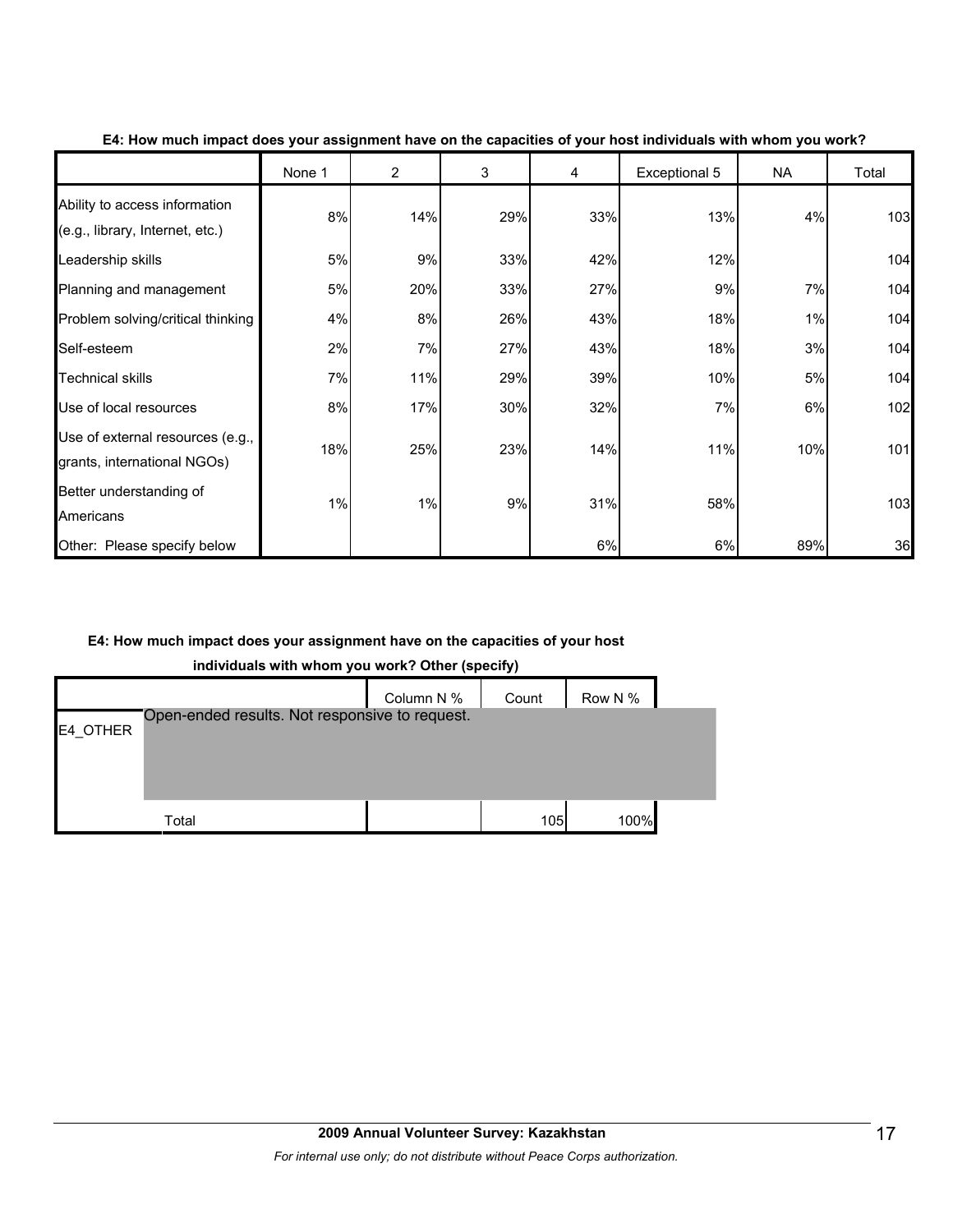|                                                              | None 1 | $\overline{2}$ | 3   | 4   | Exceptional 5 | <b>NA</b> | Total |
|--------------------------------------------------------------|--------|----------------|-----|-----|---------------|-----------|-------|
| Identifying and prioritizing<br>organizational needs         | 12%    | 34%            | 23% | 23% | 2%            | 6%        | 105   |
| Leadership                                                   | 16%    | 25%            | 30% | 24% | $1\%$         | 5%        | 105   |
| Management                                                   | 19%    | 26%            | 25% | 22% | 3%            | 5%        | 104   |
| Monitoring and evaluation                                    | 14%    | 31%            | 30% | 17% | 3%            | 4%        | 105   |
| Planning and implementing<br>organizational activities       | 9%     | 22%            | 25% | 32% | 9%            | 4%        | 104   |
| Teamwork/participatory<br>decision-making                    | 11%    | 22%            | 28% | 29% | 7%            | 4%        | 105   |
| Use of local resources                                       | 12%    | 26%            | 32% | 24% | 2%            | 4%        | 103   |
| Ability to mobilize, manage, and<br>sustain local volunteers | 23%    | 26%            | 26% | 19% | 2%            | 5%        | 105   |
| Other: Please specify below                                  | 5%     | 2%             | 2%  | 5%  |               | 85%       | 41    |

#### **E5: To what extent does your assignment enhance the capacities of organizations with whom you work?**

### **E5: To what extent does your assignment enhance the capacities of**

#### **organizations with whom you work? Other (specify)**

|          |                                                | Column N % | Count | Row N % |  |
|----------|------------------------------------------------|------------|-------|---------|--|
| E5 OTHER | Open-ended results. Not responsive to request. |            |       |         |  |
|          |                                                |            |       |         |  |
|          | Total                                          |            | 105   | 100%    |  |

### **E6: How effective have you been in transferring knowledge and skills to help the following persons or groups build their**

**capacities?**

| ,,,,,,,,,,,,,                         |              |     |     |     |                        |           |       |  |  |
|---------------------------------------|--------------|-----|-----|-----|------------------------|-----------|-------|--|--|
|                                       | Not at all 1 | 2   | 3   | 4   | <b>Exceptionally 5</b> | <b>NA</b> | Total |  |  |
| Your counterpart/community<br>partner | 11%          | 13% | 19% | 34% | 23%                    |           | 104   |  |  |
| Another institution/organization      | 12%          | 21% | 34% | 24% | 3%                     | 7%        | 104   |  |  |
| Members of your host<br>community     | 4%           | 11% | 30% | 39% | 15%                    | 1%        | 104   |  |  |
| Other: Please specify below           | 3%           | 3%  |     | 5%  | 8%                     | 82%       | 38    |  |  |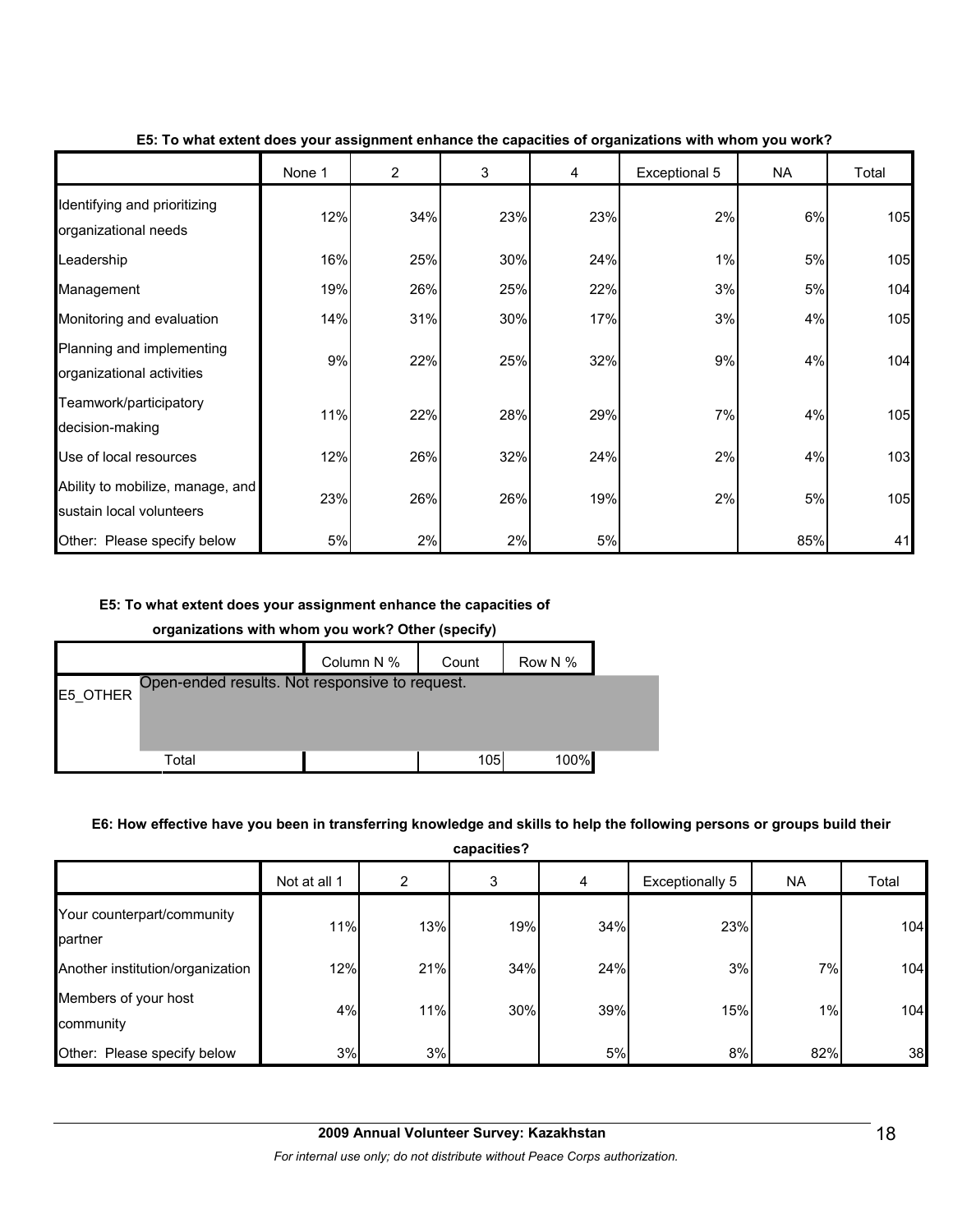|    | Not at all | Minimally | Moderately | ا Considerably | Exceptionally | Too early to tell | Total |
|----|------------|-----------|------------|----------------|---------------|-------------------|-------|
| E7 | 0%l        | 2%        | 19%        | 43%            | 33%           | 3%l               | 104   |

#### **E7: To what extent have HC individuals gained a better understanding of Americans? Includes "Too early to tell."**

### **E7: To what extent have HC individuals gained a better understanding of Americans? Excludes**

**"Too early to tell."**

|    | Not at all | Minimallv | Moderately | Considerably | Exceptionally | ™otal |
|----|------------|-----------|------------|--------------|---------------|-------|
| E7 |            | 2%        | 20%        | 45%          | 34%           | 101l  |

# PCV Responses | % Doing This Total PCVs Responding Electronic updates **190 and 1991** 90% Personal website or blog 57 57% Hosting American visitors **1988** 48 48% Hard copy/paper update **1988** 36 36% Enrollment in the CWWS/CMS program 34 34% Pen pal program/letter exchange 20 20% Podcasted/created a slide show or video posted online 12 12% While on home leave, spoke at a school or community group 12 12% Peace Corps Week activities and the corps of  $\frac{6}{10}$  6% Other please specify 4 4% \$E9Goal3Acts Total 100 and 100 and 100 and 100 and 100 and 100 and 100 and 100 and 100 and 100 and 100 and 100 and 100 and 1

### **E9. In which of the following third goal activities have you participated during your PC service?**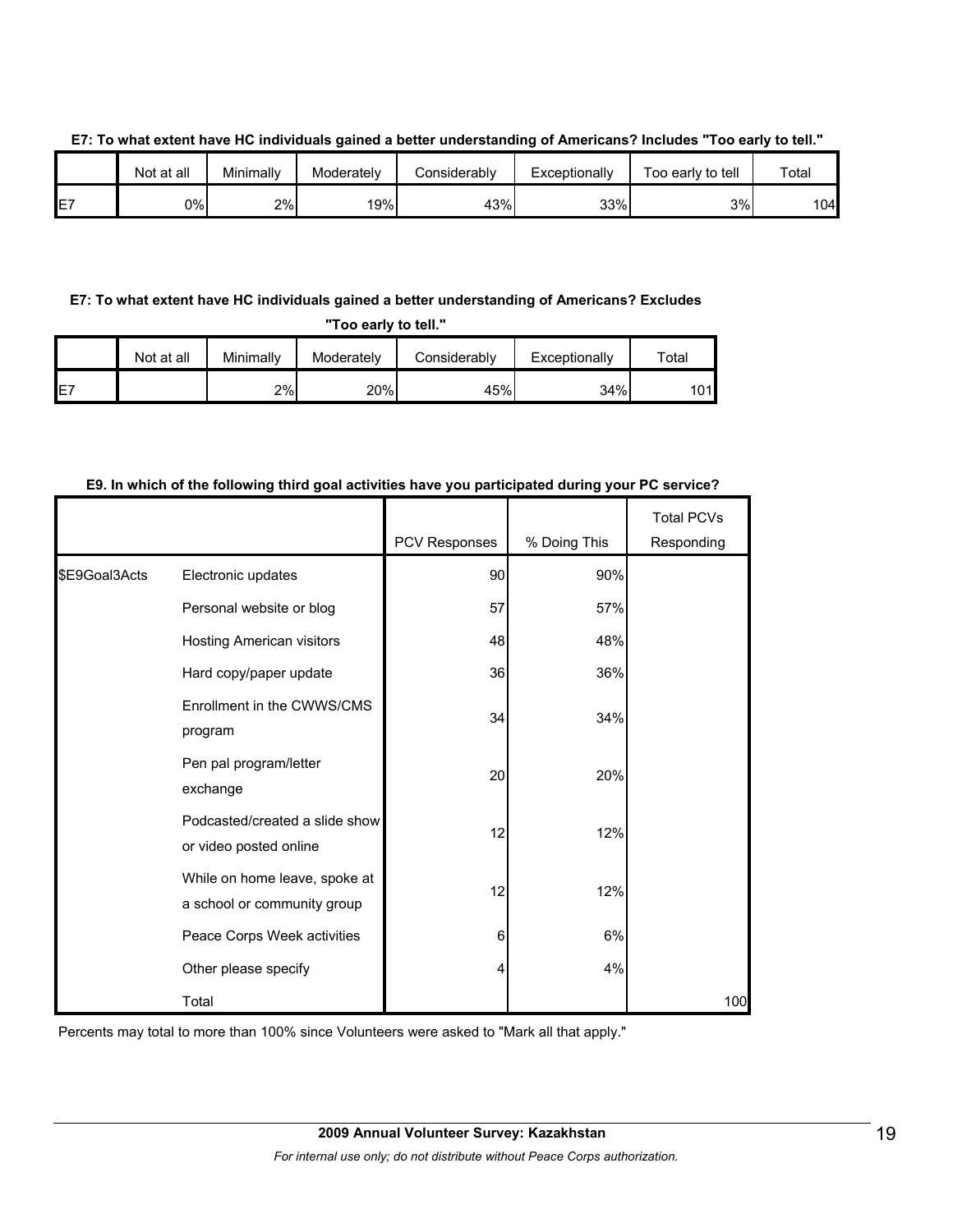# **E9: When asked about third goal activities, Volunteer answered "No**

|                                                                                                                                                                                                                                                                                       | Have done third<br>goal activities | No third goal<br>activities | Total |
|---------------------------------------------------------------------------------------------------------------------------------------------------------------------------------------------------------------------------------------------------------------------------------------|------------------------------------|-----------------------------|-------|
| Peace Corps' third goal is to<br>"help promote a better<br>understanding of other peoples<br>on the part of Americans." In<br>which of the following third goal<br>activities, including your contact<br>with family and friends, have<br>you participated during your<br>Peace Corps | 95%                                | 5%                          | 105   |

### **E10: Would you recommend participation in the CWWS CMS to other Volunteers?**

|     |                            | I have participated in | I have participated in |       |
|-----|----------------------------|------------------------|------------------------|-------|
|     | I have not participated in | CWWS/CM & would        | CWWS/CM and would      |       |
|     | CWWS/CM.                   | recommend it           | NOT recommend it       | Total |
| E10 | 66%                        | 30%                    | 4%                     | 100   |

**E11: To what extent have Americans gained a better understanding of HCNs? Includes "Too early to tell."**

|     | Not at all | Minimally | Moderately | Considerably | Exceptionally | Too early to tell | Total |
|-----|------------|-----------|------------|--------------|---------------|-------------------|-------|
| E11 | 0%         | 5%        | 27%        | 39%          | 26%           | 3%                | 104l  |

## **E11: To what extent have Americans gained a better understanding of HCNs? Excludes "Too early**

**to tell."**

|                 | Not at all | Minimally | Moderately | Considerably | Exceptionally | ™otal |
|-----------------|------------|-----------|------------|--------------|---------------|-------|
| E1 <sup>4</sup> |            | 5%        | 28%        | 41%          | 27%           | 01    |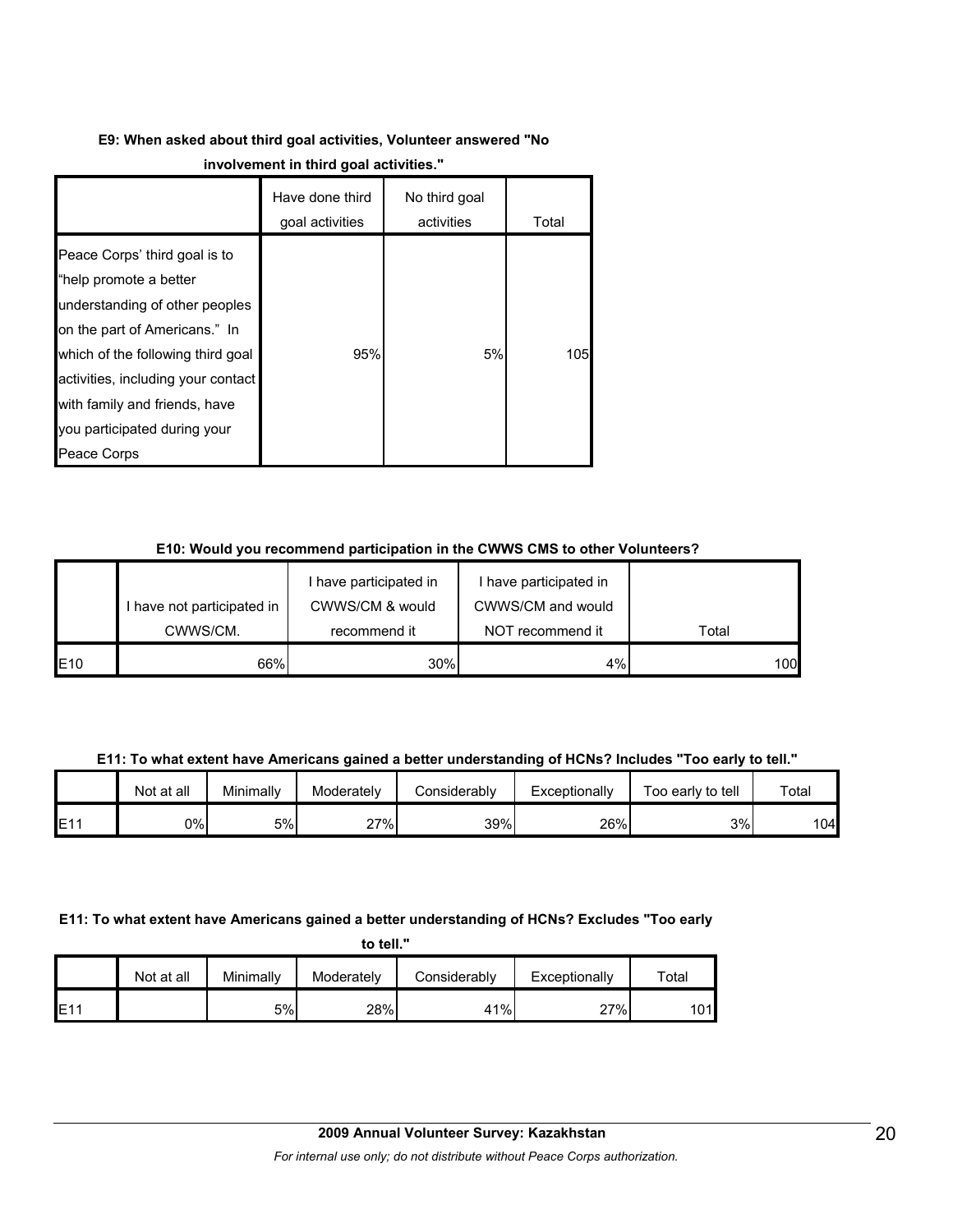|                                                                                | Yes |
|--------------------------------------------------------------------------------|-----|
| Coverdell World Wise Schools staff (Useful)                                    | 21  |
| Contact with other Peace Corps staff in Washington, D.C. (Useful)              | 15  |
| Information at staging (Useful)                                                | 58  |
| Information from your post sent to you before departure (Useful)               | 49  |
| Internet (Useful)                                                              | 87  |
| Invitation kits (Useful)                                                       | 55  |
| Material in staging packet (Useful)                                            | 48  |
| Peace Corps staff at post (e.g., World Wise School contact) (Useful)           | 30  |
| Recruiting (Useful)                                                            | 25  |
| Resources available from Coverdell World Wise Schools (Useful)                 | 15  |
| Resources available on Peace Corps website (e.g., third goal section) (Useful) | 34  |
| Training on third goal (Useful)                                                | 30  |
| Other: Please specify below (Useful)                                           |     |

### **E12: Which of the following resources have been useful to you in your third goal activities?**

### **E12: Which of the following resources would/will be helpful to you in your third goal activities?**

|                                                                                          | Yes |
|------------------------------------------------------------------------------------------|-----|
| Coverdell World Wise Schools staff (Would be helpful)                                    | 30  |
| Contact with other Peace Corps staff in Washington, D.C. (Would be helpful)              | 33  |
| Information at staging (Would be helpful)                                                | 14  |
| Information from your post sent to you before departure (Would be helpful)               | 16  |
| Internet (Would be helpful)                                                              | 13  |
| Invitation kits (Would be helpful)                                                       | 9   |
| Material in staging packet (Would be helpful)                                            | 12  |
| Peace Corps staff at post (e.g., World Wise School contact) (Would be helpful)           | 18  |
| Recruiting (Would be helpful)                                                            | 21  |
| Resources available from Coverdell World Wise Schools (Would be helpful)                 | 18  |
| Resources available on Peace Corps website (e.g., third goal section) (Would be helpful) | 24  |
| Training on third goal (Would be helpful)                                                | 26  |
| Other: Please specify below (Would/will be helpful)                                      |     |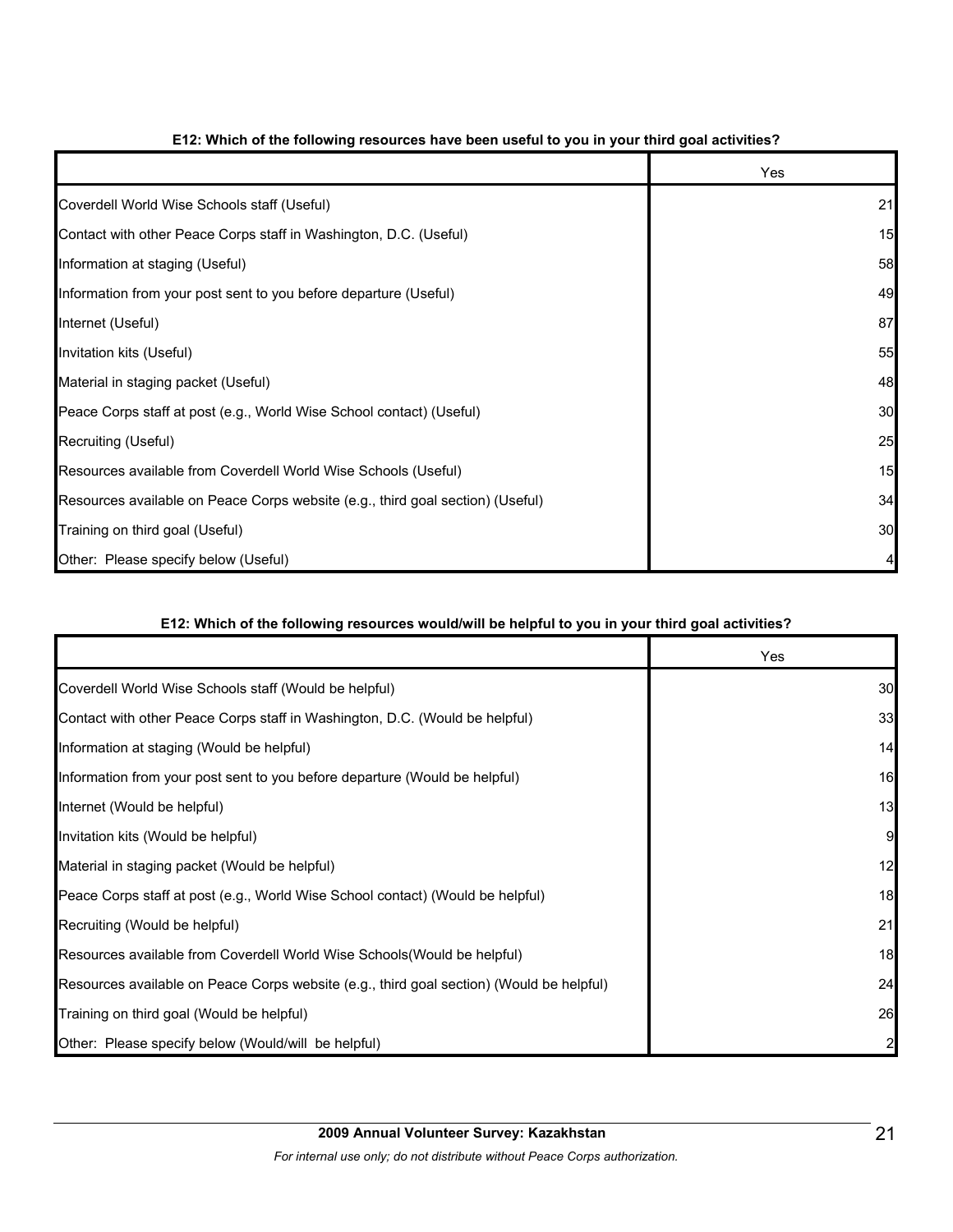|                                                | Column N % | Count | Row N % |
|------------------------------------------------|------------|-------|---------|
| Open-ended results. Not responsive to request. |            |       |         |
| <b>E12_OTH</b>                                 |            |       |         |
|                                                |            |       |         |
|                                                |            |       |         |
|                                                |            |       |         |
|                                                |            |       |         |
|                                                |            |       |         |
|                                                |            |       |         |
|                                                |            |       |         |
|                                                |            |       |         |
|                                                |            |       |         |
|                                                |            |       |         |
|                                                |            |       |         |
|                                                |            |       |         |
|                                                |            |       |         |
|                                                |            |       |         |
|                                                |            |       |         |
|                                                |            |       |         |
|                                                |            |       |         |
|                                                |            |       |         |
| Total                                          |            | 105   | 100%    |

### **E12: Other useful/helpful resources? Other (specify)**

|  | E13: Do you know about the Peace Corps Partnership Program (PCPP)? |
|--|--------------------------------------------------------------------|
|--|--------------------------------------------------------------------|

|     | No | Yes, but I haven't used it. | Yes, I have used it. | Total |
|-----|----|-----------------------------|----------------------|-------|
| E13 | 4% | 69%                         | $7\%$                | 105   |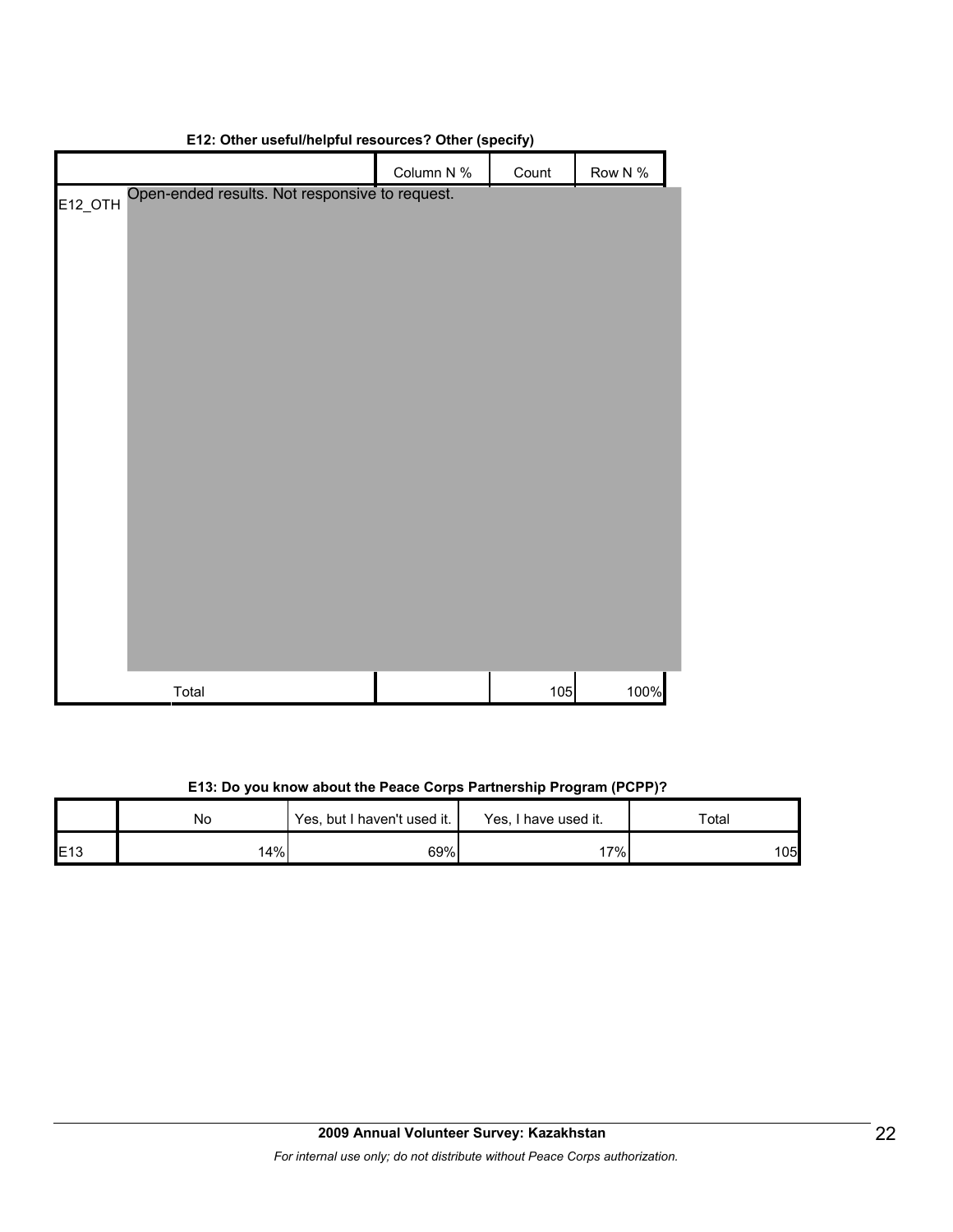# **F. Peace Corps Support**

*This section reports Volunteers' assessments of in-country Peace Corps.* 

|                | Not at all | Minimallv | Adeguatelv | Considerably | Exceptionally | Not Used | Total |  |
|----------------|------------|-----------|------------|--------------|---------------|----------|-------|--|
| F <sub>2</sub> | 3%I        | 3%        | 18%        | 27%          | 48%           | $1\%$    | 103   |  |

**F2: How satisfied are you with the health care you received from your PCMO(s)?**

| F3: How satisfied are you with the following support provided by in-country PC staff? |              |     |     |     |              |           |       |
|---------------------------------------------------------------------------------------|--------------|-----|-----|-----|--------------|-----------|-------|
|                                                                                       | Not at all 1 | 2   | 3   | 4   | Completely 5 | <b>NA</b> | Total |
| Administrative/logistical                                                             | 7%           | 21% | 26% | 35% | 11%          |           | 105   |
| Cross-cultural                                                                        | 4%           | 17% | 31% | 30% | 16%          | 1%        | 105   |
| Emotional                                                                             | 10%          | 12% | 30% | 27% | 13%          | 7%        | 105   |
| Feedback on my work reports                                                           | 14%          | 20% | 28% | 25% | 6%           | 7%        | 104   |
| Job assignment                                                                        | 14%          | 20% | 15% | 29% | 22%          |           | 105   |
| Language learning                                                                     | 6%           | 13% | 13% | 40% | 27%          | 1%        | 105   |
| Medical                                                                               | 3%           | 5%  | 14% | 26% | 51%          | 1%        | 105   |
| Safety and security                                                                   | 8%           | 14% | 30% | 31% | 17%          |           | 105   |
| Site selection/preparation                                                            | 21%          | 21% | 23% | 24% | 11%          |           | 105   |
| <b>Technical skills</b>                                                               | 5%           | 12% | 37% | 34% | 10%          | 1%        | 105   |

## **F3: How satisfied are you with the following support provided by in-country PC staff?**

## **F4: How satisfied are you with the Peace Corps allocation of time and resources to mental**

| health/adjustment issues? |                      |     |     |     |                           |       |  |
|---------------------------|----------------------|-----|-----|-----|---------------------------|-------|--|
|                           | Not at all satisfied |     |     |     | Completely<br>satisfied 5 | Total |  |
| F <sub>4</sub>            | 9%                   | 17% | 32% | 26% | 16%                       | 104   |  |

**F5: What level of PC support have you received to help cope with stress from issues such as HIV/AIDS, food insecurity, etc. in your community? (Including PCVs w/no need for support)**

|     | No support | Minimal support | Adequate support | Considerable<br>support | Exceptional<br>support | NA/I have no<br>need for support | Total |
|-----|------------|-----------------|------------------|-------------------------|------------------------|----------------------------------|-------|
| IF5 | 5%         | 13%             | 28%              | 6%                      | 4%                     | 45%                              | 105   |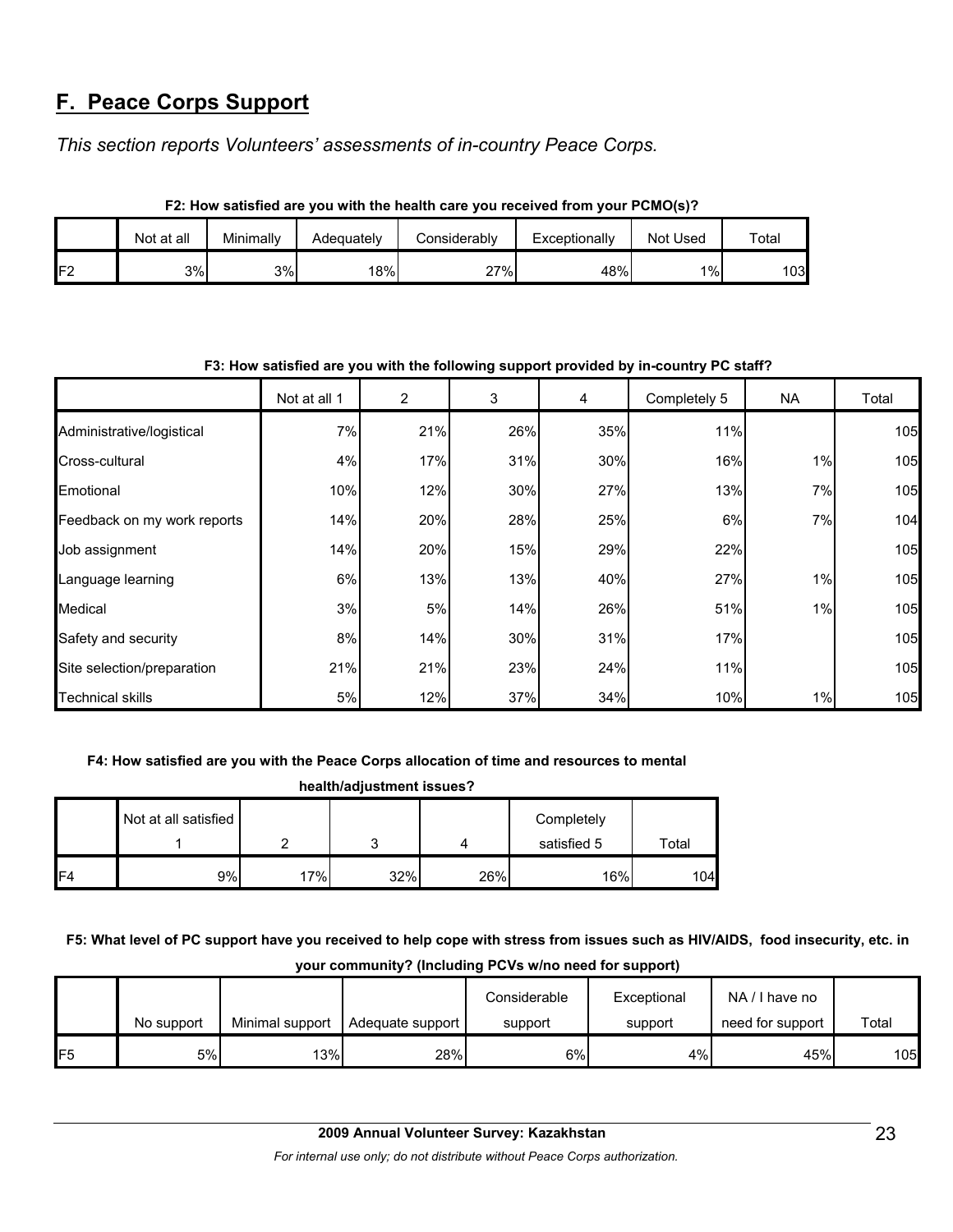## **F5: What level of PC support have you received to help cope with stress from issues such as HIV/AIDS, food insecurity, etc. in your community? (Excluding PCVs w/no need for support)**

|                 | No support | Minimal support | Adequate support | Considerable<br>support | Exceptional<br>support | Total |
|-----------------|------------|-----------------|------------------|-------------------------|------------------------|-------|
| IF <sub>5</sub> | 9%         | 24%             | 50%              | 10%                     | 7%                     | 58    |

### **F6: How would you rate your interaction with the Country Director in terms of the following?**

|                                    | Not adequate | Adequate | Total |
|------------------------------------|--------------|----------|-------|
| Responsiveness to my issues        | 22%          | 78%      | 104   |
| Informative content                | 24%          | 76%      | 105   |
| My comfort level discussing issues | 37%          | 63%      | 105   |
| Adequacy of visits                 | 22%          | 78%      | 105   |

### **F6b: How would you rate your interaction with the PTO/SRPTC in terms of the following?**

|                                    | Not adequate | Adequate | Total |
|------------------------------------|--------------|----------|-------|
| Responsiveness to my issues        | 12%          | 88%      | 102   |
| Informative content                | 9%           | 91%      | 102   |
| My comfort level discussing issues | 17%          | 83%      | 103   |
| Adequacy of visits                 | 25%          | 75%      | 101   |

### **F6c: How would you rate your interaction with the APCD/Program Manager in terms of the**

| following?                         |              |          |       |  |
|------------------------------------|--------------|----------|-------|--|
|                                    | Not adequate | Adequate | Total |  |
| Responsiveness to my issues        | 20%          | 80%      | 95    |  |
| Informative content                | 17%          | 83%      | 93    |  |
| My comfort level discussing issues | 15%          | 85%      | 93    |  |
| Adequacy of visits                 | 18%          | 82%      | 91    |  |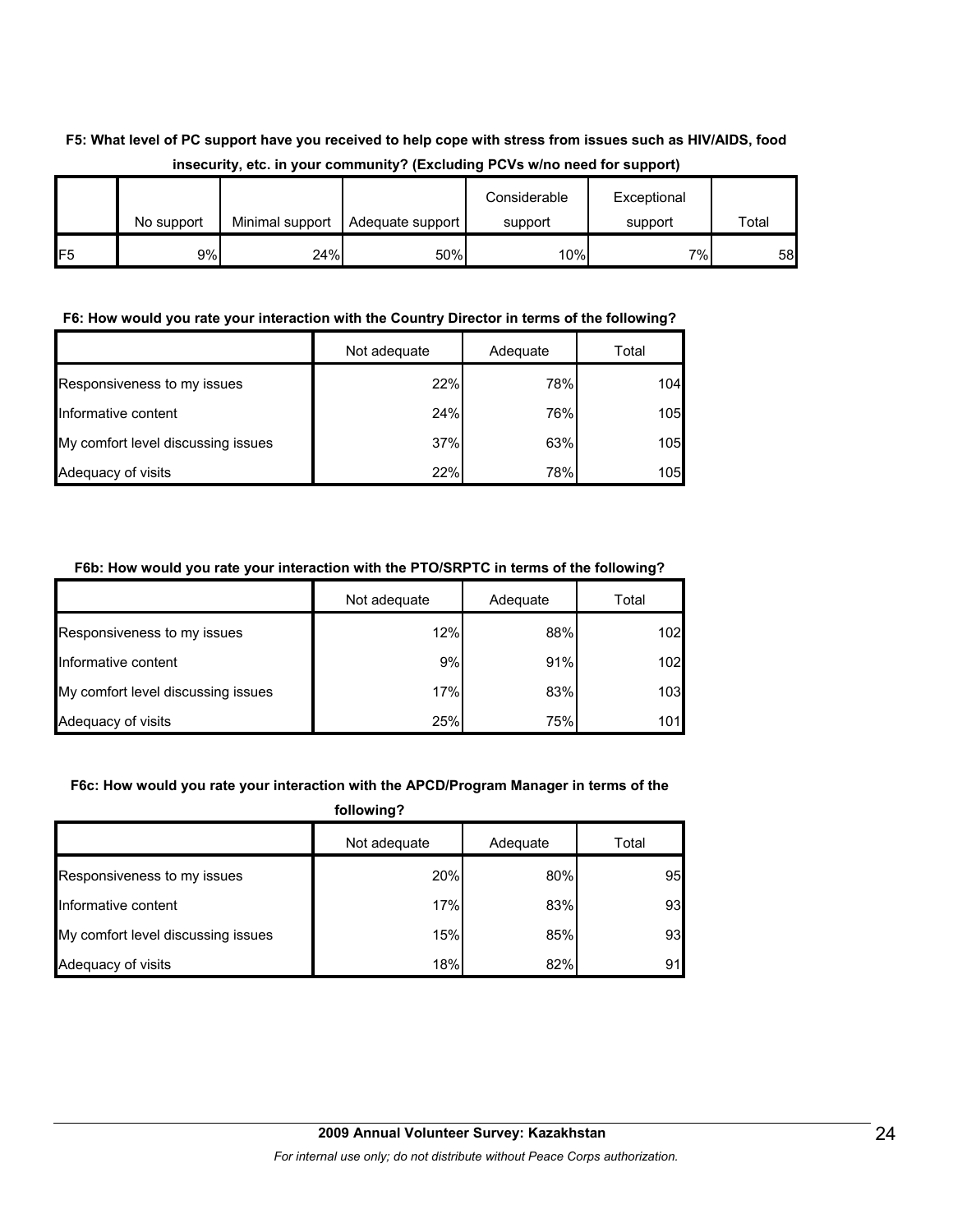|                                    | Not adequate | Adequate | Total |
|------------------------------------|--------------|----------|-------|
| Responsiveness to my issues        | 6%           | 94%      | 103   |
| Informative content                | 4%           | 96%      | 100   |
| My comfort level discussing issues | 12%          | 88%      | 100   |
| Adequacy of visits                 | 9%           | 91%      | 99    |

### **F6d: How would you rate your interaction with the PCMO in terms of the following?**

### **F6e: How would you rate your interaction with the Safety and Security Coordinator in terms**

**of the following?**

|                                    | Not adequate | Adequate | Total |
|------------------------------------|--------------|----------|-------|
| Responsiveness to my issues        | 14%          | 86%      | 103   |
| Informative content                | 28%          | 72%      | 102   |
| My comfort level discussing issues | 17%          | 83%      | 101   |
| Adequacy of visits                 | 34%          | 66%      | 100   |

# **F6f: How would you rate your interaction with the Training Manager in terms of the**

**following?**

|                                    | Not adequate | Adequate | Total |
|------------------------------------|--------------|----------|-------|
| Responsiveness to my issues        | 8%           | 92%      | 101   |
| Informative content                | 11%          | 89%      | 99    |
| My comfort level discussing issues | 12%          | 88%      | 99    |
| Adequacy of visits                 | 11%          | 89%      | 99    |

## **F6g: How would you rate your interaction with administrative staff in terms of the following?**

|                                    | Not adequate | Adequate | Total |
|------------------------------------|--------------|----------|-------|
| Responsiveness to my issues        | 13%          | 87%      | 104   |
| Informative content                | 13%          | 87%      | 102   |
| My comfort level discussing issues | 11%          | 89%      | 104   |
| Adequacy of visits                 | 13%          | 87%      | 101   |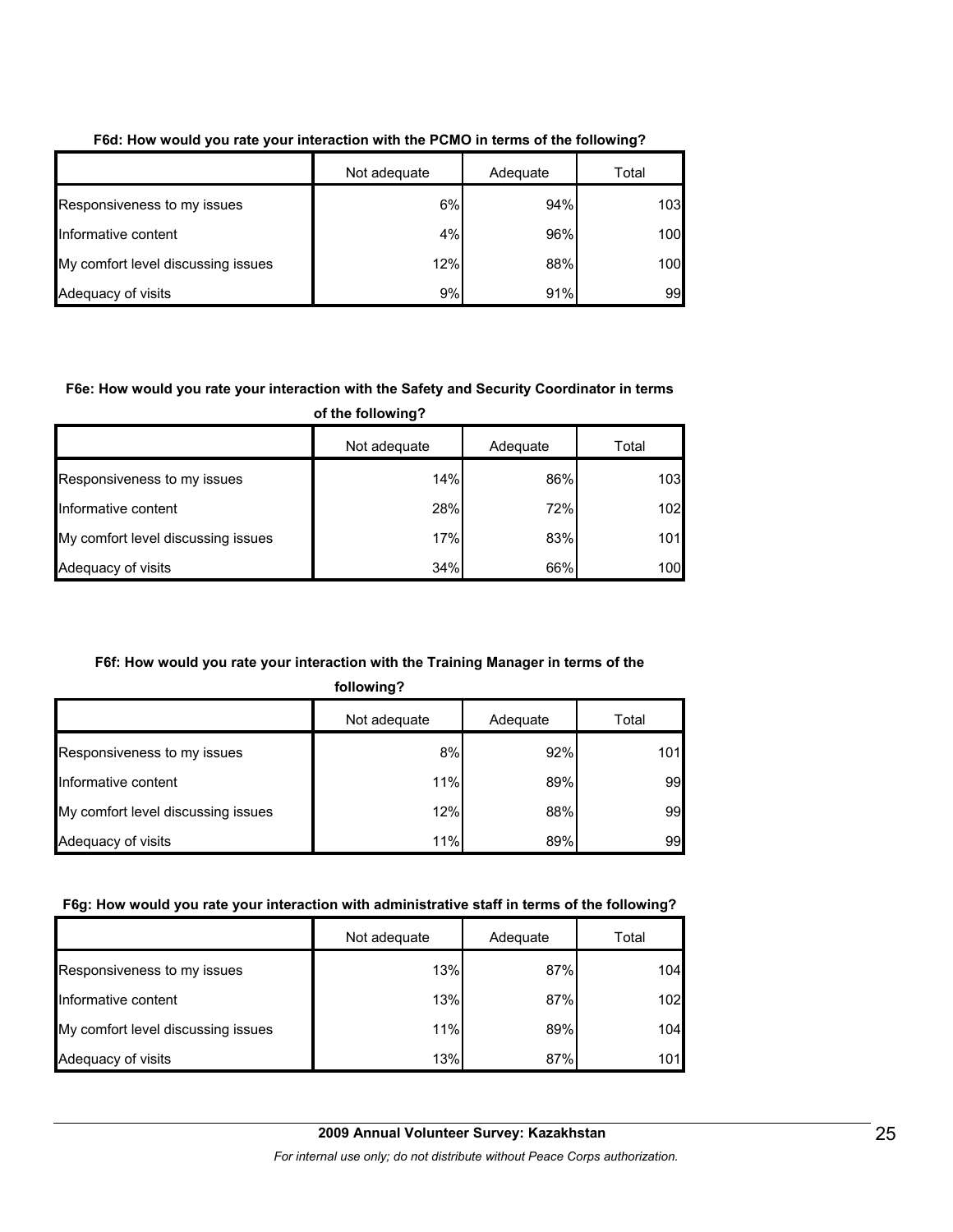# **F6h: How would you rate your interaction with other post staff (please**

|                                       | Not adequate | Adequate | Total |
|---------------------------------------|--------------|----------|-------|
| Responsiveness to my issues           | 71%          | 29%      | 17    |
| Informative content                   | 56%          | 44%      | 16    |
| My comfort level discussing<br>issues | 62%          | 38%      | 16    |
| Adequacy of visits                    | 35%          | 65%      | 17    |

### **specify) in terms of the following?**

## **F7: To what extent is your CD aware of Volunteer issues and concerns through interactions with**

**Volunteers?**

|     | Not at all | Minimally | Adeguatelv | Considerably | Completelv | $\tau$ otal |
|-----|------------|-----------|------------|--------------|------------|-------------|
| IF7 | 8%         | 27%       | 35%        | 27%          | 3%         | 1031        |

### **F8: What is the most effective way you use to communicate with PC staff?**

| Most effective | Cellphone (voice)                     | 55%  | 57  |
|----------------|---------------------------------------|------|-----|
|                | Email/ Internet                       | 24%  | 25  |
|                | Text messaging                        | 16%  | 16  |
|                | In-person visits                      | 5%   | 5   |
|                | Other. Please specify                 |      |     |
|                | Telephone not at residence or<br>work |      |     |
|                | Telephone at residence or work        |      |     |
|                | Letters                               |      |     |
|                | CB radio                              |      |     |
|                | Total                                 | 100% | 103 |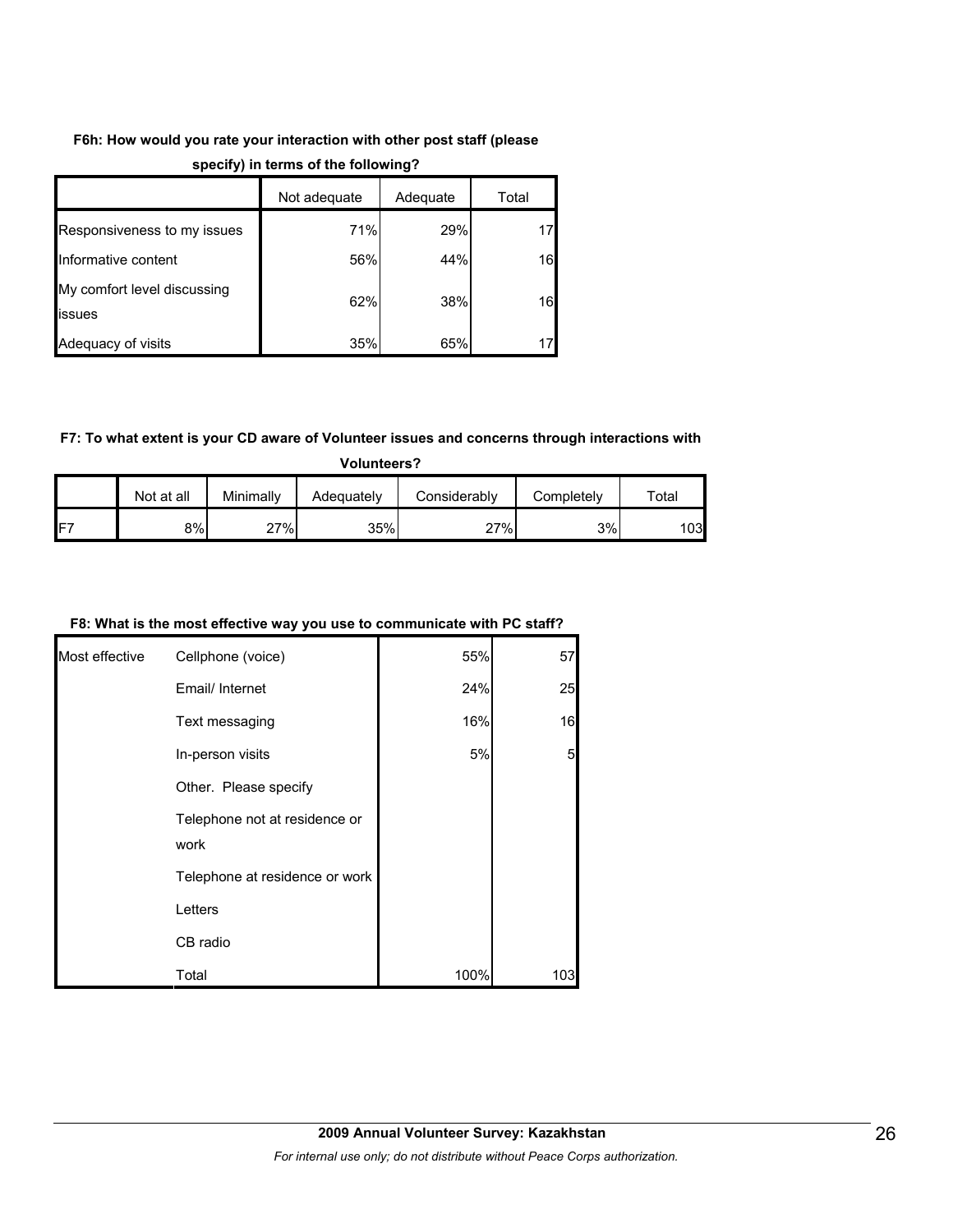|                       | . .                                |       |     |
|-----------------------|------------------------------------|-------|-----|
| Second most effective | Email/ Internet                    | 42%   | 43  |
|                       | Text messaging                     | 28%   | 29  |
|                       | Cellphone (voice)                  | 26%   | 27  |
|                       | Telephone not at residence or work | $1\%$ | 1   |
|                       | Telephone at residence or work     | $1\%$ | 1   |
|                       | Letters                            | 1%    | 1   |
|                       | In-person visits                   | 1%    | 11  |
|                       | Other. Please specify              |       |     |
|                       | CB radio                           |       |     |
|                       | Total                              | 100%  | 103 |

#### **F8: What is the second most effective way you use to communicate with PC staff?**

#### **F8: What is the third most effective way you use to communicate with PC staff?**

| (C11_THREE) Third most effective | Email/ Internet                    | 32%  | 33  |
|----------------------------------|------------------------------------|------|-----|
|                                  | Text messaging                     | 29%  | 30  |
|                                  | In-person visits                   | 20%  | 20  |
|                                  | Cellphone (voice)                  | 17%  | 17  |
|                                  | Telephone at residence or work     | 1%   | 1   |
|                                  | Letters                            | 1%   | 11  |
|                                  | Other. Please specify              |      |     |
|                                  | Telephone not at residence or work |      |     |
|                                  | CB radio                           |      |     |
|                                  | Total                              | 100% | 102 |

# **F9: How do you rate the effectiveness of your communication resources for contacting**

### **in-country PC staff?**

|     | Verv poor | Poor | Adequate | Good | Excellent | $\tau$ otal |
|-----|-----------|------|----------|------|-----------|-------------|
| IF9 |           | 4%   | 32%      | 33%  | 30%       | 105l        |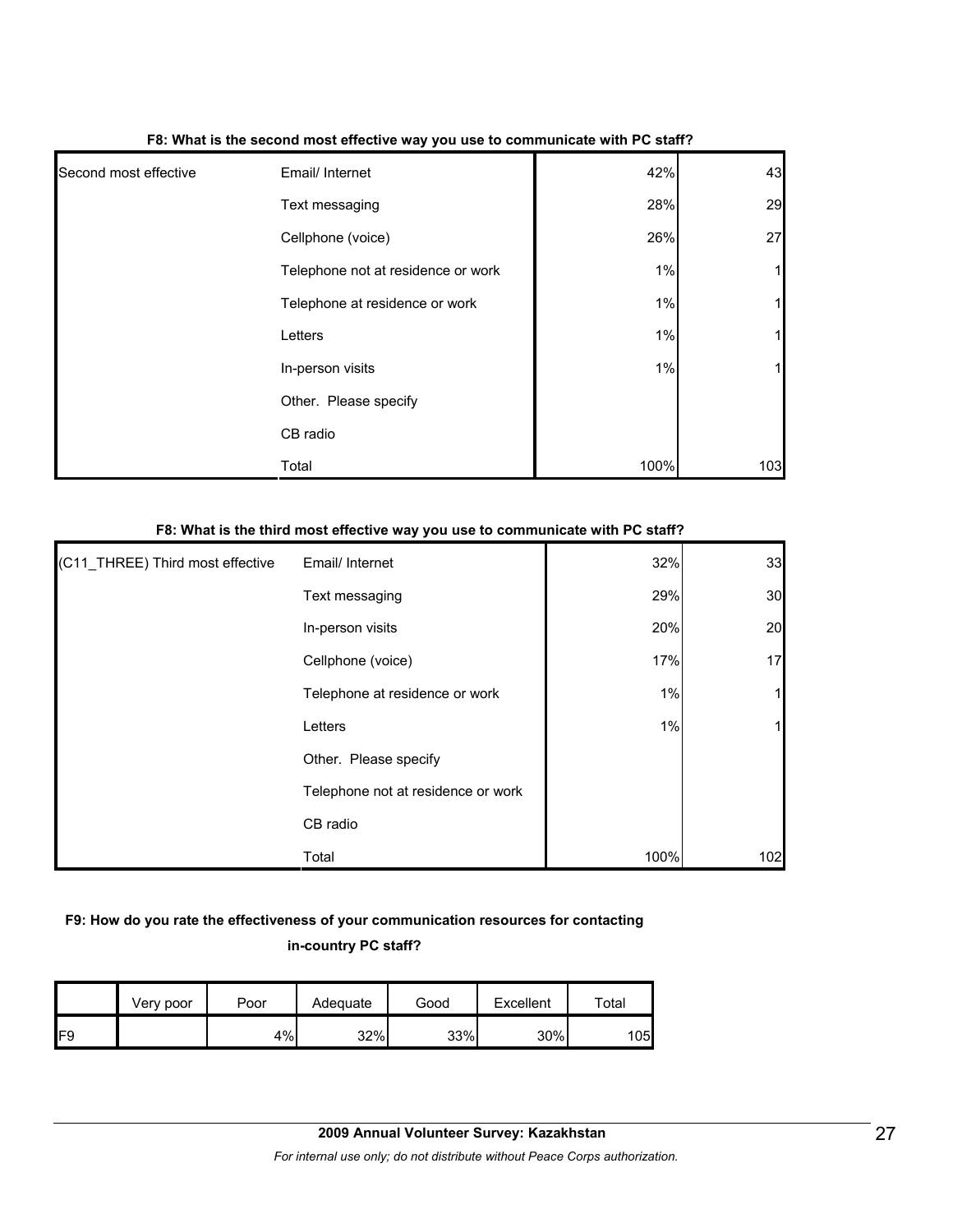# **G. Your Safety and Security**

*This section reports on how safe and informed about their safety Volunteers feel. Their experiences with reported and unreported crimes are summarized.* 

|                                                  | Not at All Safe | Often Safe | Adequately<br>Safe | <b>Usually Safe</b> | Very Safe | Total |
|--------------------------------------------------|-----------------|------------|--------------------|---------------------|-----------|-------|
|                                                  |                 |            |                    |                     |           |       |
| Where you live                                   | 1%              | 7%         | 18%                | 38%                 | 36%       | 105   |
| Where you work                                   |                 | 1%         | 11%                | 33%                 | 54%       | 105   |
| When you travel in-country                       | $1\%$           | 15%        | 32%                | 43%                 | 9%        | 105   |
| City where main Peace Corps<br>office is located | 3%              | 8%         | 36%                | 42%                 | 12%       | 104   |

#### **G1: How safe do you feel...?**

| G2: Please indicate the number of times you experienced the following types of discrimination/harassment. |  |
|-----------------------------------------------------------------------------------------------------------|--|
|                                                                                                           |  |

|                    | Never | Once  | 2-5 times | 6-10 times | 11-25 times | 26+ times | Total |
|--------------------|-------|-------|-----------|------------|-------------|-----------|-------|
| Age                | 89.6% |       | 6.5%      | 2.6%       |             | 1.3%      | 77    |
| Anti-American      | 53.4% | 10.2% | 27.3%     | 3.4%       | 2.3%        | 3.4%      | 88    |
| <b>Disability</b>  | 98.7% |       | 1.3%      |            |             |           | 76    |
| Gender             | 71.1% | 2.6%  | 9.2%      | 3.9%       | 6.6%        | 6.6%      | 76    |
| Racial/color       | 78.5% | 3.8%  | 10.1%     | 5.1%       | 1.3%        | 1.3%      | 79    |
| Religious          | 89.7% | 5.1%  | 3.8%      |            | 1.3%        |           | 78    |
| Sexual (verbal)    | 67.1% | 4.9%  | 17.1%     | 4.9%       | 2.4%        | 3.7%      | 82    |
| Sexual (physical)  | 82.1% | 15.4% | 2.6%      |            |             |           | 78    |
| Sexual orientation | 98.6% |       | 1.4%      |            |             |           | 74    |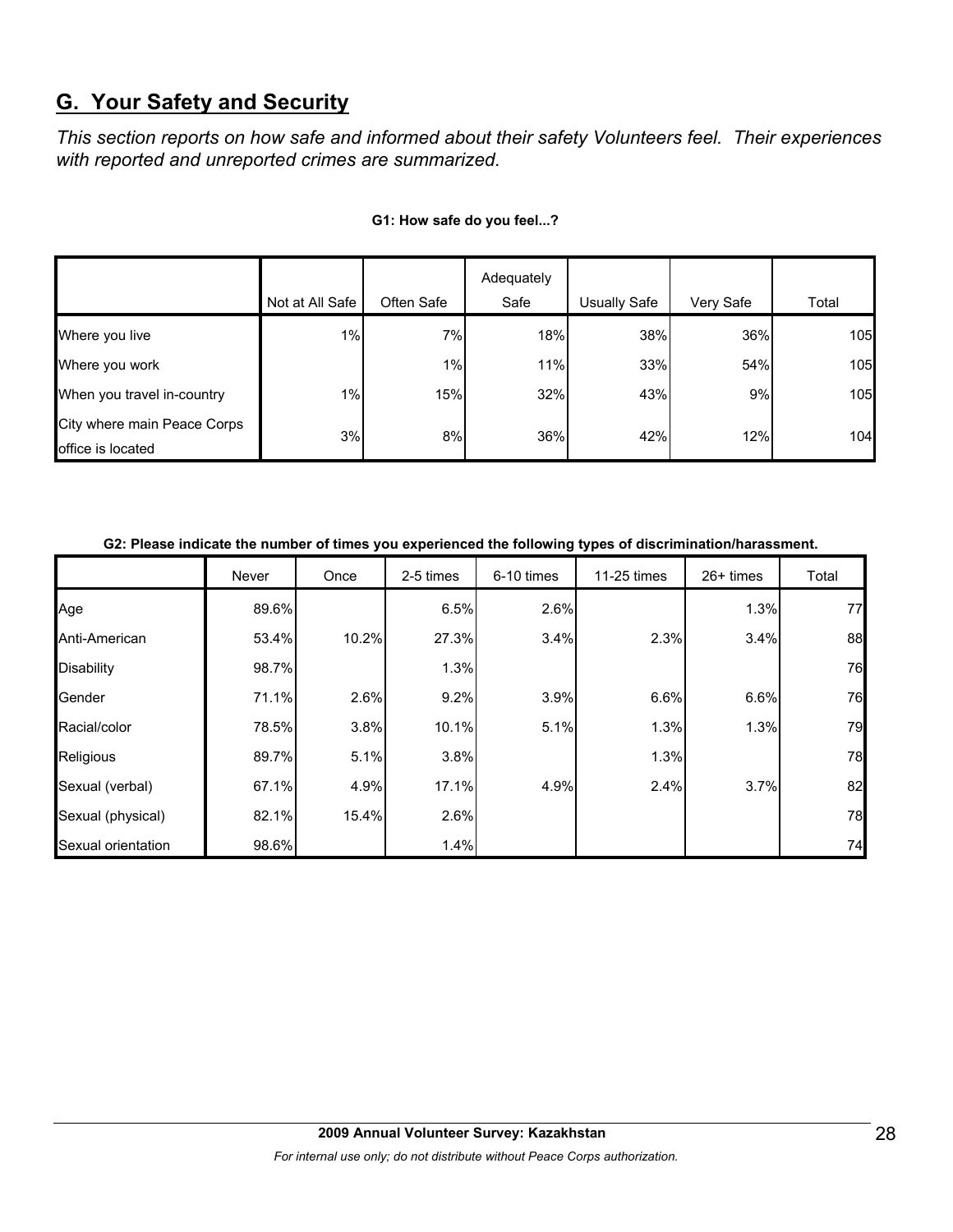|                    | Never  | Once  | 2-5 times | 6-10 times | 11-25 times | 26+ times | Total          |
|--------------------|--------|-------|-----------|------------|-------------|-----------|----------------|
| Age                | 87.5%  | 12.5% |           |            |             |           | 8              |
| Anti-American      | 87.5%  | 7.5%  | 5.0%      |            |             |           | 40             |
| <b>Disability</b>  | 100.0% |       |           |            |             |           | 1              |
| Gender             | 100.0% |       |           |            |             |           | 17             |
| Racial/color       | 73.3%  | 6.7%  | 13.3%     | 6.7%       |             |           | 15             |
| Religious          | 100.0% |       |           |            |             |           | 6              |
| Sexual (verbal)    | 82.6%  | 8.7%  | 8.7%      |            |             |           | 23             |
| Sexual (physical)  | 76.9%  | 23.1% |           |            |             |           | 13             |
| Sexual orientation | 100.0% |       |           |            |             |           | $\overline{2}$ |

**G2: Please indicate the number of times you reported discrimination/harassment events to PC.**

**G3: Please indicate the number of times you experienced the following types of crimes.**

|                    | Never  | Once  | 2-5 times | 6-10 times | 11-25 times | 26+ times | Total |
|--------------------|--------|-------|-----------|------------|-------------|-----------|-------|
| <b>Burglary</b>    | 95.0%  | 5.0%  |           |            |             |           | 80    |
| Theft              | 81.2%  | 16.2% | 2.5%      |            |             |           | 80    |
| Robbery            | 96.1%  | 3.9%  |           |            |             |           | 77    |
| Physical assault   | 80.5%  | 13.4% | 6.1%      |            |             |           | 82    |
| Aggravated assault | 98.7%  |       | 1.3%      |            |             |           | 77    |
| Sexual assault     | 94.8%  | 3.9%  | 1.3%      |            |             |           | 77    |
| Rape               | 100.0% |       |           |            |             |           | 75    |

### **G3: Please indicate the number of times you reported the following crimes to Peace Corps.**

|                    | Never | Once   | 2-5 times | 6-10 times | 11-25 times | 26+ times | Total          |
|--------------------|-------|--------|-----------|------------|-------------|-----------|----------------|
| <b>Burglary</b>    |       | 100.0% |           |            |             |           | $\overline{4}$ |
| Theft              | 50.0% | 50.0%  |           |            |             |           | 14             |
| Robbery            |       | 100.0% |           |            |             |           | 3              |
| Physical assault   | 42.9% | 50.0%  | 7.1%      |            |             |           | 14             |
| Aggravated assault |       |        | 100.0%    |            |             |           | 11             |
| Sexual assault     | 25.0% | 75.0%  |           |            |             |           | $\overline{4}$ |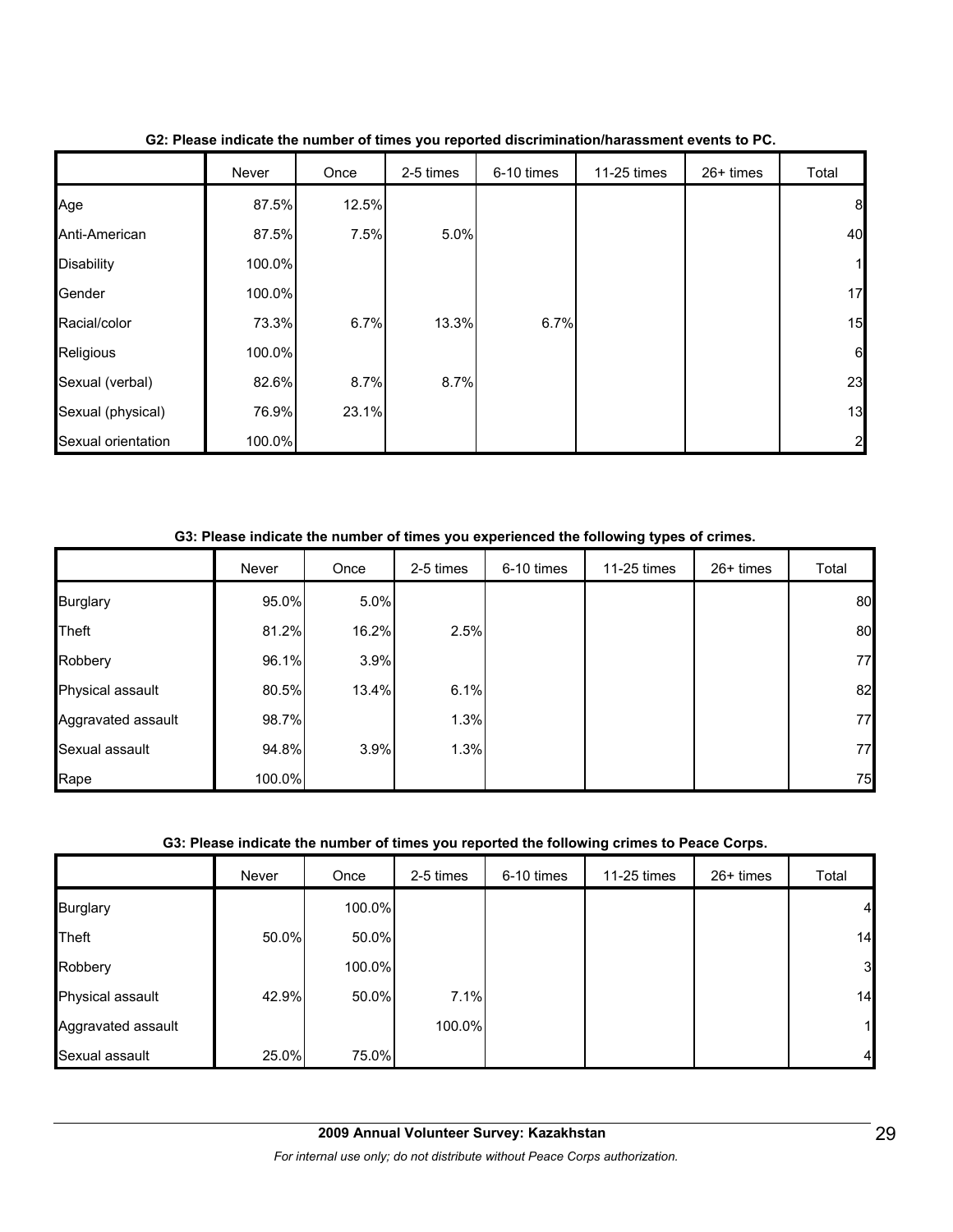|            |                                                             | PCV Responses | % Reason Not Rptd | <b>Total PCVs</b><br>Responding |
|------------|-------------------------------------------------------------|---------------|-------------------|---------------------------------|
| \$NoRpBurg | I did not think the PC could help                           |               | 100%              |                                 |
|            | I believed it could result in changing<br>sites             |               |                   |                                 |
|            | I felt it was too minor or common to<br>report              |               |                   |                                 |
|            | Concerns of a possible breach in<br>confidentiality         |               |                   |                                 |
|            | Reporting might result in disciplinary<br>action against me |               |                   |                                 |
|            | It might hurt my relationship with the<br>community         |               |                   |                                 |
|            | Other                                                       |               |                   |                                 |
|            | Total                                                       |               |                   |                                 |

### **G4a: If you did not report your experience with burglary, please your reason(s) for not reporting.**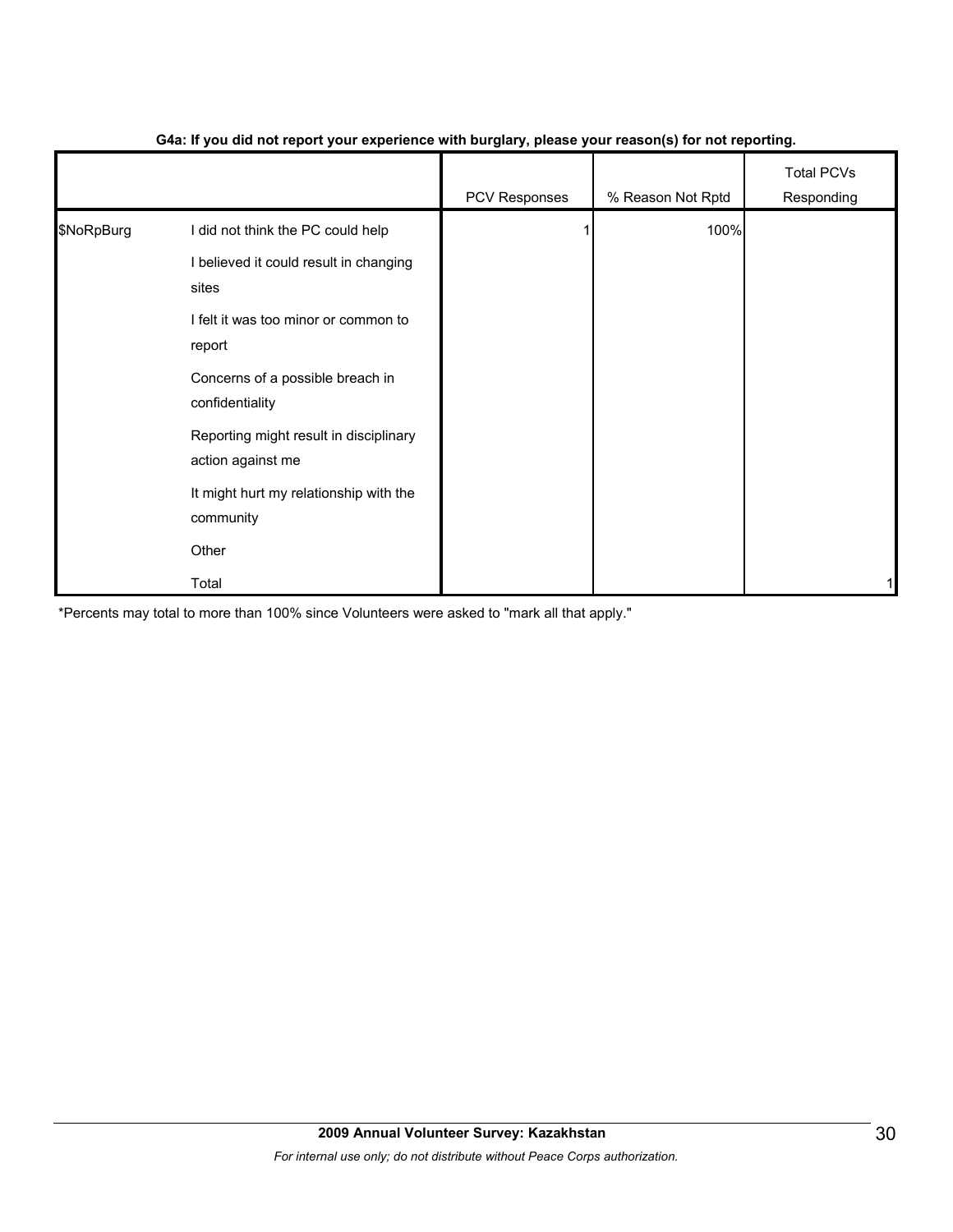|             |                                                             | - 1           | $\mathbf{v}$      |                                 |
|-------------|-------------------------------------------------------------|---------------|-------------------|---------------------------------|
|             |                                                             | PCV Responses | % Reason Not Rptd | <b>Total PCVs</b><br>Responding |
| \$NoRpTheft | I did not think the PC could help                           | 6             | 75%               |                                 |
|             | I felt it was too minor or common to<br>report              |               | 50%               |                                 |
|             | Other                                                       | 2             | 25%               |                                 |
|             | I believed it could result in changing<br>sites             |               |                   |                                 |
|             | Concerns of a possible breach in<br>confidentiality         |               |                   |                                 |
|             | Reporting might result in disciplinary<br>action against me |               |                   |                                 |
|             | It might hurt my relationship with the<br>community         |               |                   |                                 |
|             | Total                                                       |               |                   | 8                               |

#### **G4b: If you did not report your experience with theft, please your reason(s) for not reporting.**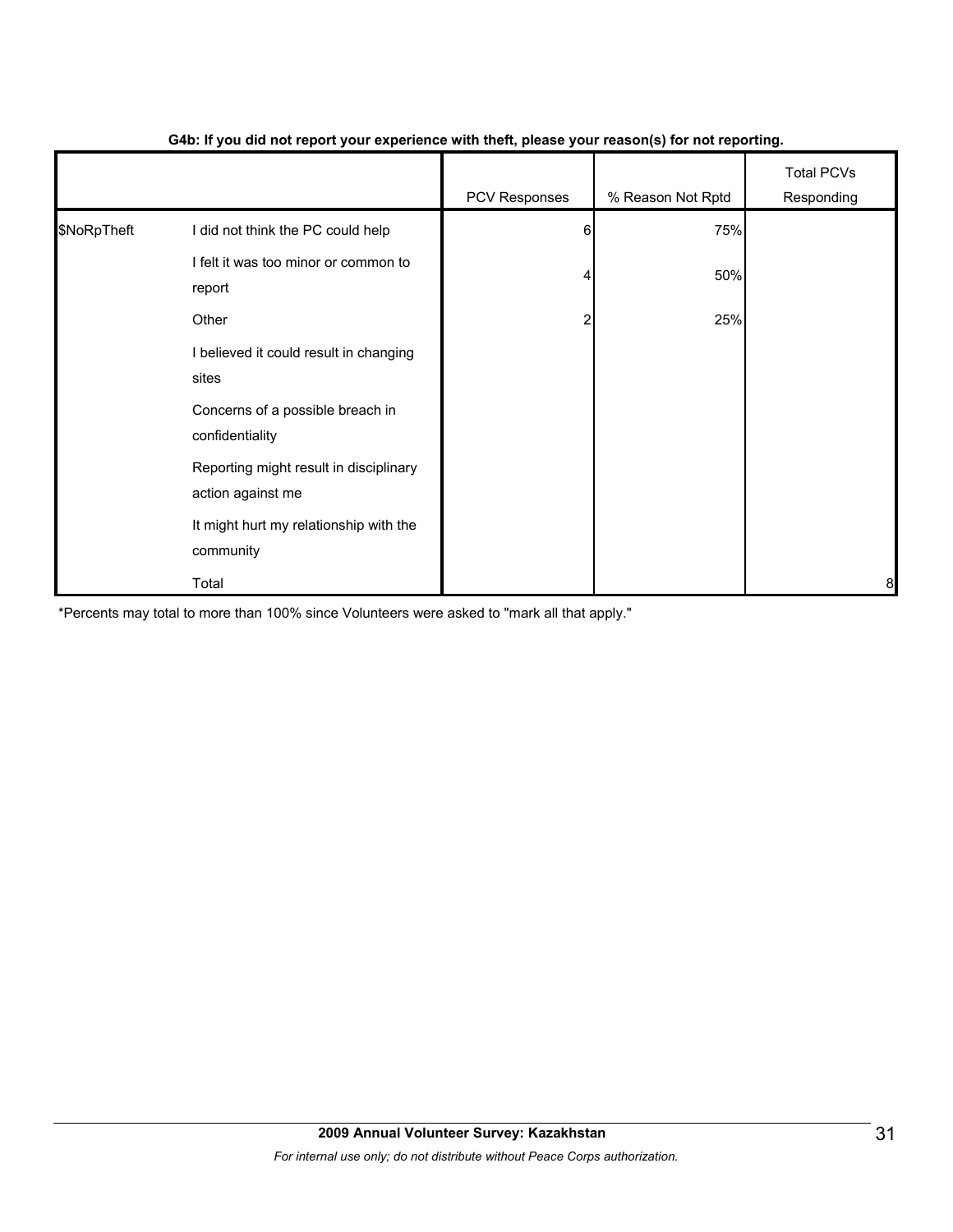|            |                                                             | <b>PCV Responses</b> | % Reason Not<br>Rptd | <b>Total PCVs</b><br>Responding |
|------------|-------------------------------------------------------------|----------------------|----------------------|---------------------------------|
| \$NoRpRobb | I did not think the PC could help                           |                      |                      |                                 |
|            | I believed it could result in<br>changing sites             |                      |                      |                                 |
|            | I felt it was too minor or<br>common to report              |                      |                      |                                 |
|            | Concerns of a possible breach<br>in confidentiality         |                      |                      |                                 |
|            | Reporting might result in<br>disciplinary action against me |                      |                      |                                 |
|            | It might hurt my relationship<br>with the community         |                      |                      |                                 |
|            | Other                                                       |                      |                      |                                 |
|            | Total                                                       |                      |                      |                                 |

#### **G4c: If you did not report your experience with robbery, please your reason(s) for not reporting.**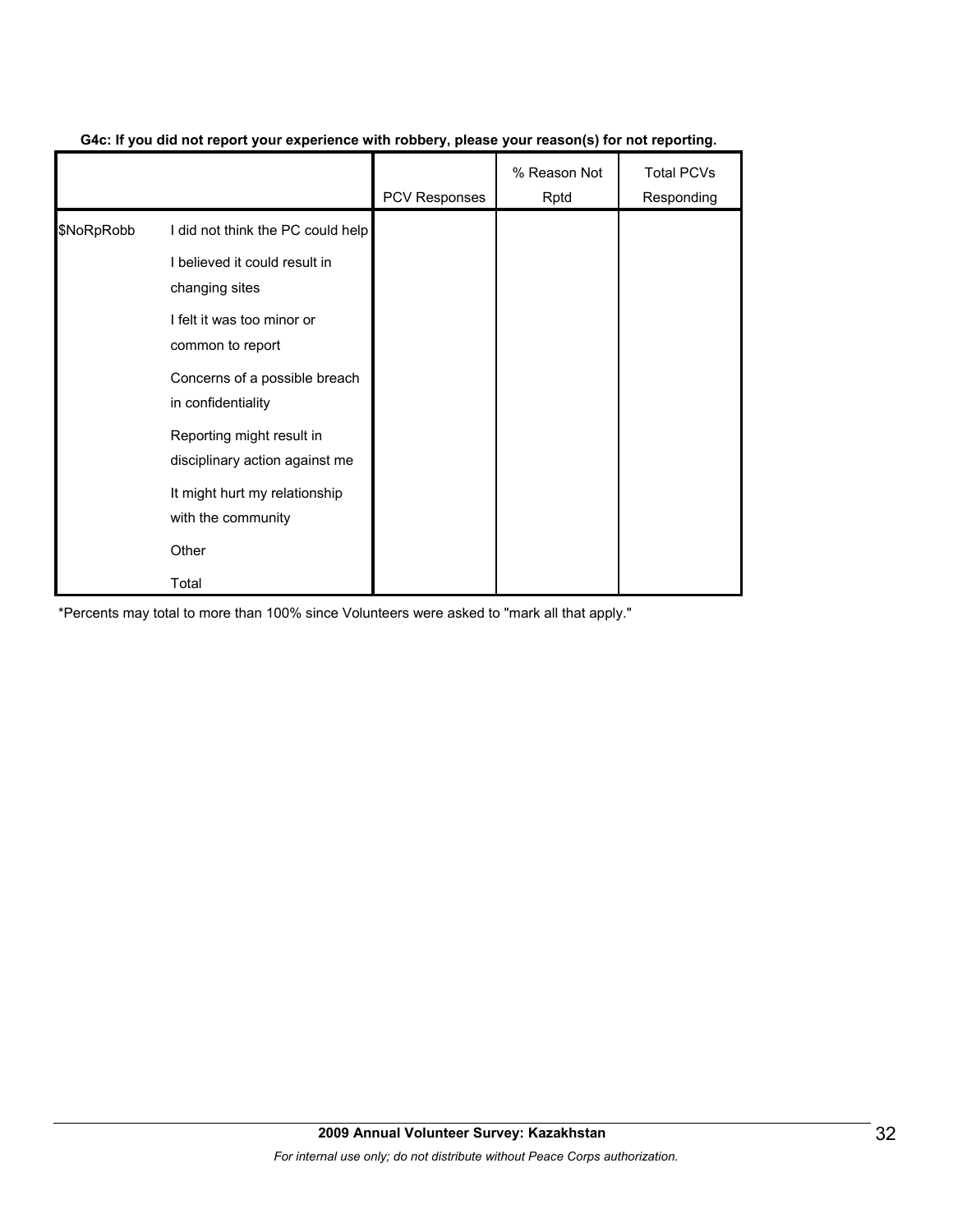|            |                                                             | .             |                      |                                 |
|------------|-------------------------------------------------------------|---------------|----------------------|---------------------------------|
|            |                                                             | PCV Responses | % Reason Not<br>Rptd | <b>Total PCVs</b><br>Responding |
| \$NoRpPhAs | I felt it was too minor or<br>common to report              |               | 78%                  |                                 |
|            | I did not think the PC could help                           |               | 44%                  |                                 |
|            | Reporting might result in<br>disciplinary action against me | 3             | 33%                  |                                 |
|            | It might hurt my relationship<br>with the community         | 2             | 22%                  |                                 |
|            | Concerns of a possible breach<br>in confidentiality         |               | 11%                  |                                 |
|            | Other                                                       |               | 11%                  |                                 |
|            | I believed it could result in<br>changing sites             |               |                      |                                 |
|            | Total                                                       |               |                      | 9                               |

**G4d: If you did not report your experience with physical assault, please your reason(s) for not reporting.**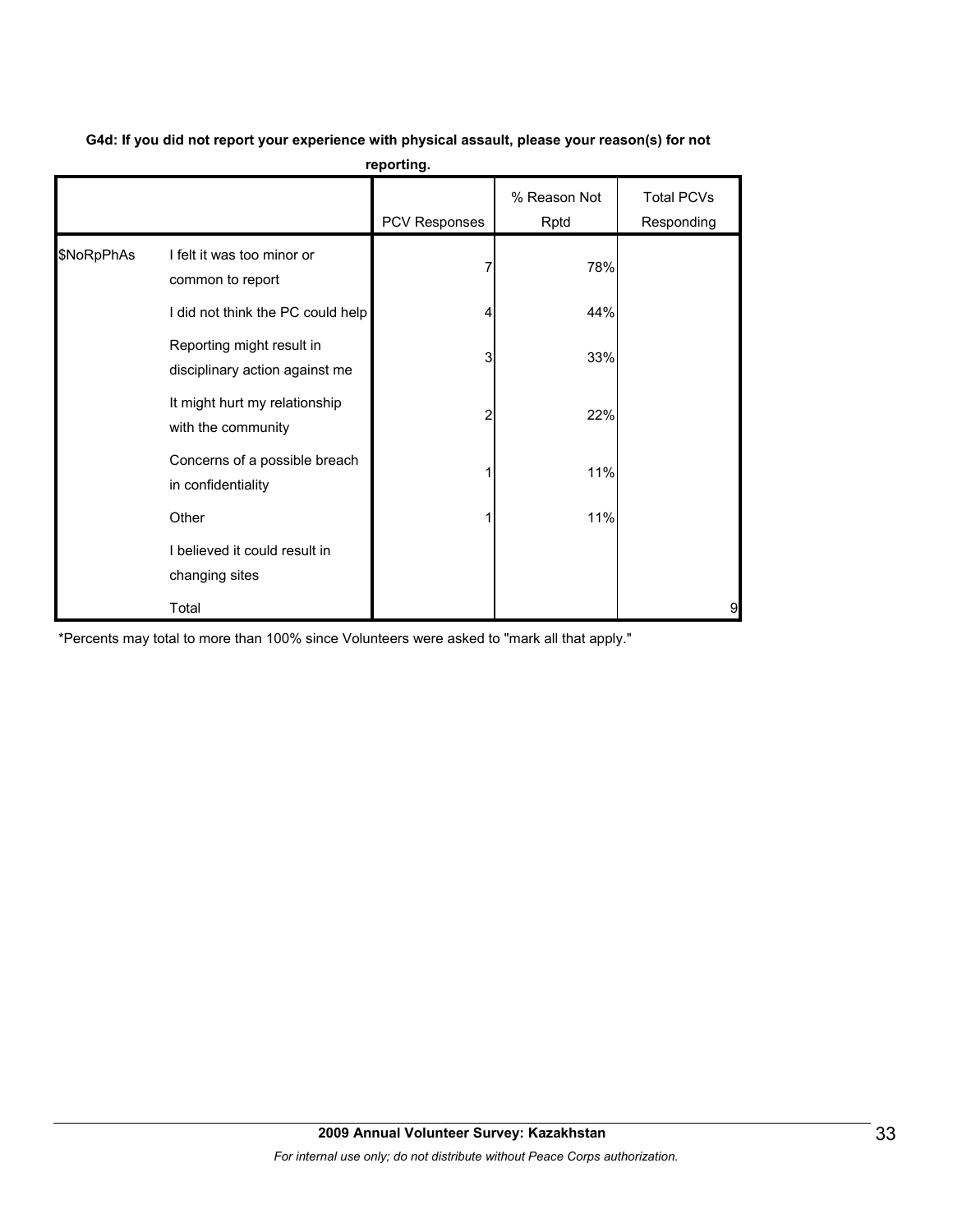# **G4: If you did not report your experience with aggravated assault, please your reason(s) for not**

**reporting.**

|            |                                                                    | PCV Responses | % Reason Not<br>Rptd | <b>Total PCVs</b><br>Responding |
|------------|--------------------------------------------------------------------|---------------|----------------------|---------------------------------|
| \$NoRpAgAs | I did not think the PC could help<br>I believed it could result in |               |                      |                                 |
|            | changing sites<br>I felt it was too minor or<br>common to report   |               |                      |                                 |
|            | Concerns of a possible breach<br>in confidentiality                |               |                      |                                 |
|            | Reporting might result in<br>disciplinary action against me        |               |                      |                                 |
|            | It might hurt my relationship<br>with the community                |               |                      |                                 |
|            | Other                                                              |               |                      |                                 |
|            | Total                                                              |               |                      |                                 |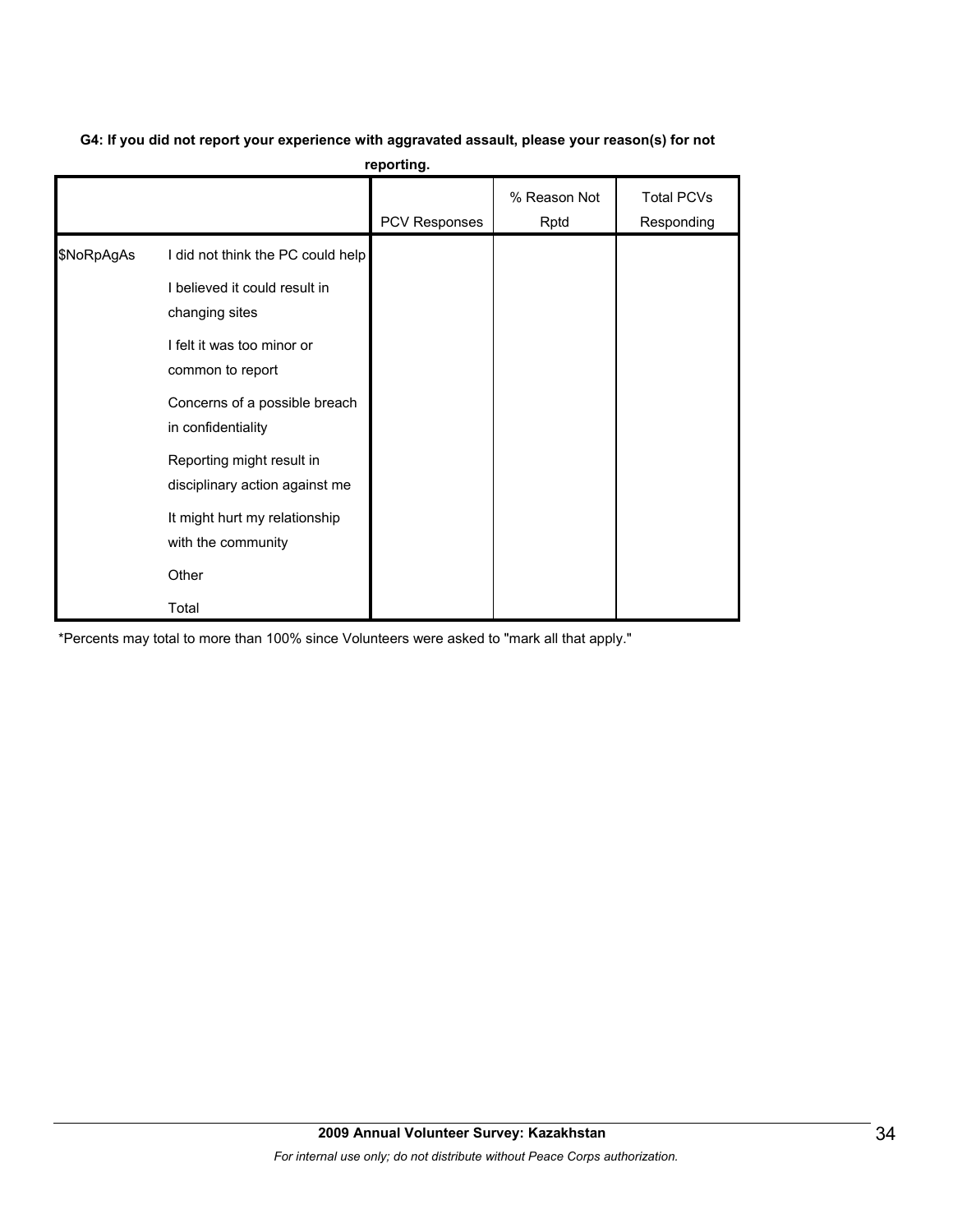|            | reporting.                                                  |               |                      |                                 |  |  |  |  |
|------------|-------------------------------------------------------------|---------------|----------------------|---------------------------------|--|--|--|--|
|            |                                                             | PCV Responses | % Reason Not<br>Rptd | <b>Total PCVs</b><br>Responding |  |  |  |  |
| \$NoRpSxAs | I did not think the PC could help                           |               | 100%                 |                                 |  |  |  |  |
|            | I believed it could result in<br>changing sites             |               | 50%                  |                                 |  |  |  |  |
|            | Concerns of a possible breach<br>in confidentiality         |               | 50%                  |                                 |  |  |  |  |
|            | It might hurt my relationship<br>with the community         |               | 50%                  |                                 |  |  |  |  |
|            | I felt it was too minor or<br>common to report              |               |                      |                                 |  |  |  |  |
|            | Reporting might result in<br>disciplinary action against me |               |                      |                                 |  |  |  |  |
|            | Other                                                       |               |                      |                                 |  |  |  |  |
|            | Total                                                       |               |                      | $\overline{a}$                  |  |  |  |  |

# **G4e: If you did not report your experience with sexual assault, please your reason(s) for not**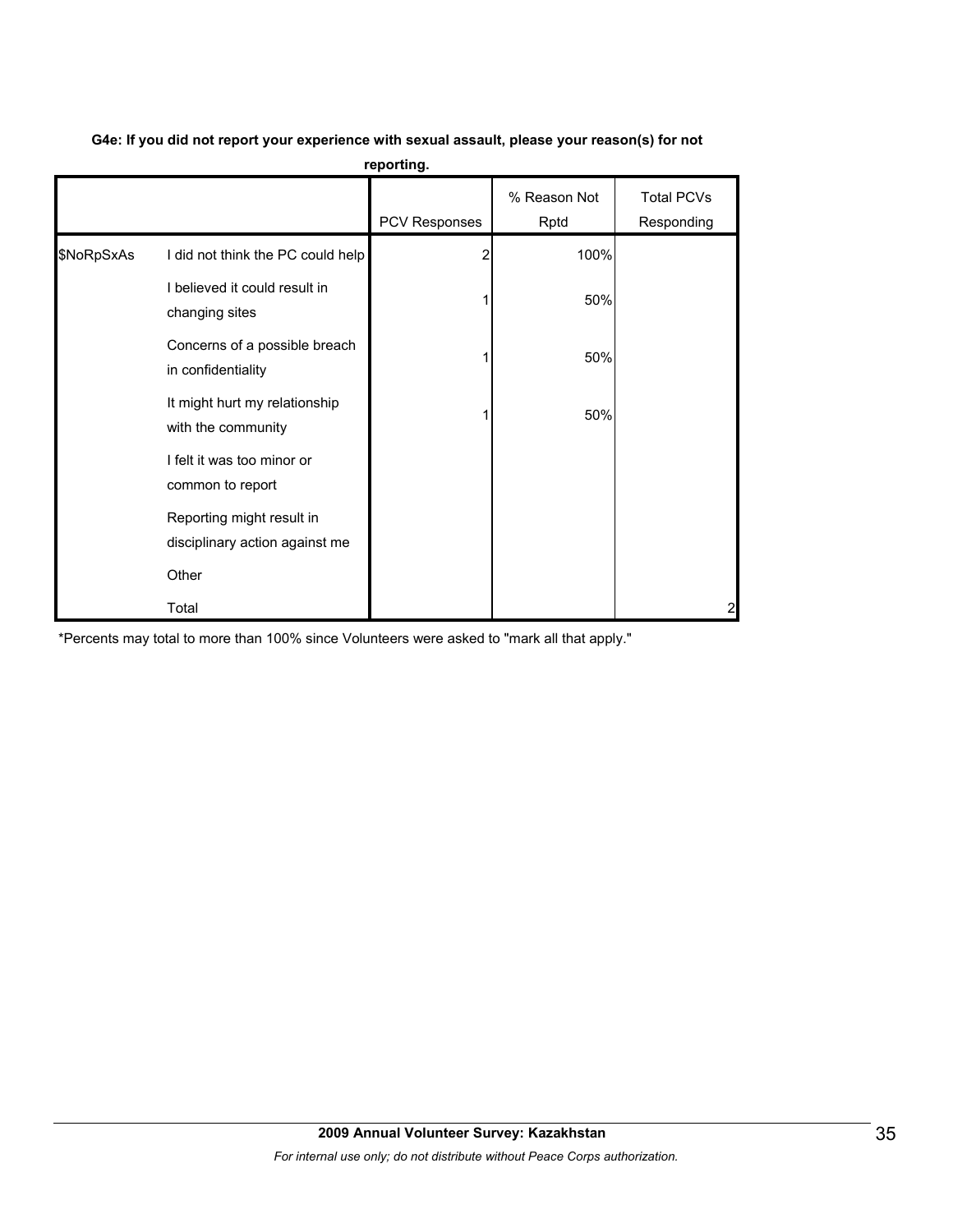|            |                                                             | <b>PCV Responses</b> | % Reason Not<br>Rptd | <b>Total PCVs</b><br>Responding |
|------------|-------------------------------------------------------------|----------------------|----------------------|---------------------------------|
| \$NoRpRape | I did not think the PC could help                           |                      |                      |                                 |
|            | I believed it could result in<br>changing sites             |                      |                      |                                 |
|            | I felt it was too minor or<br>common to report              |                      |                      |                                 |
|            | Concerns of a possible breach<br>in confidentiality         |                      |                      |                                 |
|            | Reporting might result in<br>disciplinary action against me |                      |                      |                                 |
|            | It might hurt my relationship<br>with the community         |                      |                      |                                 |
|            | Other                                                       |                      |                      |                                 |
|            | Total                                                       |                      |                      |                                 |

### **G4f: If you did not report your experience with rape, please your reason(s) for not reporting.**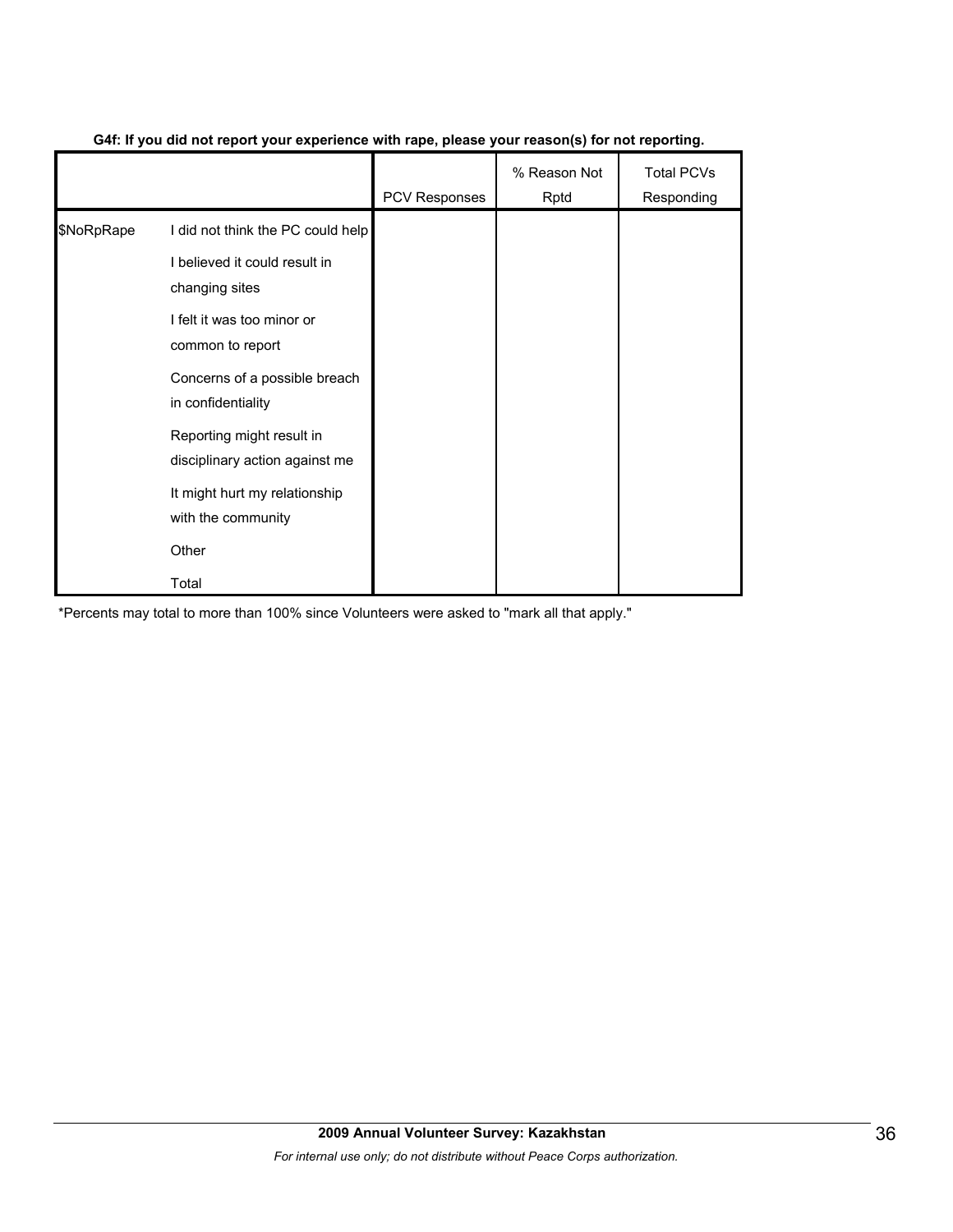# **H. Volunteers Working in HIV/AIDS**

*This section reports Volunteers' involvement in HIV/AIDS and their perceived effectiveness of their HIV/AIDS related activities.* 

### **H1: Which of the following best describes your involvement in HIV/AIDS activities?**

|                 |                  | HIV/AIDS work is | Involved in<br>HIV/AIDS efforts, |                    |       |
|-----------------|------------------|------------------|----------------------------------|--------------------|-------|
|                 | HIV/AIDS work is | part of my       | not                              | Not involved in    |       |
|                 | my primary       | secondary        | primary/secondary                | any HIV/AIDS       |       |
|                 | assignment.      | activities.      | work                             | related activities | Total |
| IH <sub>1</sub> | 6%               | 14%              | 36%                              | 45%                | 103   |

#### **H2: How well has PC training prepared you to undertake your HIV/AIDS activities?**

|                | Not at all | Poorly | Adequately | Well | Verv well | <b>NA</b> | Total |
|----------------|------------|--------|------------|------|-----------|-----------|-------|
| H <sub>2</sub> | 12%        | 25%    | 37%        | 9%   | 11%       | 7%        | 57    |

## **H3: In working with HC individuals or groups, how would you rate the effectiveness of your specific HIV/AIDS activities? (Including the "Don't Know" responses)**

|     | Seldom effective | Sometimes<br>effective | Often effective | Almost always<br>effective | Don't know | Total |
|-----|------------------|------------------------|-----------------|----------------------------|------------|-------|
| IH3 | 5%               | 28%                    | 30%             | 11%                        | 26%        | 57'   |

## **H3: In working with HC individuals or groups, how would you rate the effectiveness of your specific HIV/AIDS activities? (Excluding the "Don't Know" responses)**

|     | Seldom effective | Sometimes<br>effective | Often effective | Almost always<br>effective | Total |
|-----|------------------|------------------------|-----------------|----------------------------|-------|
| lН3 | 7%               | 38%                    | 40%             | 14%                        | 42    |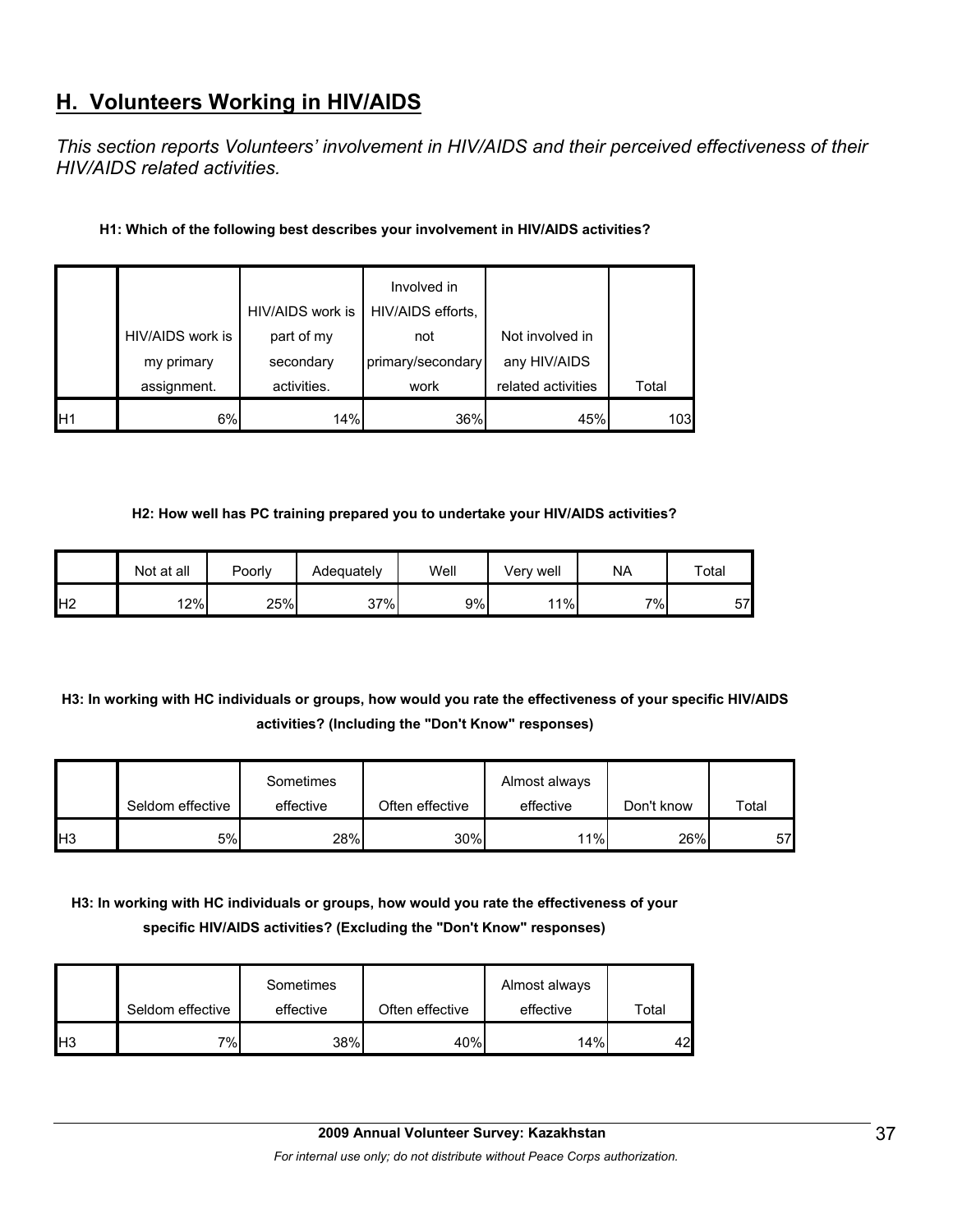# **I. Your Life in the Peace Corps**

*This section reports on Volunteers' descriptions of and adjustments to their living conditions, including stress factors and how Volunteers cope with stress.* 

### **I1: Have you lived with a host country individual or family?**

|    |                      | Yes, I lived with a  |                |                  |       |
|----|----------------------|----------------------|----------------|------------------|-------|
|    | Never lived with a   | host country         | Yes, in my     | Yes, both during |       |
|    | host country         | individual or family | community (not | PST and later in |       |
|    | individual or family | only                 | during PST).   | my community.    | Total |
| 11 |                      | 1%                   | 3%             | 96%              | 105   |

### **I2: How often do you interact with HCNs in community/family social events?**

|     |       | Several times a |        | Several times a |         | Less than once a |             |
|-----|-------|-----------------|--------|-----------------|---------|------------------|-------------|
|     | Daily | week            | Weeklv | month           | Monthly | month            | $\tau$ otal |
| ll2 | 42%   | 25%             | 18%    | 10%             | 2%      | 3%               | 105         |

# **I3: How well can you communicate in the language used by most people in your**

### **community?**

|     | Not at all | Poorly | Adequately | Well | Very well | Total |
|-----|------------|--------|------------|------|-----------|-------|
| ll3 |            | 10%    | 45%        | 30%  | 15%       | 105   |

### **I4: Do you have the following at your worksite?**

|               |       | Sometimes or |       |
|---------------|-------|--------------|-------|
|               | Never | more often   | Total |
| Electricity   |       | 100%         | 103   |
| Running water | 12%   | 88%          | 104   |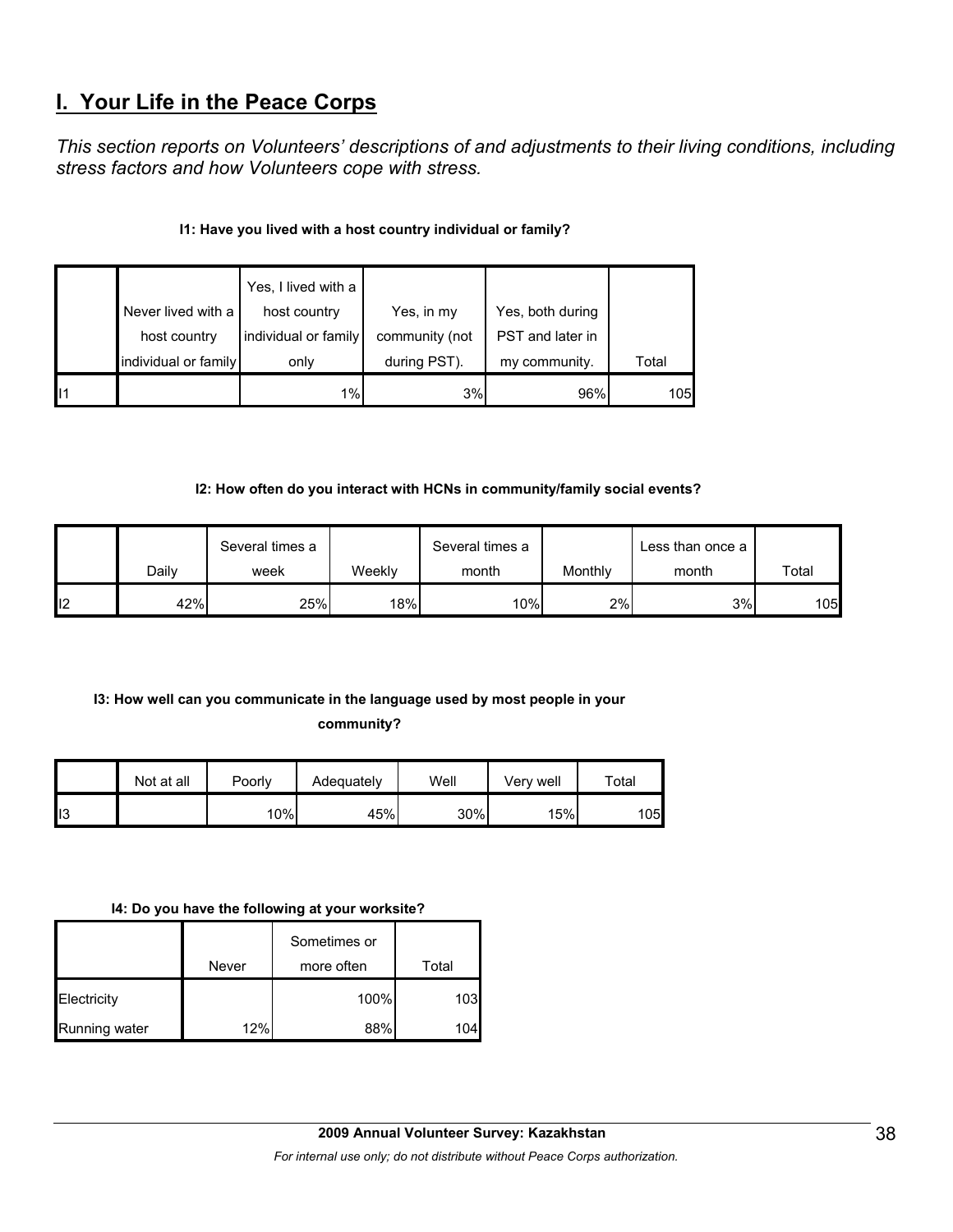**I4: Do you have the following at your residence?**

|               | Never | Sometimes or<br>more often | Total |
|---------------|-------|----------------------------|-------|
| Electricity   |       | 100%                       | 102   |
| Running water | 18%   | 82%                        |       |

## **I5: How well do your PC experiences match the expectations you had before you became a Volunteer?**

|                 | Not at all    | Minimally | Moderately | Considerably | Exceptionally | $\tau$ otal |
|-----------------|---------------|-----------|------------|--------------|---------------|-------------|
| II <sub>5</sub> | $^{\circ}0\%$ | 24%       | 47%        | 14%          | 5%            | 1051        |

### **I7: To what extent do the following create stress and/or emotional health issues for you?**

|                                                                                                        | Not at all<br>stressful 1 | $\overline{2}$ | 3   | 4   | Exceptionally<br>stressful 5 | <b>NA</b> | Total |
|--------------------------------------------------------------------------------------------------------|---------------------------|----------------|-----|-----|------------------------------|-----------|-------|
| <b>Cultural issues</b>                                                                                 | 6%                        | 28%            | 31% | 26% | 9%                           |           | 103   |
| Dealing with violence in<br>country (e.g., civil unrest,<br>domestic violence, corporal<br>punishment) | 38%                       | 24%            | 14% | 15% | 2%                           | 8%        | 103   |
| Health/medical problems                                                                                | 23%                       | 39%            | 21% | 14% | 3%                           |           | 103   |
| Issues including family,<br>friends, loved ones in U.S.                                                | 15%                       | 35%            | 21% | 19% | 9%                           | 1%        | 103   |
| Isolation/loneliness                                                                                   | 17%                       | 27%            | 25% | 18% | 12%                          |           | 103   |
| Local language                                                                                         | 12%                       | 25%            | 35% | 20% | 8%                           |           | 103   |
| Primary assignment                                                                                     | 6%                        | 24%            | 27% | 26% | 17%                          |           | 102   |
| Romantic relationships in-<br>country                                                                  | 30%                       | 19%            | 23% | 7%  | 6%                           | 15%       | 103   |
| Interactions with other<br><b>Volunteers</b>                                                           | 32%                       | 34%            | 27% | 6%  | 1%                           |           | 103   |
| Interactions with PC Staff                                                                             | 23%                       | 29%            | 19% | 17% | 12%                          |           | 103   |
| Safety and security                                                                                    | 27%                       | 36%            | 24% | 11% | 2%                           |           | 103   |
| Other: Please specify below                                                                            | 7%                        |                | 7%  | 7%  | 7%                           | 73%       | 15    |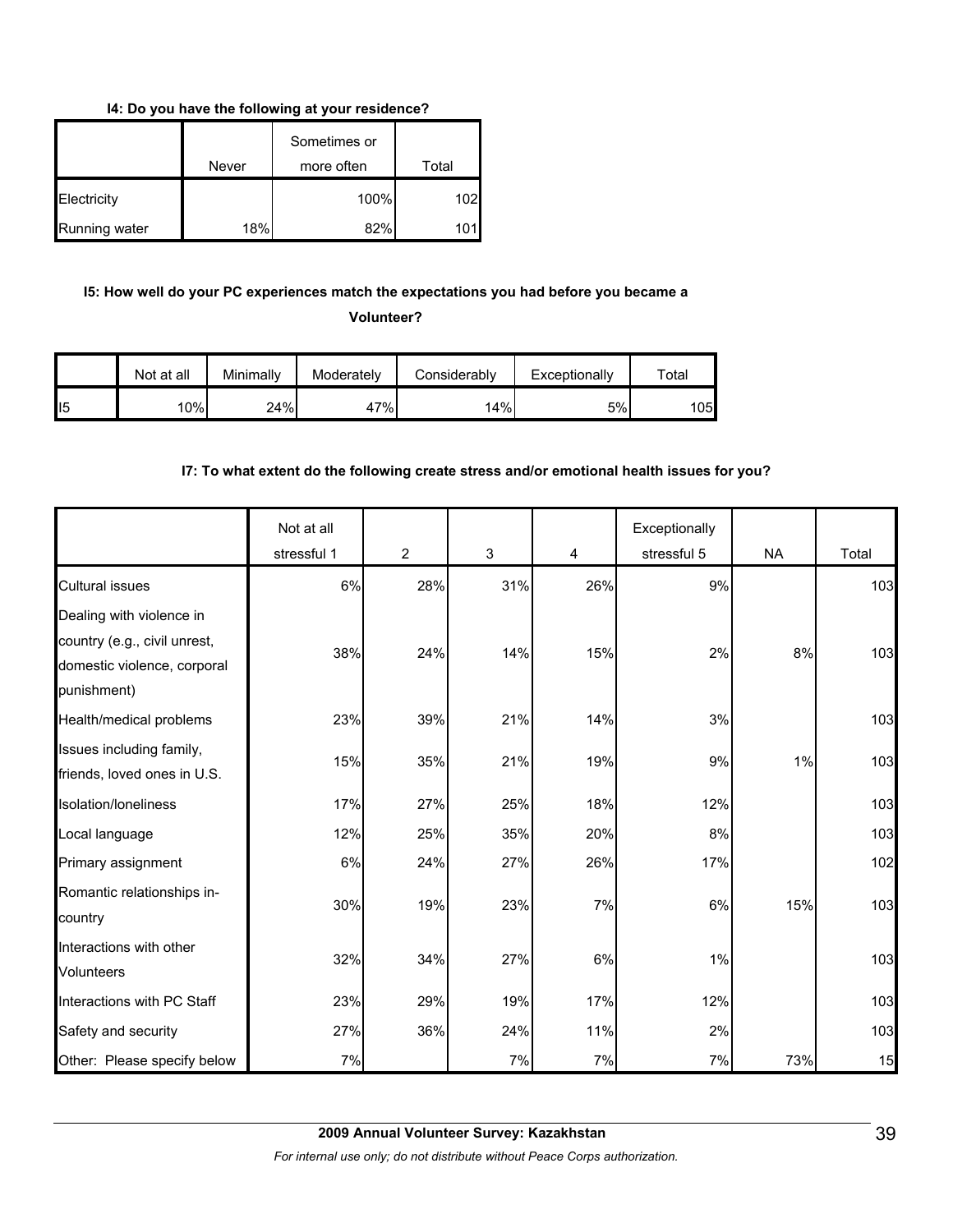|                |                                               | PCV Responses | % Using This<br><b>Stress Reducer</b> | <b>Total PCVs</b><br>Responding |
|----------------|-----------------------------------------------|---------------|---------------------------------------|---------------------------------|
| \$I8LessStress | Pursue personal hobbies                       | 87            | 85%                                   |                                 |
|                | Talk with friends and family in US            | 85            | 83%                                   |                                 |
|                | Talk with PCVs outside my<br>community        | 78            | 76%                                   |                                 |
|                | Do sports                                     | 77            | 75%                                   |                                 |
|                | Talk with PCVs in my community                | 71            | 70%                                   |                                 |
|                | Leave the community for a time                | 65            | 64%                                   |                                 |
|                | Talk with co-workers or friends<br>(not PCVs) | 57            | 56%                                   |                                 |
|                | Get involved in other projects                | 45            | 44%                                   |                                 |
|                | Talk with my host family                      | 41            | 40%                                   |                                 |
|                | Pray                                          | 28            | 27%                                   |                                 |
|                | Meditate                                      | 22            | 22%                                   |                                 |
|                | Do other activity (specify)                   | 13            | 13%                                   |                                 |
|                | Talk with PC in-country staff                 | 12            | 12%                                   |                                 |
|                | Talk with Office of Special<br>Services staff |               |                                       |                                 |
|                | Total                                         |               |                                       | 102                             |

### **I8: Please mark all of the typical ways in which you cope with stress.**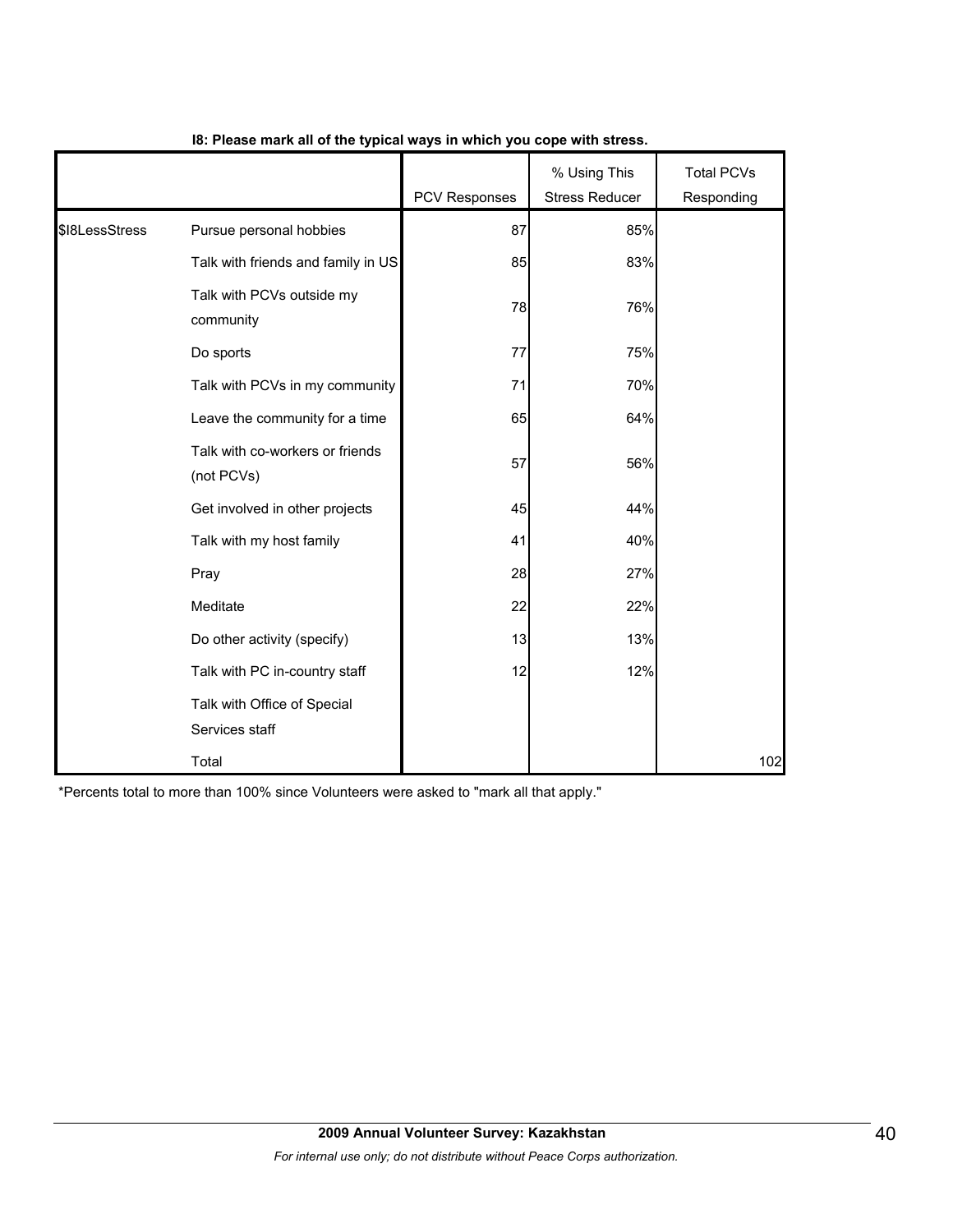

#### **I8: Others I talk with to reduce stress**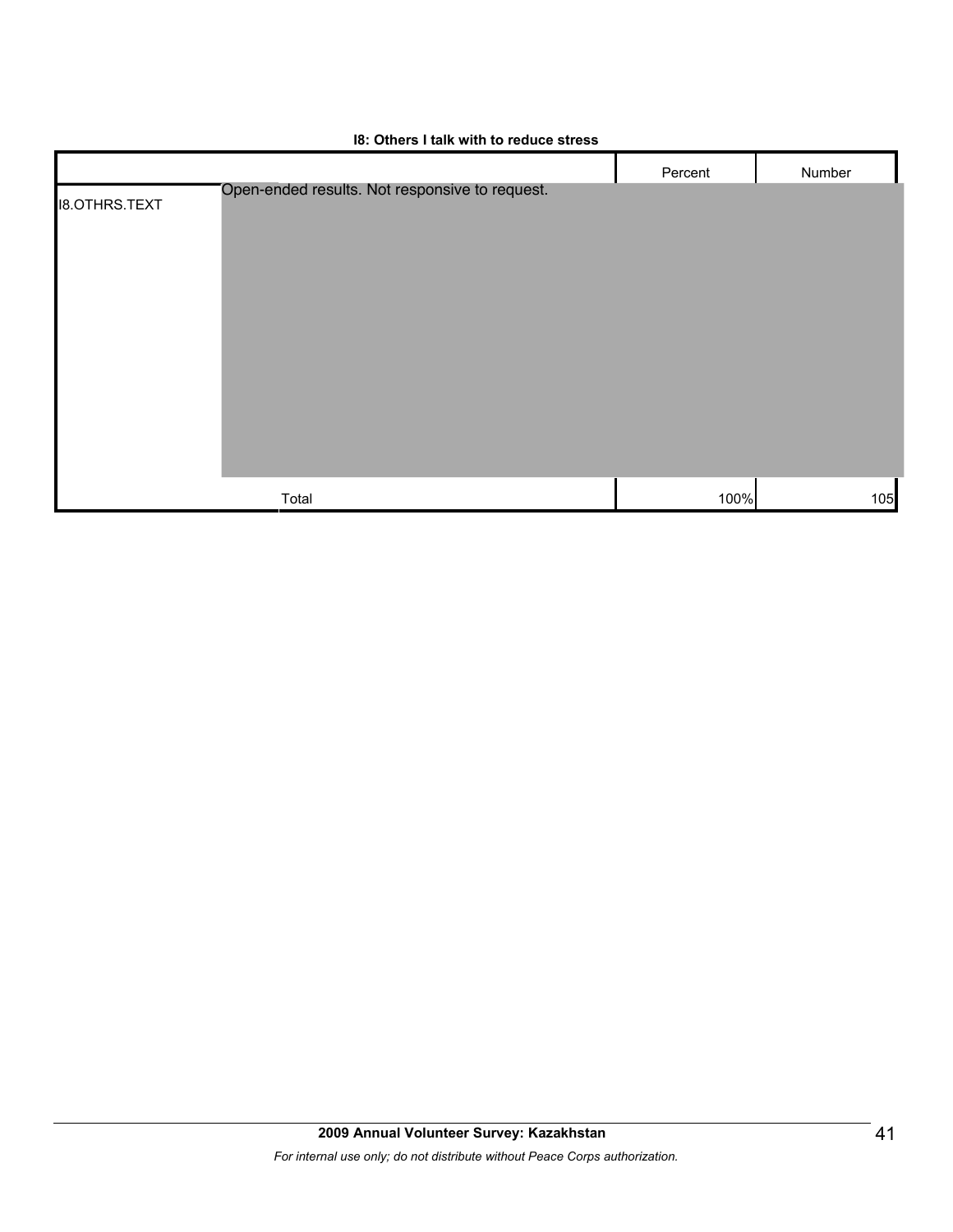|                         | <b>10. Other activities to reduce stress</b>   |         |        |
|-------------------------|------------------------------------------------|---------|--------|
|                         |                                                | Percent | Number |
| <b>I8.OTHRACT.TEXT2</b> | Open-ended results. Not responsive to request. |         |        |
|                         | Total                                          | 100%    | 105    |

### **I8: Other activities to reduce stress**

## **I8: When asked about ways of coping with stress, Volunteers who answered "No stress"**

|                    |     | Yes, I have no |                  |
|--------------------|-----|----------------|------------------|
|                    | No  | stress         | Total            |
| <b>I8.NOSTRESS</b> | 98% | 2%             | 105 <sub>l</sub> |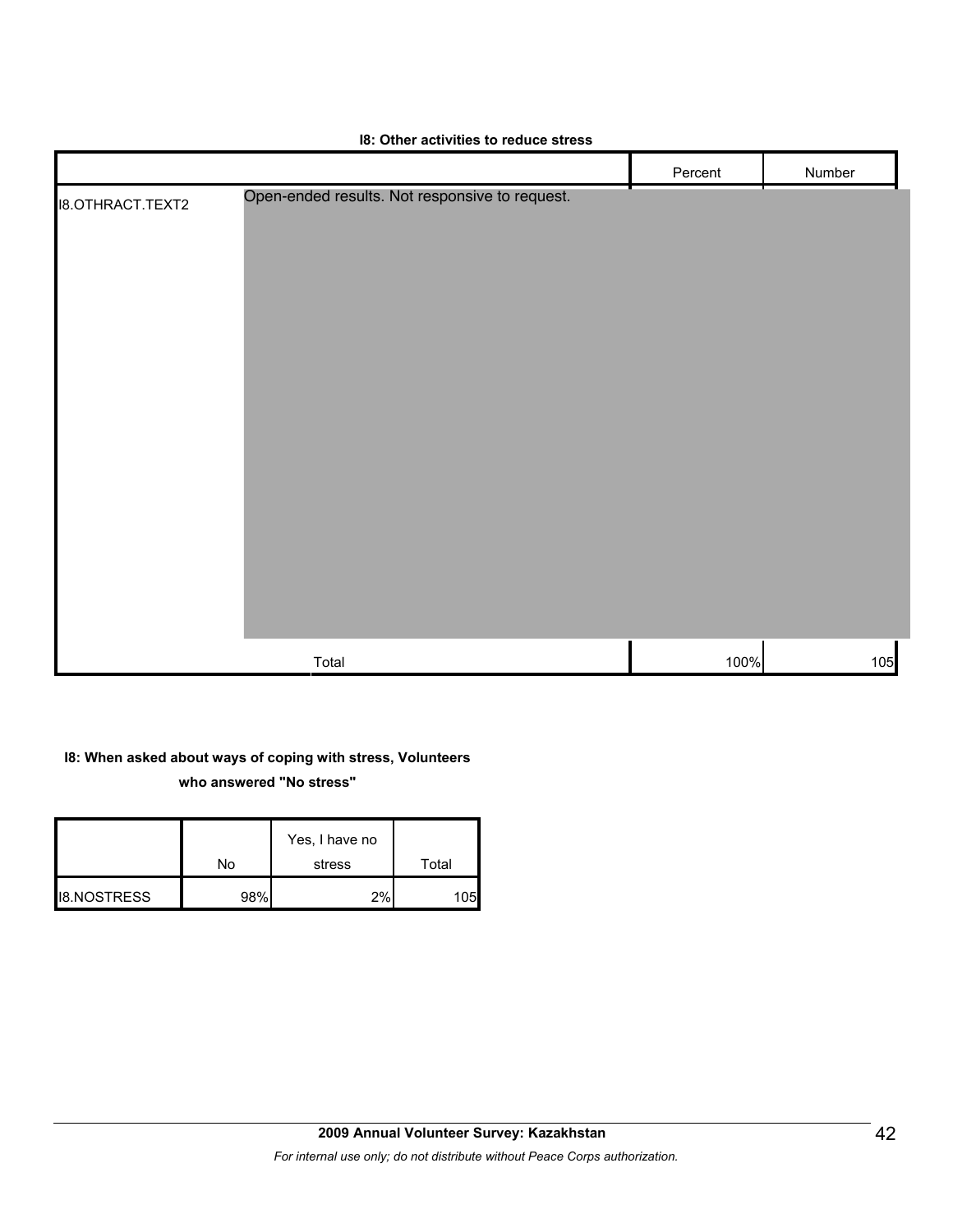# **J. Overall Assessment of Peace Corps Service**

*This section reports Volunteers' level of satisfaction with their Peace Corps service and their expectations about completing their service.* 

|     | Not at all | Minimally | Moderately | Considerably | Exceptionally    | $\tau$ otal |
|-----|------------|-----------|------------|--------------|------------------|-------------|
| U1A | 2%         | 4%        | 32%        | 44%          | 18% <sub>1</sub> | 104         |

**J1a: How personally rewarding do you find your overall Peace Corps service?**



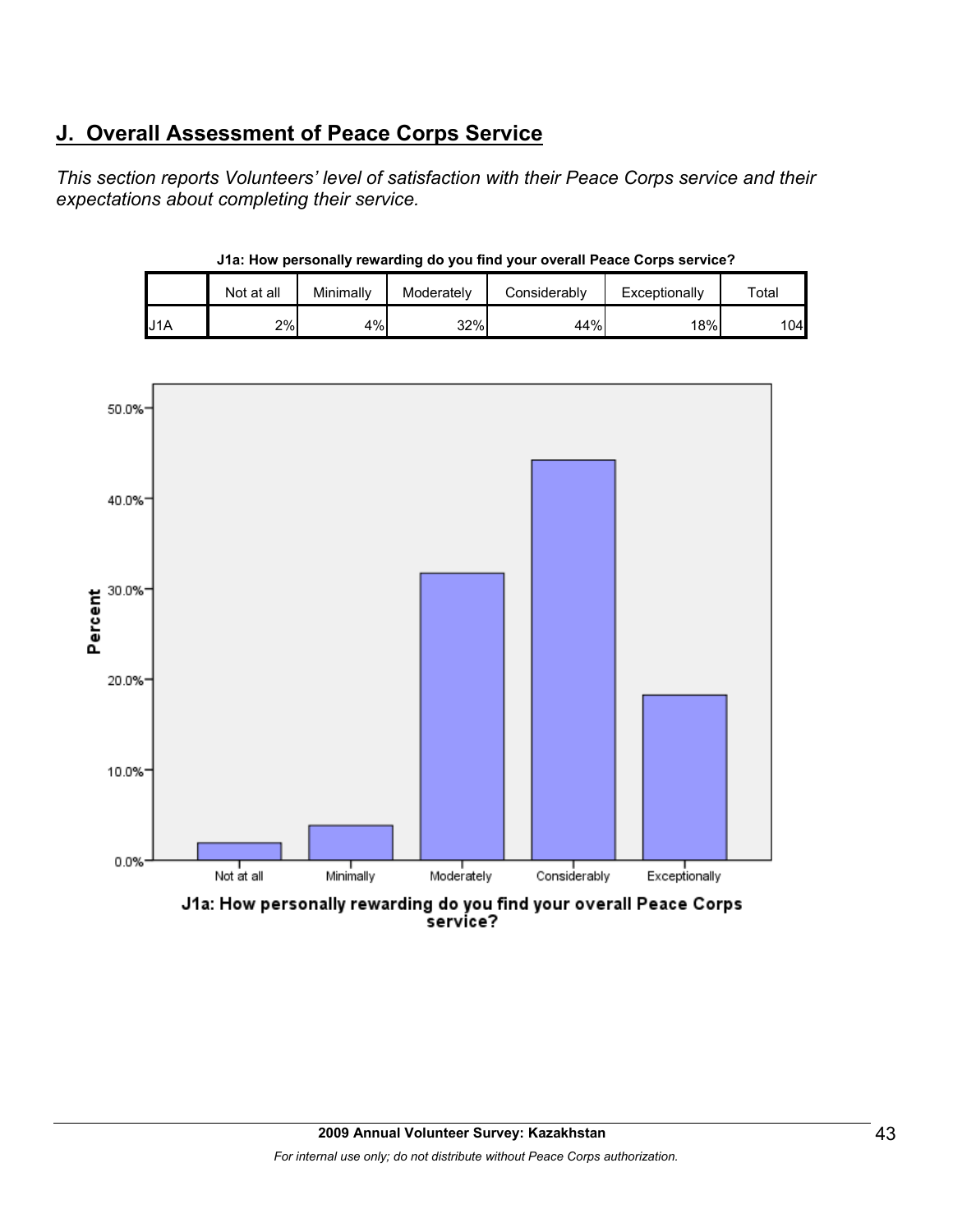|     | Not at all | Minimallv | Moderately | Considerablv | Exceptionally | $\tau$ otal |
|-----|------------|-----------|------------|--------------|---------------|-------------|
| J1B | 3%         | 8%        | 33%        | 41%          | '5%           | 104         |

**J1b: How personally rewarding do you find your community involvement?**



J1b: How personally rewarding do you find your community involvement?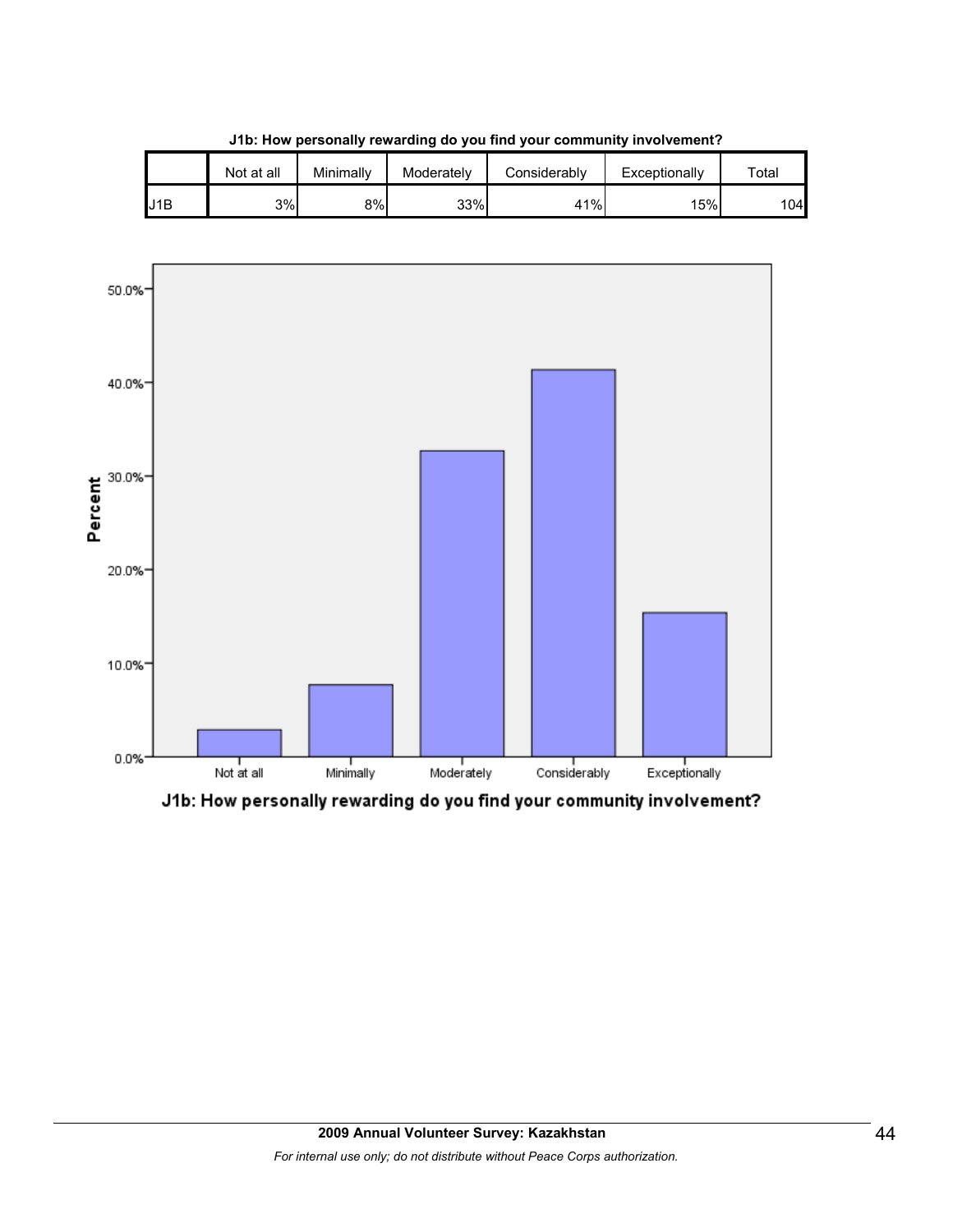|     | Not at all | Minimallv | Moderately | Considerably | Exceptionally | $\tau$ otal |
|-----|------------|-----------|------------|--------------|---------------|-------------|
| J1C | 1%         | 7%        | 28%        | 31%          | 33%           | 1031        |

**J1c: How personally rewarding do you find your experience with other Volunteers?**



J1c: How personally rewarding do you find your experience with other<br>Volunteers?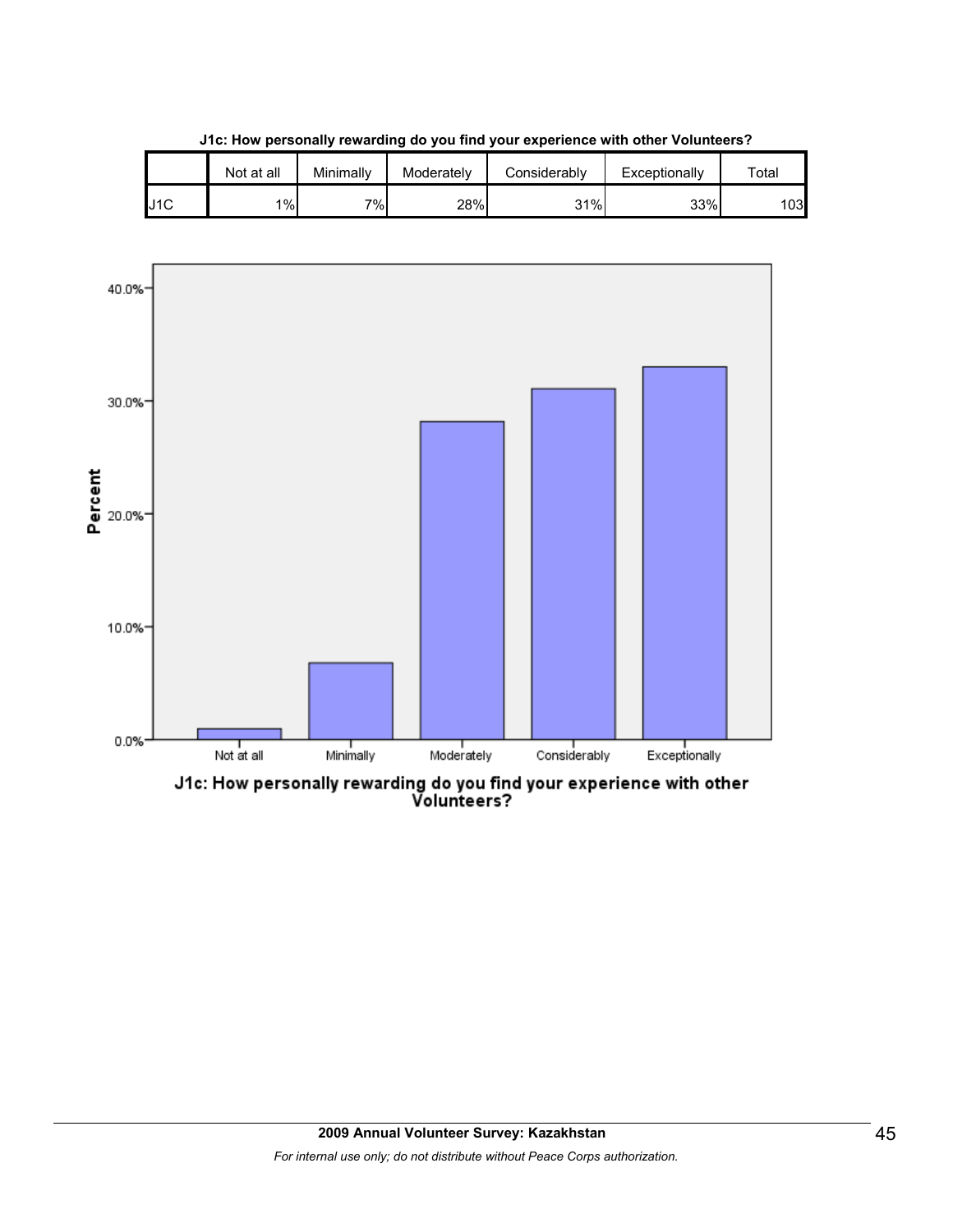

**J1d: How personally rewarding do you find your work with counterparts/community partners?**



counterparts/community partners?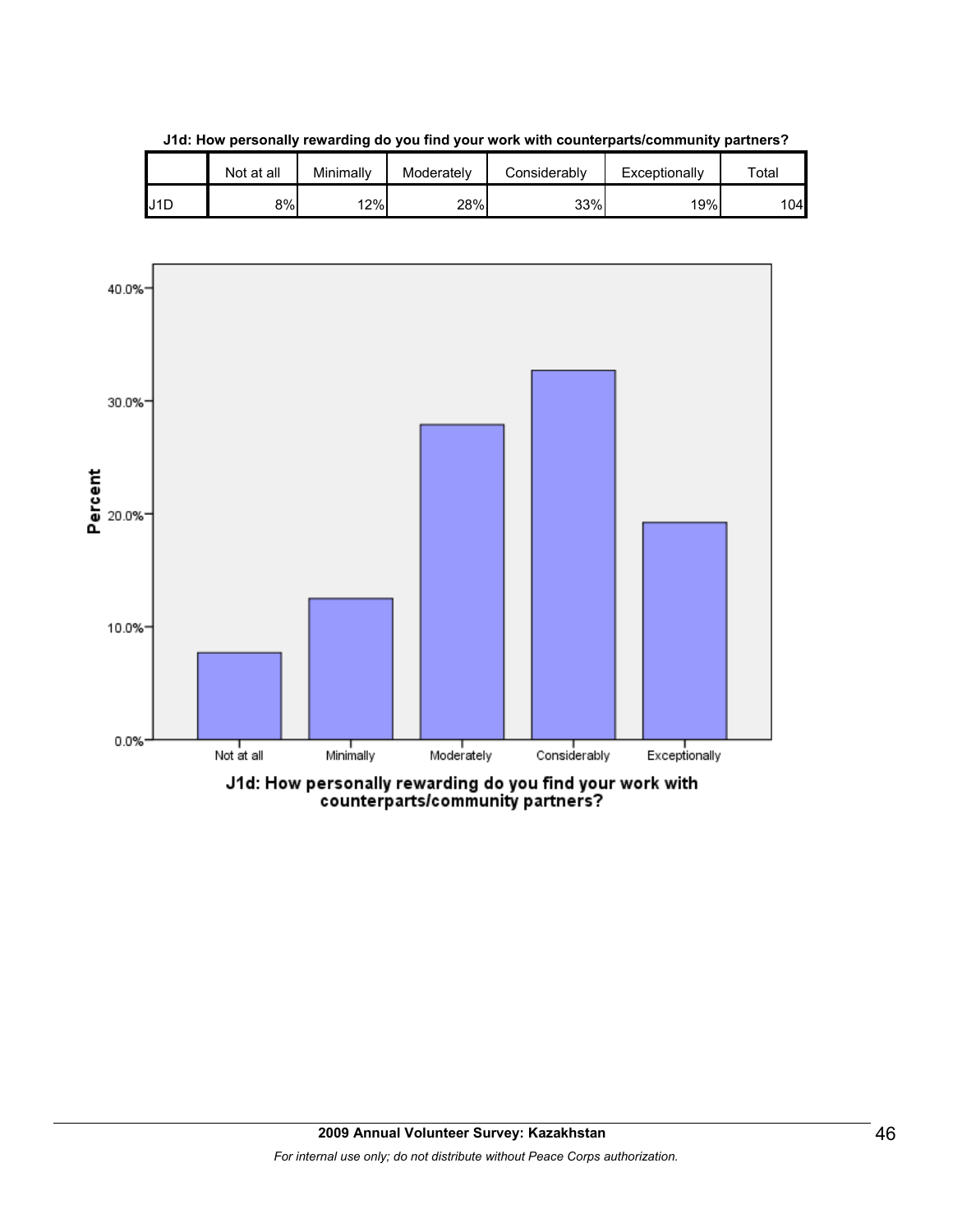|                 | Not at all | Minimallv | Moderately | Considerably | Exceptionally | $\tau$ otal |
|-----------------|------------|-----------|------------|--------------|---------------|-------------|
| J <sub>1E</sub> | 2%         | 8%l       | 26%        | 38%          | 27%           | 104         |

**J1e: How personally rewarding do you find your experience with other HCNs?**



J1e: How personally rewarding do you find your experience with other<br>HCNs?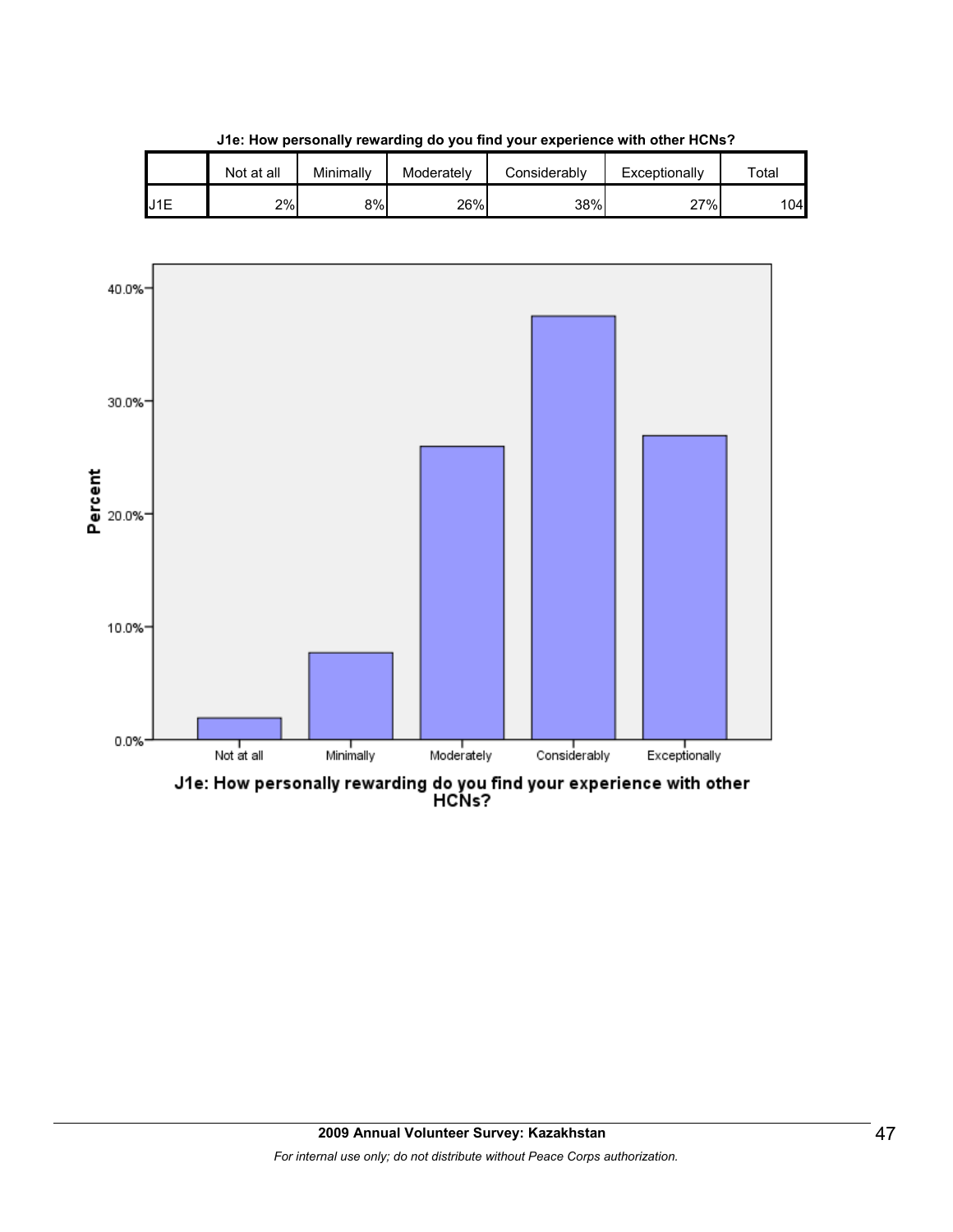|     | Not at all | Minimallv | Moderately | Considerablv | Exceptionally | $\tau$ otal |
|-----|------------|-----------|------------|--------------|---------------|-------------|
| J2A | 4%         | 16%       | 38%        | 34%          | 8%            | 104         |

**J2a (PCVs at post 9 months+ months): Please rate how well you think you achieved Goal 1.**



J2a (PCVs at post 9 months+ months): Rate how well you think you<br>achieved Goal 1.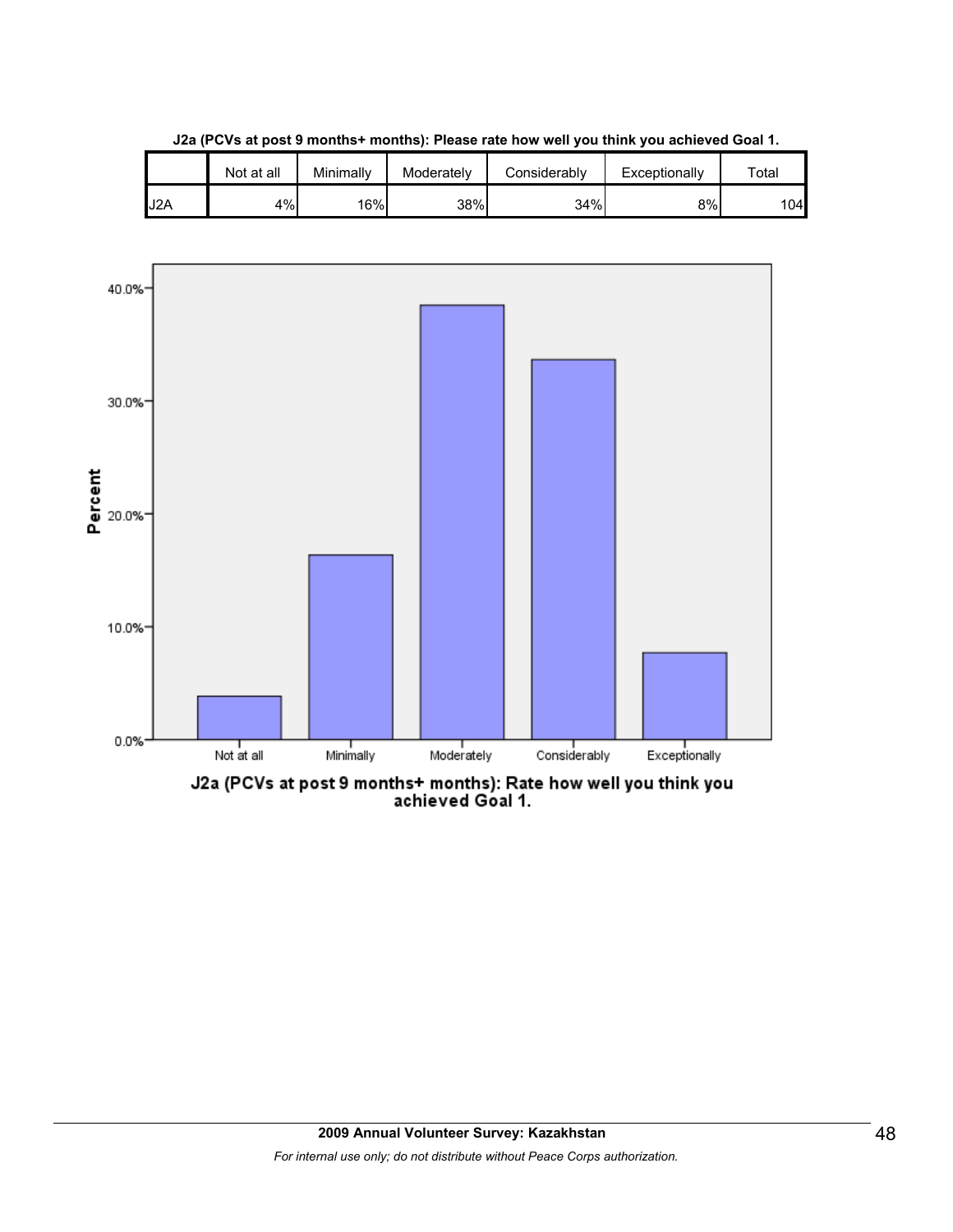|     | Not at all | Minimally | Moderately | Considerably | Exceptionally | $\tau$ otal |
|-----|------------|-----------|------------|--------------|---------------|-------------|
| J2B | 1%         |           | 19%        | 43%          | 37%           | 104         |

**J2b: (PCVs at post 9 months+ months): Please rate how well you think you achieved Goal 2.**



J2b (PCVs at post 9 months+ months): Rate how well you think you<br>achieved Goal 2.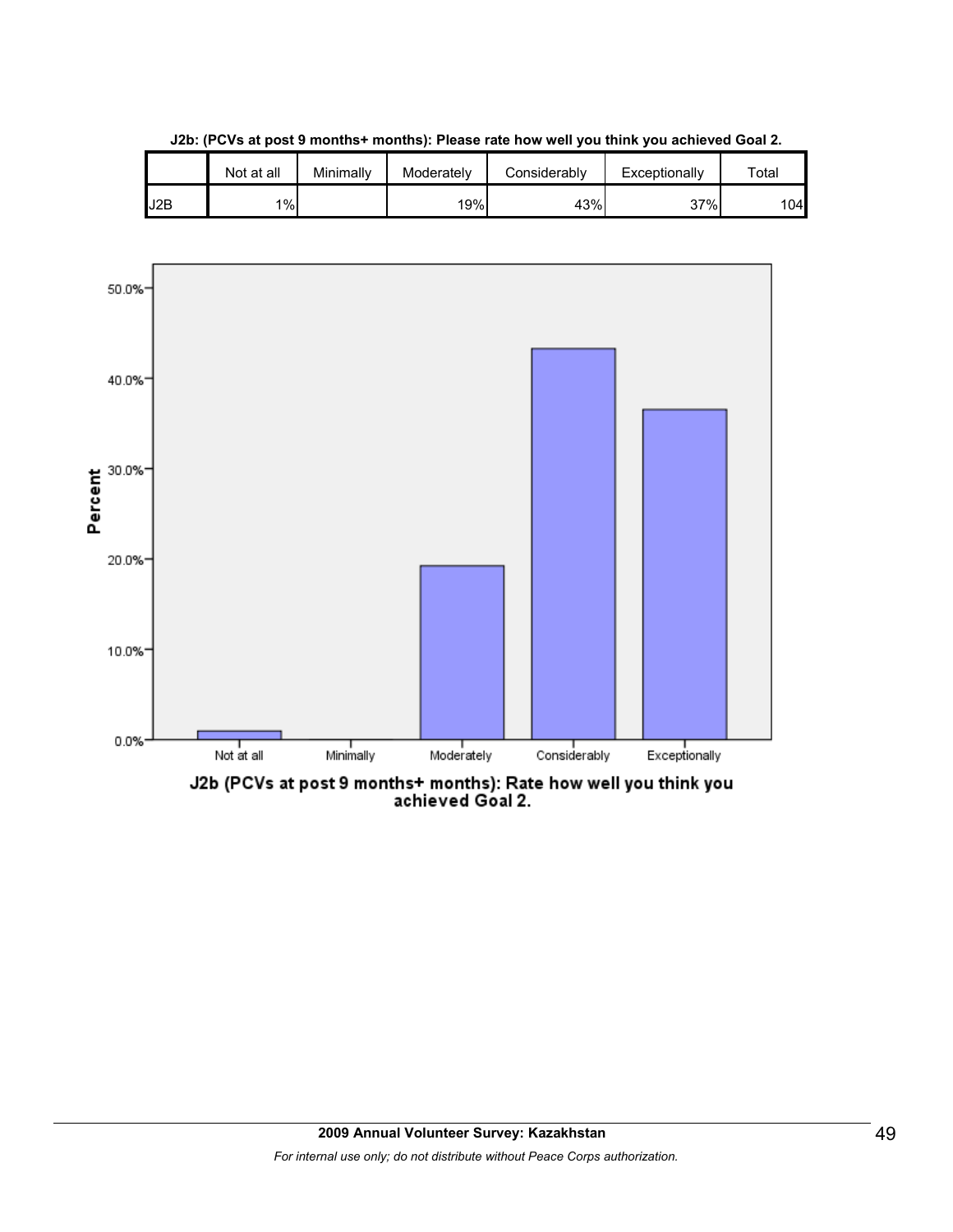

**J2c (PCVs at post 9 months+ months): Please rate how well you think you achieved Goal 3.**



J2c (PCVs at post 9 months+ months): Please rate how well you think you<br>achieved Goal 3.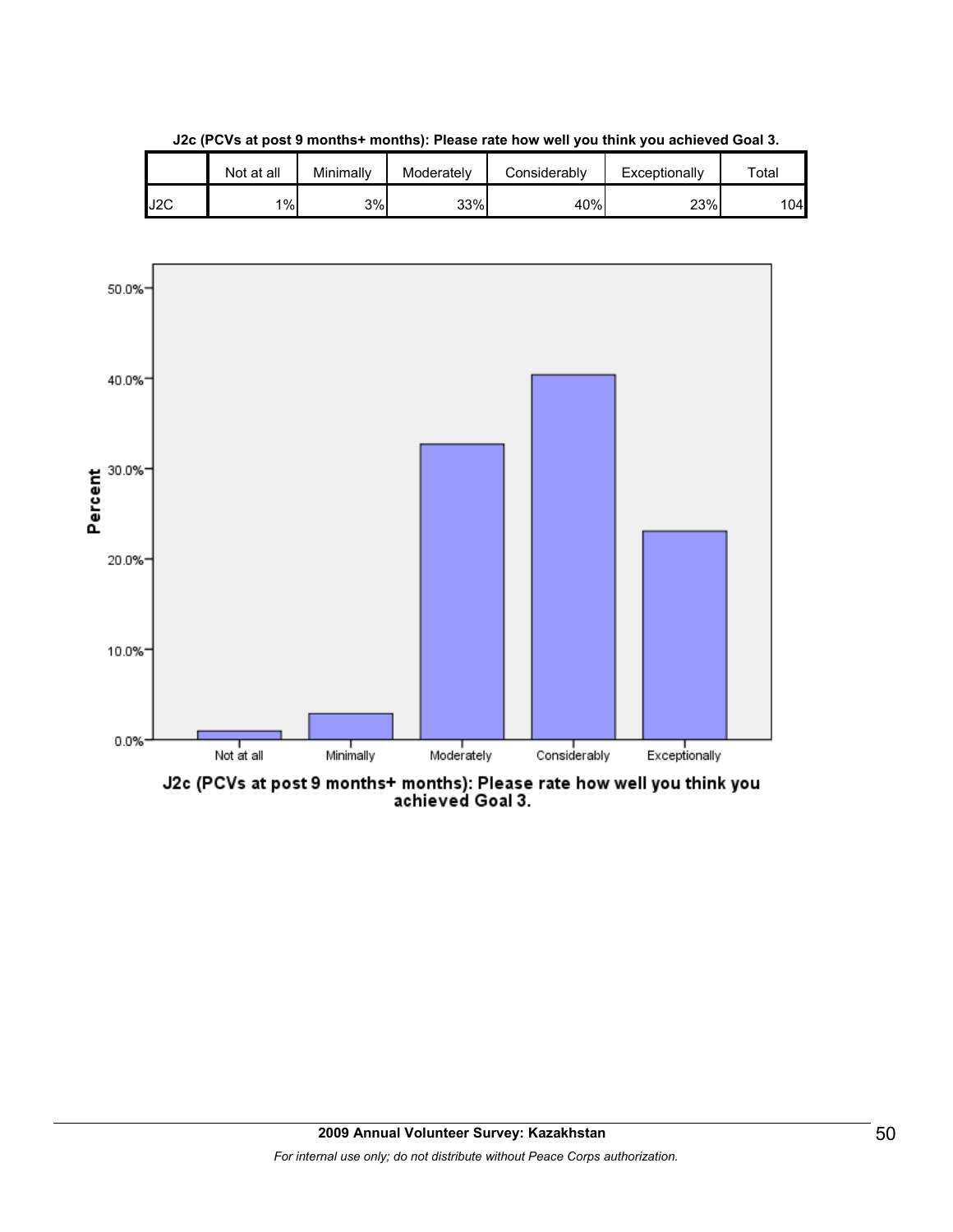**J3: Today, would you make the same decision to join the Peace Corps?**

|    | No | Not likely | Possibly | Probably | Definitely | Total |
|----|----|------------|----------|----------|------------|-------|
| J3 | 4% | 1%         | 19%      | 26%      | 50%        | 104   |

**J4: Would you recommend Peace Corps service to others you think are qualified?**

|     | No | Not likely | Possibly | Probably | Definitely | $\tau$ otal |
|-----|----|------------|----------|----------|------------|-------------|
| IJ4 | 4% | 5%         | 16%      | 28%      | 47%        | 104         |

**J5: Do you intend to complete your Peace Corps service?**

|    | Nο | Not sure | Yes | Might extend | $\tau$ otal |
|----|----|----------|-----|--------------|-------------|
| J5 | 2% | 5%       | 82% | 12%          | 04          |

**J6: Would your host country benefit most if the Peace Corps program was---?**

|     |              |         | Refocused/redesig |                  |          |       |
|-----|--------------|---------|-------------------|------------------|----------|-------|
|     | Discontinued | Reduced | ned               | Maintained as is | Expanded | Total |
| IJ6 | 6%l          | 6%      | 62%               | 9%               | 18%      | 104   |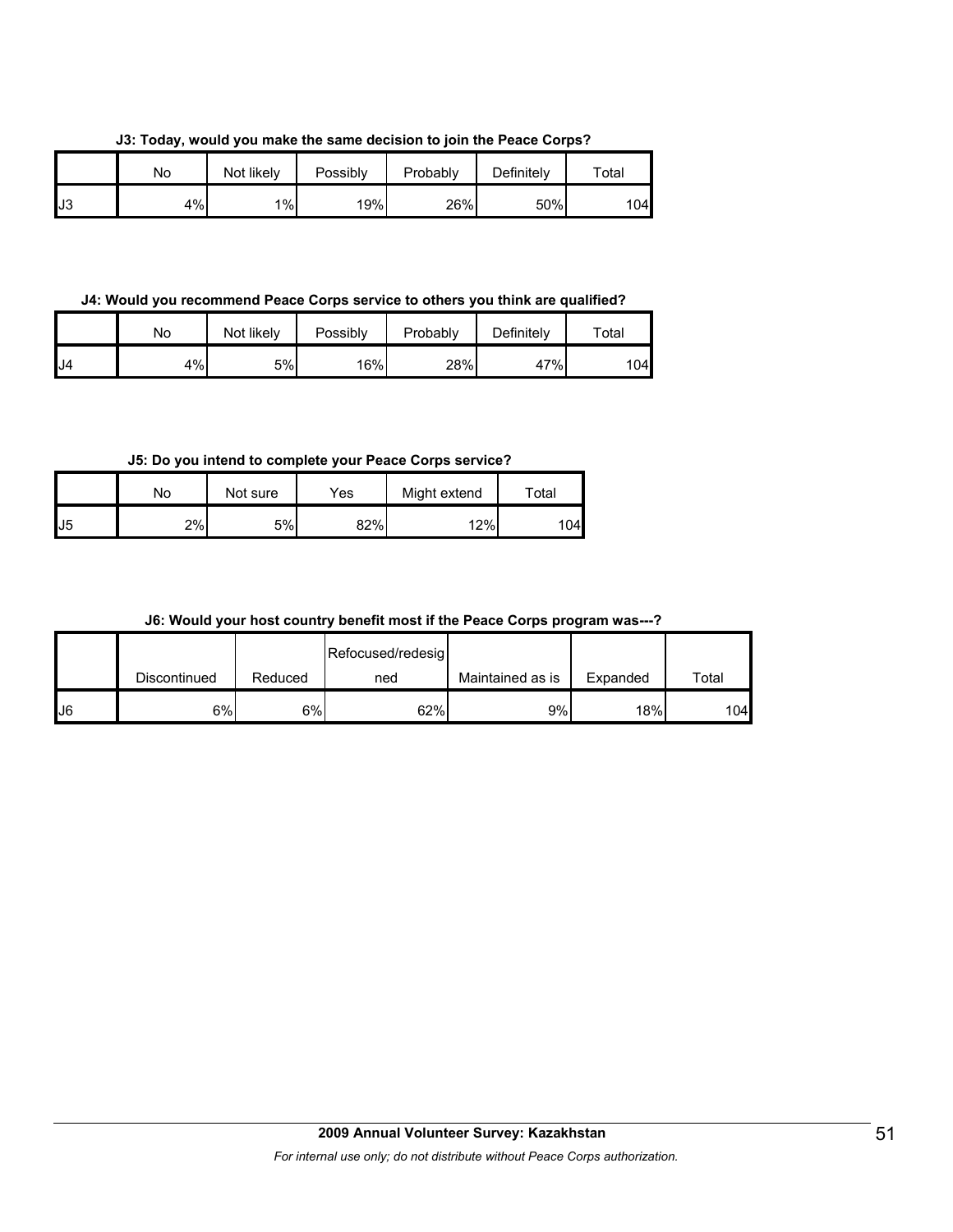# **K. Activities After Peace Corps Service**

*This section reports on Volunteers' plans for after they have completed their Peace Corps Service.* 

#### **K1a: What are your plans after your Peace Corps service? Work in**

# **government.** Government In the U.S. In your host country In another country N 93% 14% 36% 14

\* Percent of cases was used. Percentages will be greater than 100 since

Volunteers were asked to select all that applied.

#### **K1b: What are your plans after your Peace Corps service? Work in the private sector.**

| <b>PHAGG SECIOL</b>   |              |                    |    |  |  |  |
|-----------------------|--------------|--------------------|----|--|--|--|
| <b>Private Sector</b> |              |                    |    |  |  |  |
| In the $U.S.$         | In your host |                    |    |  |  |  |
|                       | country      | In another country |    |  |  |  |
| 83%                   | 22%          | 35%                | 23 |  |  |  |

\* Percent of cases was used. Percentages will be greater than 100 since

Volunteers were asked to select all that applied.

#### **K1c: What are your plans after your Peace Corps service? Work for an**

**NGO.**

| <b>NGO</b>  |                         |                    |    |  |  |
|-------------|-------------------------|--------------------|----|--|--|
| In the U.S. | In your host<br>country | In another country |    |  |  |
| 90%         | 14%                     | 29%                | 21 |  |  |

\* Percent of cases was used. Percentages will be greater than 100 since

Volunteers were asked to select all that applied.

**K1d: What are your plans after your Peace Corps service? Work for PC Response.**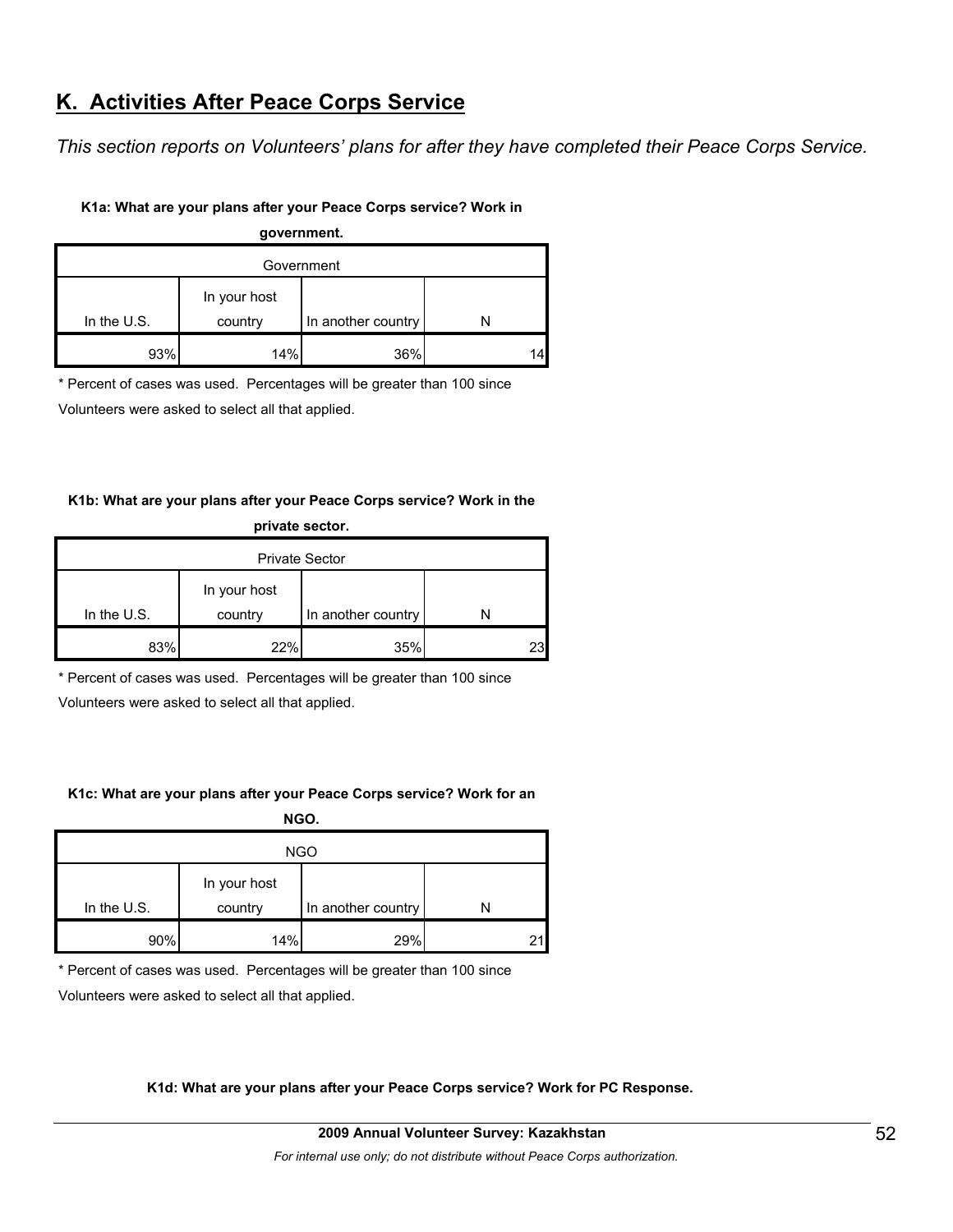| Peace Corps Response |                      |                    |   |  |  |
|----------------------|----------------------|--------------------|---|--|--|
| In the U.S.          | In your host country | In another country | N |  |  |
| 50%                  | 0%l                  | 50%                | 6 |  |  |

\* Percent of cases was used. Percentages will be greater than 100 since Volunteers were asked to select all that applied.

#### **K1e: What are your plans after your Peace Corps service? Continue to participate in volunteer activities.**

| <b>Volunteer Activities</b> |                      |                    |    |  |  |
|-----------------------------|----------------------|--------------------|----|--|--|
| In the $U.S.$               | In your host country | In another country | N  |  |  |
| 95%                         | 0%                   | 19%                | 21 |  |  |

\* Percent of cases was used. Percentages will be greater than 100 since Volunteers were asked to select all that applied.

#### **K1f: What are your plans after your Peace Corps service? Graduate school/academic credentialing.**

| Graduate School |                      |                    |    |  |  |
|-----------------|----------------------|--------------------|----|--|--|
| In the U.S.     | In your host country | In another country |    |  |  |
| 91%             | 3%                   | 12%                | 34 |  |  |

\* Percent of cases was used. Percentages will be greater than 100 since Volunteers were asked to select all that applied.

#### **K1g: What are your plans after your Peace Corps service? Travel.**

| Travel        |                      |                    |    |  |  |
|---------------|----------------------|--------------------|----|--|--|
| In the $U.S.$ | In your host country | In another country | N  |  |  |
| 52%           | 12%                  | 67%                | 33 |  |  |

\* Percent of cases was used. Percentages will be greater than 100 since Volunteers were asked to select all that applied.

#### **K1h: What are your plans after your Peace Corps service? Other.**

| Other       |                      |                    |   |  |
|-------------|----------------------|--------------------|---|--|
| In the U.S. | In your host country | In another country | N |  |
| 100%        | 0%                   | 0%                 | ് |  |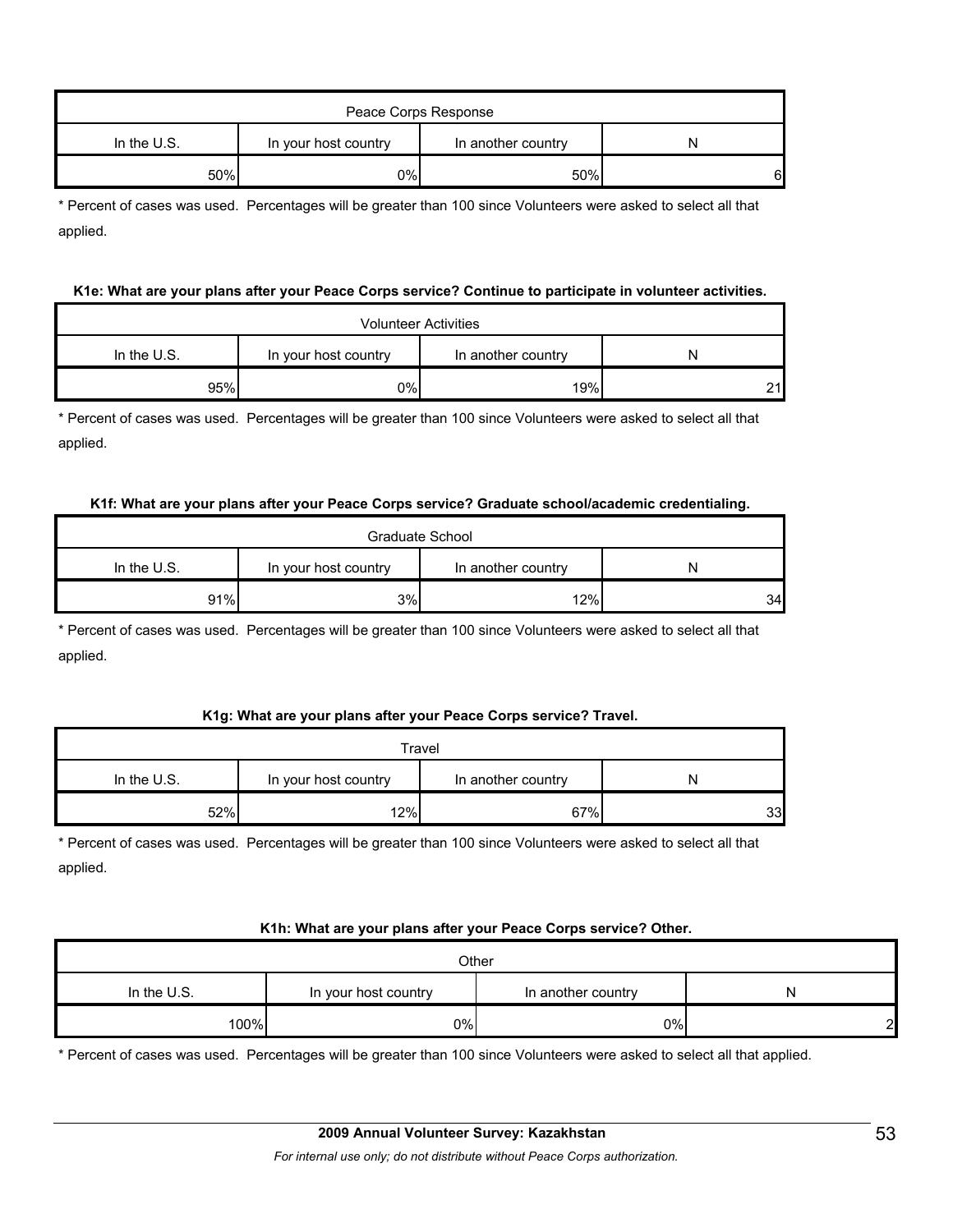## **K2:How prepared do you feel to share your Peace Corps experience and knowledge of your host country with others in the United States when you return?**

|                                  | Not at all | Minimally | Moderately | Considerably | Total |
|----------------------------------|------------|-----------|------------|--------------|-------|
| How prepared do you feel to      | 0%         | 8%        | 25%        | 67%          |       |
| share your Peace Corps           |            |           |            |              |       |
| experience and knowledge of      |            |           |            |              |       |
| your host country with others in |            |           |            |              | 52    |
| the United States when you       |            |           |            |              |       |
| return?                          |            |           |            |              |       |

### **K3: How well do you feel Peace Corps has prepared you for life in the U. S. after you return?**

|                                 | Not at all | Minimally | Moderately | Considerably | Exceptionally | Total |
|---------------------------------|------------|-----------|------------|--------------|---------------|-------|
| How well do you feel Peace      | 15%        | 13%       | 49%        | 19%          | 4%l           |       |
| Corps has prepared you for life |            |           |            |              |               |       |
| in the U. S. after your return? |            |           |            |              |               | 53    |

### **K6: Have your life/career goals changed because of your Peace**

**Corps service?**

|                             | No  | Yes | Total |
|-----------------------------|-----|-----|-------|
| Have your life/career goals | 47% | 53% |       |
| changed because of your     |     |     |       |
| Peace Corps service?        |     |     | 51    |

### **K7: How well informed are you about the following opportunities for returned Volunteers:**

|                                                  | Not informed | Somewhat<br>informed | Well informed | N  |
|--------------------------------------------------|--------------|----------------------|---------------|----|
| Peace Corps Response                             | 36%          | 49%                  | 15%           | 53 |
| Peace Corps' Fellows/USA<br>program              | 13%          | 53%                  | 34%           | 53 |
| Noncompetitive eligibility                       | 19%          | 51%                  | 30%           | 53 |
| <b>RPCV Career Center in</b><br>Washington, D.C. | 47%          | 45%                  | 8%            | 53 |
| <b>Returned Volunteer Services</b>               | 52%          | 46%                  | 2%            | 52 |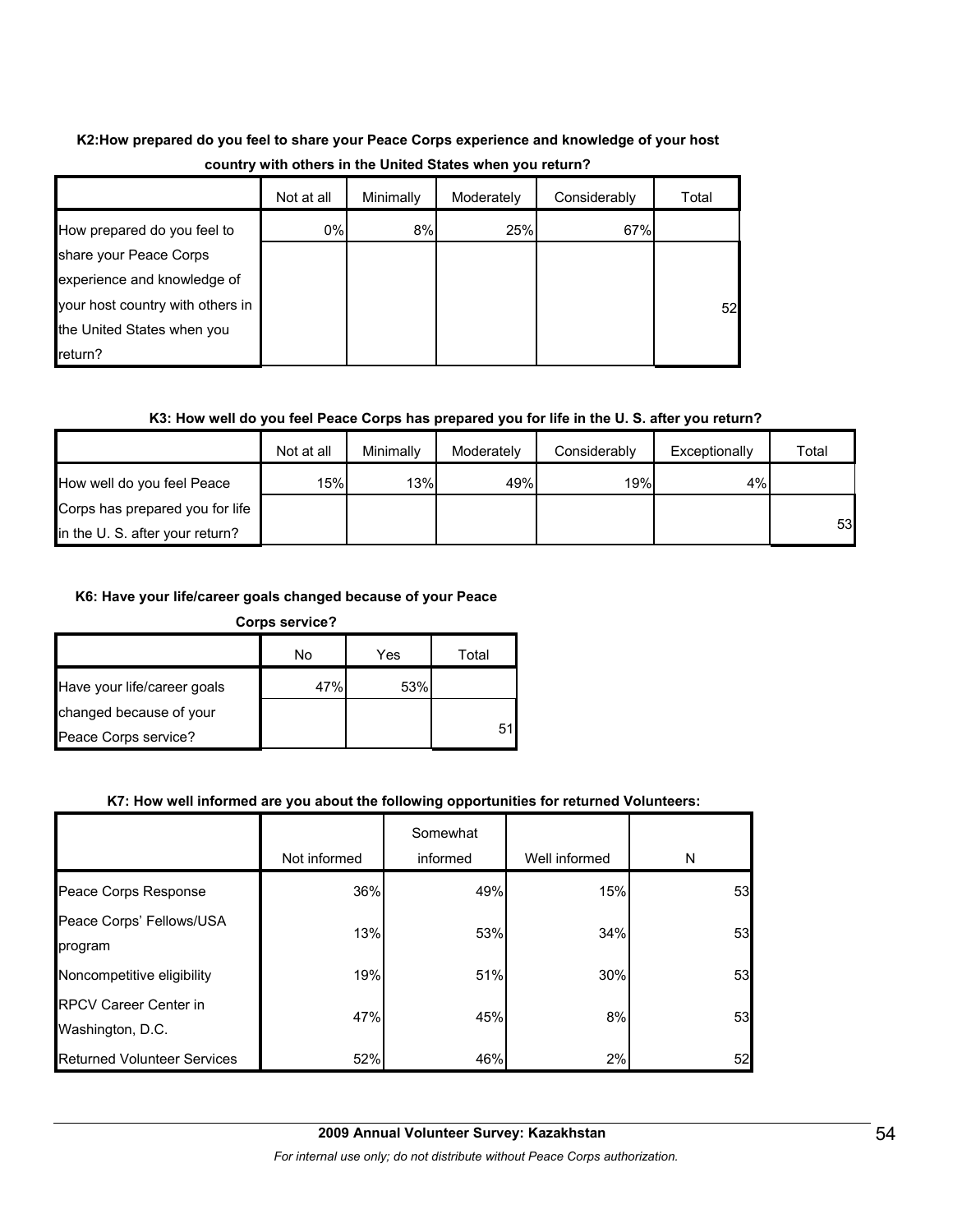|                         | w. How ard you mot loarn about the Follows ook program. |       |    |
|-------------------------|---------------------------------------------------------|-------|----|
| Learn about Fellows/USA | PC Website                                              | 41%   |    |
| program                 | Hotline                                                 | 30%   |    |
|                         | From a recruiter                                        | 18%   |    |
|                         | At PST                                                  | 16%   |    |
|                         | Word of mouth                                           | 16%   |    |
|                         | Mid-service mailing from PC                             | 11%   |    |
|                         | At IST                                                  | $9\%$ |    |
|                         | From staff in the host country's<br>PC office           | 7%    |    |
|                         | University website                                      | 5%    |    |
|                         | At COS Conference                                       | 2%    |    |
|                         | At post's information resource<br>center                | 2%    |    |
|                         | Other                                                   | 2%    |    |
|                         | N                                                       |       | 44 |

**K8: How did you first learn about the Fellows/USA program?**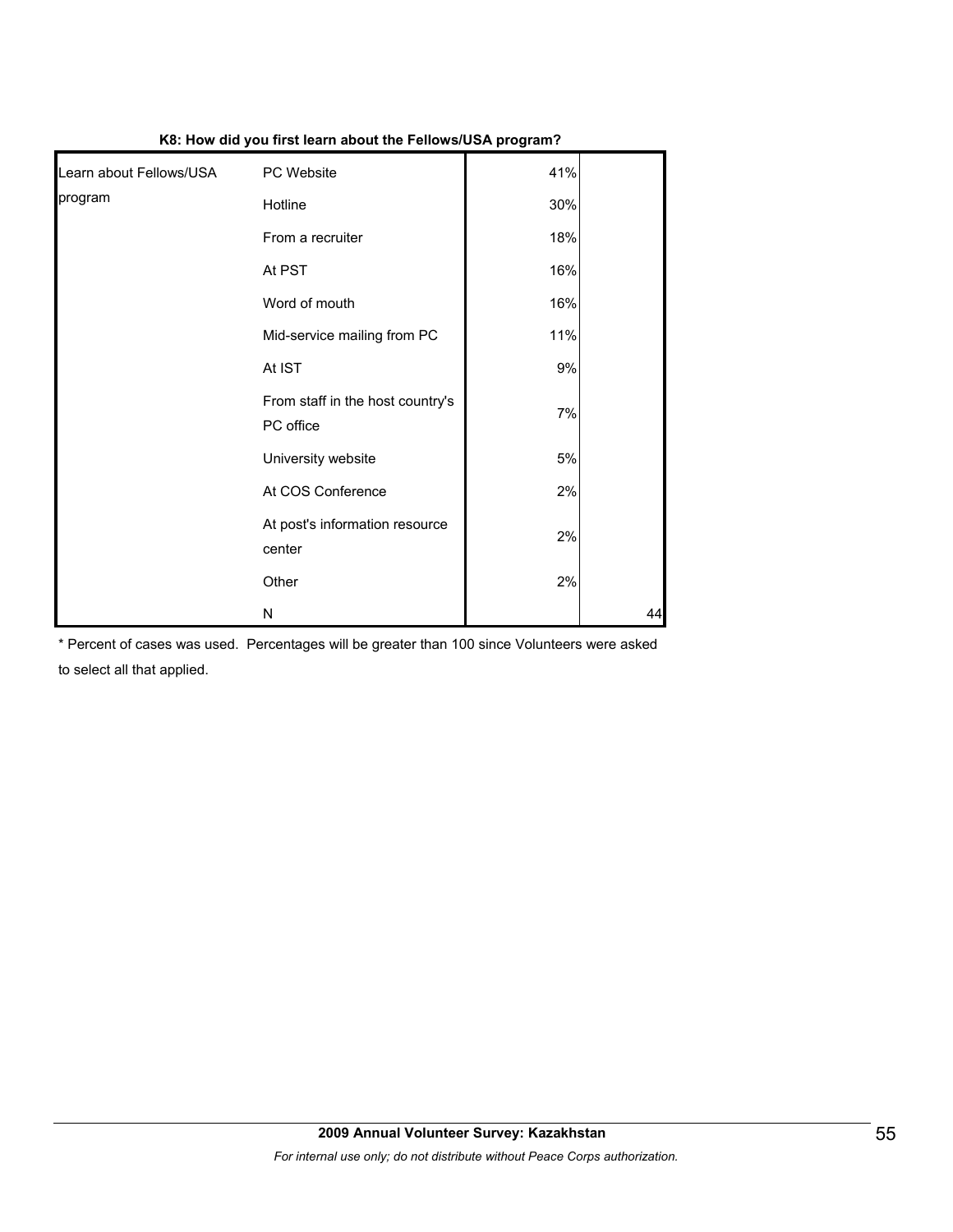#### **K9: Which of the following resources do you think will be helpful as you exit**

|              | <b>CALE ON NO SEI VILE:</b>                                               |     |    |
|--------------|---------------------------------------------------------------------------|-----|----|
| K9 Resources | RPCV career conferences                                                   | 56% |    |
|              | Career Resource Manual                                                    | 54% |    |
|              | Electronic newsletter with job<br>postings and career advice              | 54% |    |
|              | Applying to federal government<br>with RPCV noncompetitive<br>eligibility | 50% |    |
|              | RPCV Handbook                                                             | 48% |    |
|              | Access to free job bulletins                                              | 46% |    |
|              | List of RPCVs willing to talk to<br>me about their careers                | 44% |    |
|              | RPCV job search webinars                                                  | 42% |    |
|              | Connection with RPCVs<br>through a mentoring program                      | 31% |    |
|              | Guide to speaking about my PC<br>service to others (third goal)           | 23% |    |
|              | Self-assessment software (SIGI<br>3)                                      | 21% |    |
|              | <b>NOT SURE</b>                                                           | 17% |    |
|              | Other                                                                     | 2%  |    |
|              | N                                                                         |     | 52 |

**Peace Corps service?**